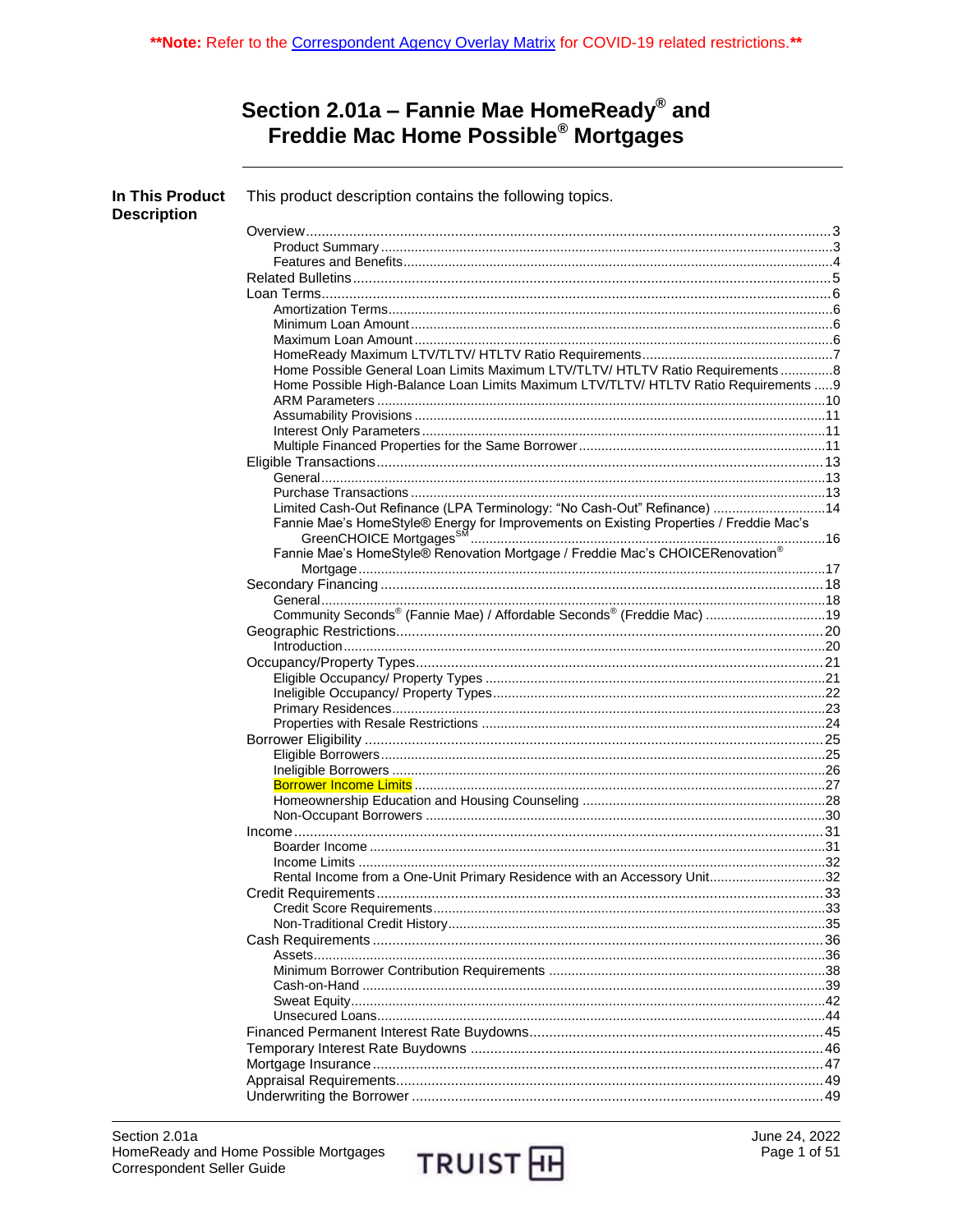#### **\*\*Note:** Refer to the [Correspondent Agency Overlay Matrix](https://www.truistsellerguide.com/manual/cor/products/CAgencyCreditOverlays.pdf) for COVID-19 related restrictions.**\*\***

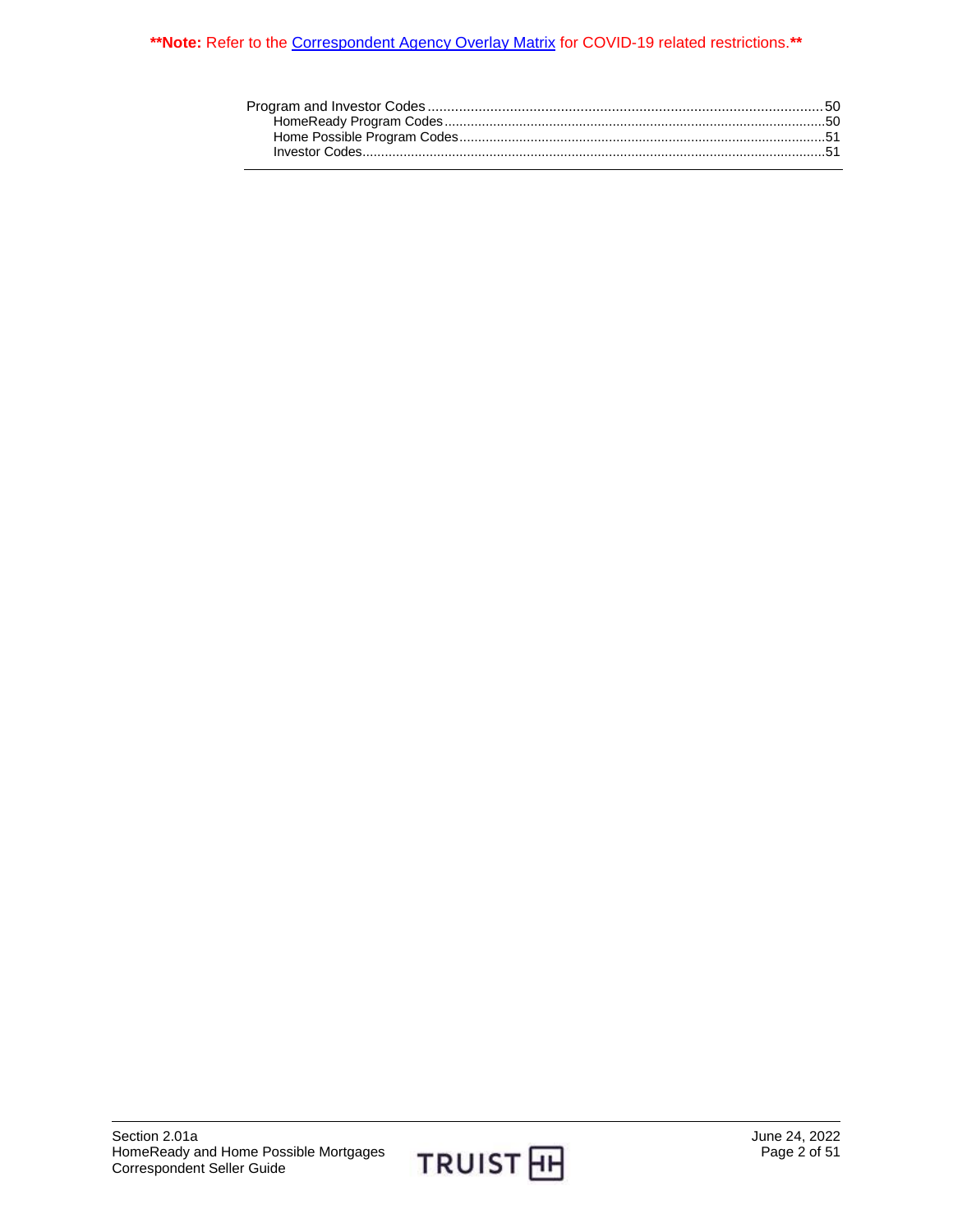### <span id="page-2-0"></span>**Overview**

<span id="page-2-1"></span>**Product Summary** This product description is designed to provide information on Truist's offering of Fannie Mae's HomeReady® Mortgage and Freddie Mac's Home Possible® Mortgage loan programs.

> The HomeReady and Home Possible mortgages are conventional, Agency affordable lending mortgage programs designed for creditworthy, low- to moderateincome borrowers. These loan programs provide expanded eligibility for financing a primary residence in designated low-income, minority, and/or disaster-impacted communities.

> Loans originated using general loan limits and high-cost area loan limits (i.e., highbalance mortgage loans) are eligible under the HomeReady and Home Possible mortgage loan programs.

> All HomeReady mortgage loans originated using general loan limits must be underwritten with Fannie Mae's Desktop Underwriter® (DU®) or be traditionally (i.e., non-AUS) underwritten. All high-balance HomeReady mortgage loans must be underwritten with Fannie Mae's DU. All DU processed HomeReady loans must receive a DU "Approve/Eligible" or an acceptable "Approve/Ineligible" recommendation.

> Reference: See "Fannie Mae DU Loans" in the "Underwriting the Borrower" topic within [Section 2.01: Agency Loan Programs](https://truistsellerguide.com/manual/cor/products/CAgency.pdf) for additional information regarding acceptable DU "Approve/Ineligible" recommendations.

> All Home Possible mortgage loans must be underwritten with Freddie Mac's Loan Product Advisor<sup>®</sup> (LPA<sup>®</sup>) and must receive an LPA "Accept/Eligible" recommendation.

> Eligible loan products available under the HomeReady and Home Possible mortgage loan programs include the following:

- Fully Amortizing Fixed Rate, and
- Fully Amortizing 5/6-Month, 7/6-Month, and 10/6-Month SOFR ARMs.

Non-AUS and DU guidelines outlined in this product description apply for HomeReady mortgage loan transactions. All LPA guidelines apply for Home Possible mortgage loan transactions. If not specified, the guidelines apply for both HomeReady and Home Possible mortgage loan transactions.

Guidelines not addressed in this product description will follow standard Agency or Agency Plus (for high-balance transactions) requirements, as outlined in [Section](https://truistsellerguide.com/manual/cor/products/CAgency.pdf)  [2.01: Agency Loan Programs](https://truistsellerguide.com/manual/cor/products/CAgency.pdf) of the *Correspondent Seller Guide*.

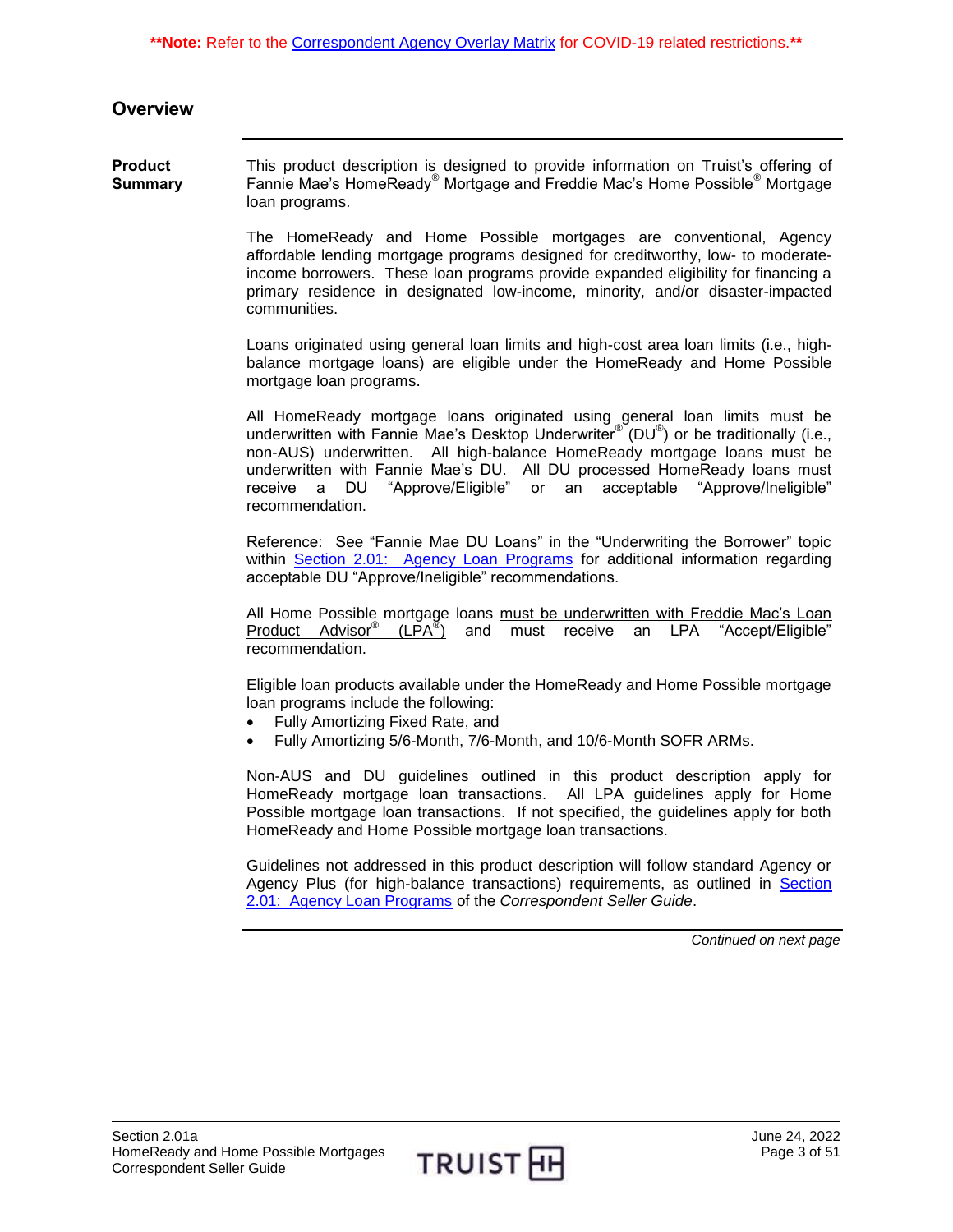**\*\*Note:** Refer to the [Correspondent Agency Overlay Matrix](https://www.truistsellerguide.com/manual/cor/products/CAgencyCreditOverlays.pdf) for COVID-19 related restrictions.**\*\***

# **Overview,** Continued

<span id="page-3-0"></span>**Features and Benefits** Features and benefits of the HomeReady and Home Possible mortgages include the following:

| Feature                                                                    | <b>Benefit</b>                                                                                                                                                                                                                                               |
|----------------------------------------------------------------------------|--------------------------------------------------------------------------------------------------------------------------------------------------------------------------------------------------------------------------------------------------------------|
| DU.<br>LPA.<br>and<br>automated                                            | Promotes the offering of the maximum financing                                                                                                                                                                                                               |
| identification<br>potentially<br>οf                                        | opportunities and flexibilities offered by these products                                                                                                                                                                                                    |
| eligible loans                                                             | to all potentially eligible borrowers                                                                                                                                                                                                                        |
| Financing up to 97% LTV (loans<br>originated using general loan<br>limits) | Low down payment option with<br>borrower<br>many<br>flexibilities                                                                                                                                                                                            |
| Flexible sources of funds                                                  | Gifts, grants, Community/Affordable Seconds, and<br>cash-on hand are permitted as a source of funds for<br>down payment and closing costs, with no minimum<br>contribution required from the borrower's own funds (1-<br>unit properties)                    |
| Lower mortgage insurance (MI)<br>coverage requirement                      | Lower MI coverage requirement than standard Agency<br>for LTVs above 90% supports competitive borrower<br>payment                                                                                                                                            |
|                                                                            | <b>Note:</b> Standard mortgage insurance coverage must be<br>obtained. The alternatives to standard mortgage<br>insurance coverage offered by<br>DU and LPA (i.e.,<br>minimum coverage with corresponding LPAs [DU] and<br>Custom MI [LPA]) are not allowed. |

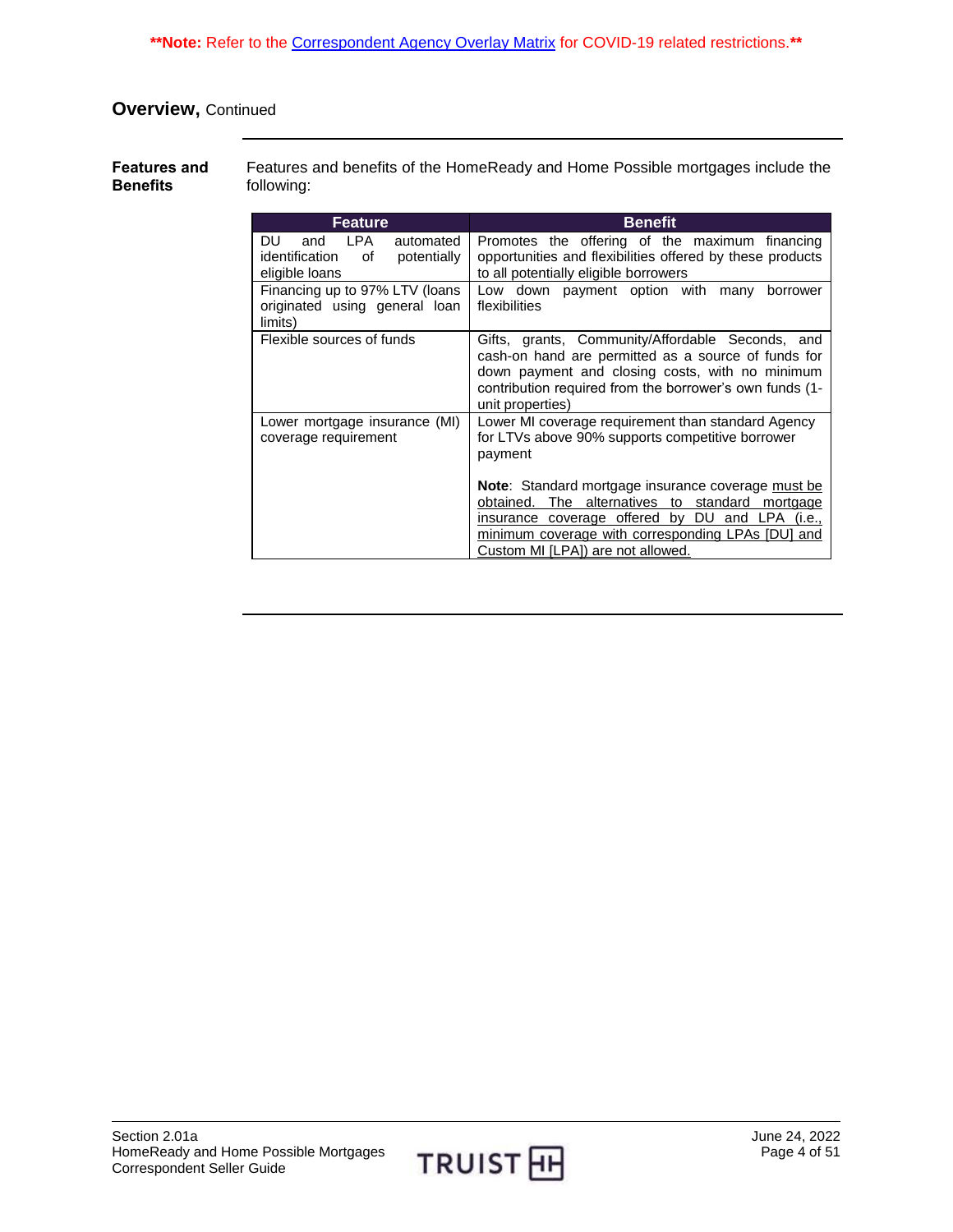**\*\*Note:** Refer to the [Correspondent Agency Overlay Matrix](https://www.truistsellerguide.com/manual/cor/products/CAgencyCreditOverlays.pdf) for COVID-19 related restrictions.**\*\***

# <span id="page-4-0"></span>**Related Bulletins**

**General** Related bulletins are provided below in PDF format. To view the list of published bulletins, select the applicable year below.

- $\bullet$  [2022](https://truistsellerguide.com/manual/cor/bulletins/Related%20Bulletins/2022/CHomeReadyandHomePossible2022.pdf)
- $2021$
- [2020](https://truistsellerguide.com/manual/cor/bulletins/Related%20Bulletins/2020/CHomeReadyandHomePossible2020.pdf)
- [2019](https://truistsellerguide.com/manual/cor/bulletins/Related%20Bulletins/2019/CHomeReadyandHomePossible2019.pdf)

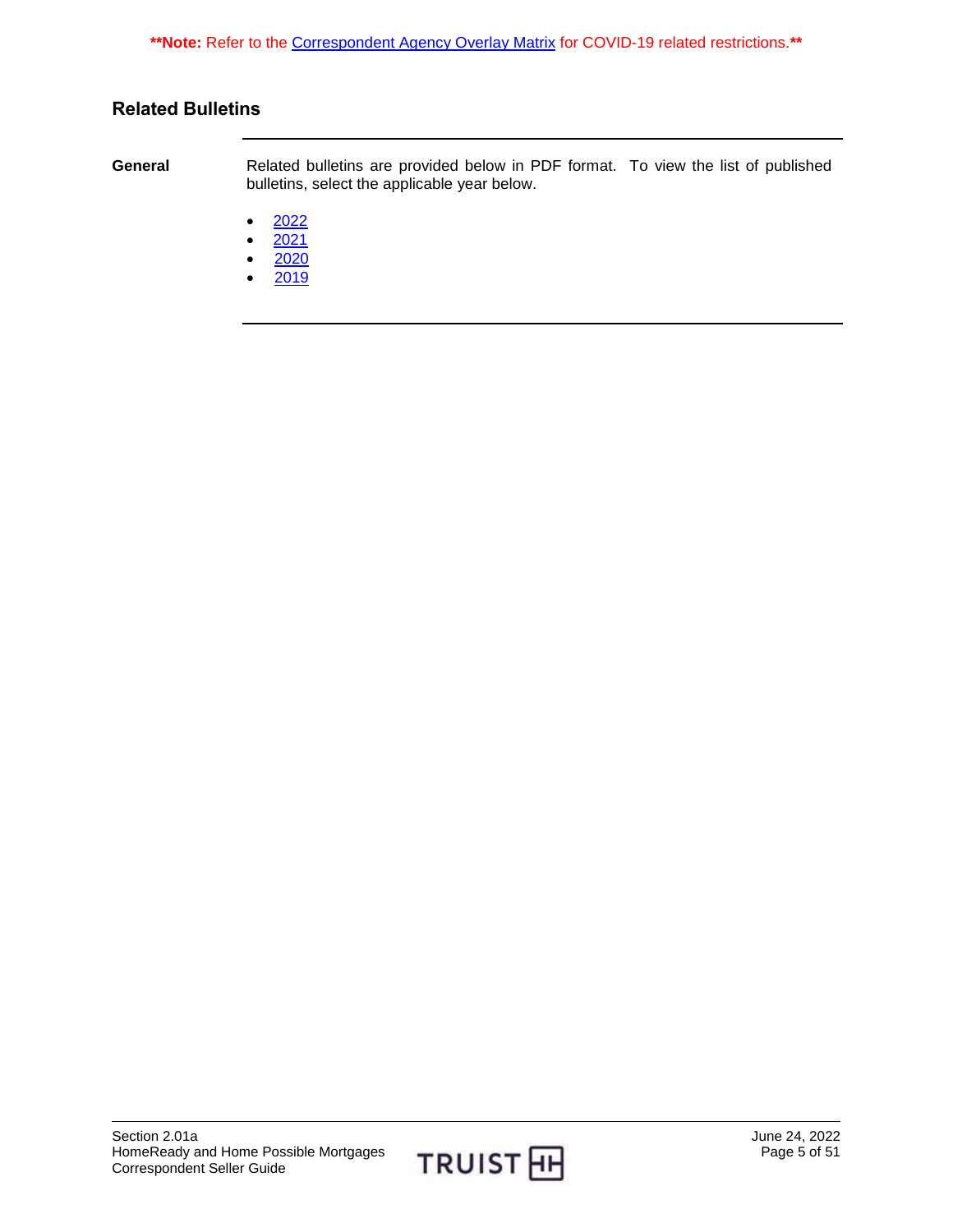<span id="page-5-3"></span><span id="page-5-2"></span><span id="page-5-1"></span><span id="page-5-0"></span>

| <b>Loan Terms</b>             |                                                                                                                                                                                                                                                                                                                                                                                                                                                                                                                                                                                                                                                                                                                                                                                                                                        |
|-------------------------------|----------------------------------------------------------------------------------------------------------------------------------------------------------------------------------------------------------------------------------------------------------------------------------------------------------------------------------------------------------------------------------------------------------------------------------------------------------------------------------------------------------------------------------------------------------------------------------------------------------------------------------------------------------------------------------------------------------------------------------------------------------------------------------------------------------------------------------------|
| Amortization<br><b>Terms</b>  | Fully Amortizing Fixed Rate: 10-30 years<br>$\bullet$<br>The minimum original term permitted is 85 months.<br>Fully Amortizing 5/6-Month and 7/6-Month SOFR ARMs: 10-30 years<br>$\bullet$<br>Fully Amortizing 10/6-Month SOFR ARM: 15-30 years                                                                                                                                                                                                                                                                                                                                                                                                                                                                                                                                                                                        |
| <b>Minimum Loan</b><br>Amount | <b>General Loan Limits</b><br>There is no minimum loan amount.<br>High-Cost Area (i.e., High-Balance) Loan Limits<br>\$647,201 for one unit properties<br>\$828,701 for two unit properties<br>$\bullet$<br>\$1,001,651 for three unit properties<br>$\bullet$<br>\$1,244,851 for four unit properties                                                                                                                                                                                                                                                                                                                                                                                                                                                                                                                                 |
| <b>Maximum Loan</b><br>Amount | <b>General Loan Limits</b><br>\$647,200 for one unit properties<br>$\bullet$<br>\$828,700 for two unit properties<br>$\bullet$<br>\$1,001,650 for three unit properties<br>$\bullet$<br>\$1,244,850 for four unit properties<br>$\bullet$<br>High-Cost Area (i.e., High-Balance) Loan Limits<br>High-balance loans are available ONLY in high cost areas (as defined by HUD).<br>$\bullet$<br>Click here for the specific loan limits for each high-cost area, as released by the<br>Federal Housing Finance Agency.<br>The maximum loan amount will vary based on the location of the subject<br>$\bullet$<br>property; however, will NEVER exceed:<br>\$970,800 for one unit properties,<br>\$1,243,050 for two unit properties,<br>\$1,502,475 for three unit properties, and<br>$\bullet$<br>\$1,867,275 for four unit properties. |

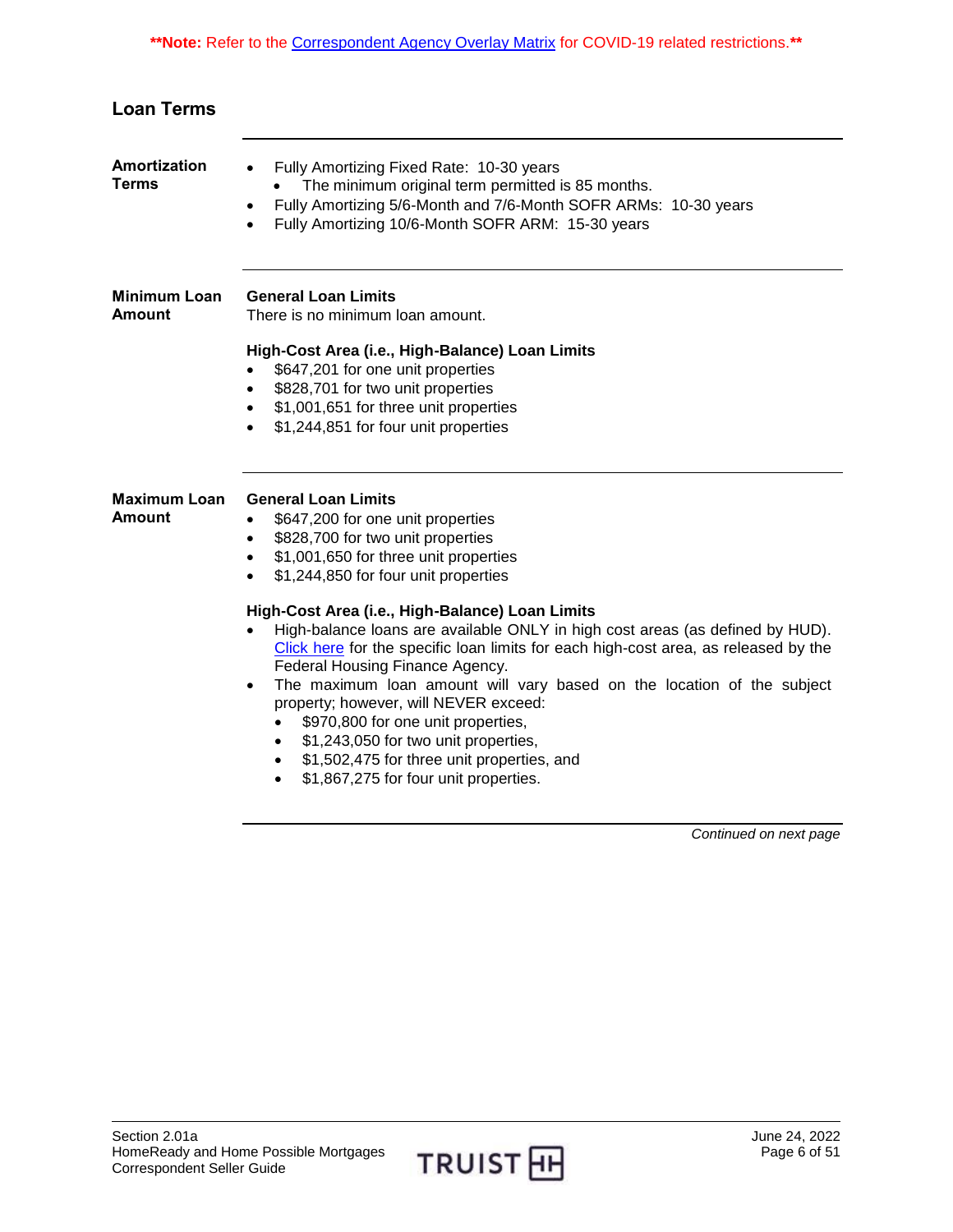<span id="page-6-0"></span>**HomeReady Maximum LTV/TLTV/ HTLTV Ratio Requirements**

#### **Notes**:

- When submitting a HomeReady Mortgage to DU, select HomeReady in the Community Lending Product field in DU.
- The matrices below outline LTV/TLTV/HTLTV requirements for HomeReady loans originated using general loan limits and high-cost area loan limits (i.e., highbalance mortgage loans).

| <b>HomeReady</b><br><b>Primary Residence - Fixed Rate</b> |                          |                                                                                     |                                                                                                                    |                                              |
|-----------------------------------------------------------|--------------------------|-------------------------------------------------------------------------------------|--------------------------------------------------------------------------------------------------------------------|----------------------------------------------|
| <b>Purpose</b>                                            | $#$ of<br><b>Units</b>   | <b>LTV/TLTV/HTLTV</b><br>for Non-AUS<br>Loans                                       | <b>LTV/TLTV/HTLTV</b><br>for DU Loans                                                                              | <b>LTV/TLTV/HTLTV</b><br>for LPA Loans       |
| Purchase                                                  | $\mathcal{P}$<br>$3 - 4$ | 95%/95% <sup>2</sup> /95%<br>85%/85% <sup>2</sup> /85%<br>75%/75% <sup>2</sup> /75% | $97\%$ <sup>1</sup> /97% <sup>2</sup> /97% <sup>1</sup><br>85%/85% <sup>2</sup> /85%<br>75%/75% <sup>2</sup> /75%  | Not Eligible<br>Not Eligible<br>Not Eligible |
| Limited<br>Cash-Out<br>Refinance<br>(Rate/Term)           | $\mathcal{P}$<br>$3 - 4$ | 95%/95% <sup>2</sup> /95%<br>85%/85% <sup>2</sup> /85%<br>75%/75% <sup>2</sup> /75% | $97\%^{1,4}$ /97% <sup>2, 3, 4</sup> /97% <sup>1,4</sup><br>85%/85% <sup>2</sup> /85%<br>75%/75% <sup>2</sup> /75% | Not Eligible<br>Not Eligible<br>Not Eligible |
| Cash-Out<br>Refinance                                     | $1 - 4$                  |                                                                                     | Not Eligible                                                                                                       |                                              |

<sup>1</sup>95.01-97% LTVs and HTLTVs are permitted on loans originated using general loan limits only. The maximum LTV and HTLTV for high-balance transactions is 95%.

 $2\text{-}$ The TLTV may exceed the limits stated above up to 105% only if the mortgage is part of a Community Seconds transaction.

 $3$  If the mortgage is part of a Community Seconds transaction and the LTV is 95% or less, Fannie Mae is not required to be the owner of the existing mortgage.

<sup>4</sup> For limited cash out refinances with LTV/TLTV/HTLTV ratios greater than 95%, Fannie Mae must be the owner of the existing mortgage.

| <b>HomeReady</b><br>Primary Residence - 5/6-Month, 7/6-Month & 10/6-Month SOFR ARMs |                      |                                                      |                                       |                                        |
|-------------------------------------------------------------------------------------|----------------------|------------------------------------------------------|---------------------------------------|----------------------------------------|
| <b>Purpose</b>                                                                      | # of<br><b>Units</b> | <b>LTV/TLTV/HTLTV</b><br>for Non-AUS<br><b>Loans</b> | <b>LTV/TLTV/HTLTV</b><br>for DU Loans | <b>LTV/TLTV/HTLTV</b><br>for LPA Loans |
| Purchase                                                                            | 1                    | 95%/95%1/95%                                         | 95%/95% <sup>1</sup> /95%             | Not Eligible                           |
|                                                                                     | 2                    | 85%/85% <sup>1</sup> /85%                            | 85%/85% <sup>1</sup> /85%             | Not Eligible                           |
|                                                                                     | $3 - 4$              | 75%/75% <sup>1</sup> /75%                            | 75%/75% <sup>1</sup> /75%             | Not Eligible                           |
| Limited                                                                             |                      | 95%/95% <sup>1</sup> /95%                            | 95%/95% <sup>1</sup> /95%             | Not Eligible                           |
| Cash-Out                                                                            | $\mathfrak{p}$       | 85%/85%1/85%                                         | 85%/85%1/85%                          | Not Eligible                           |
| Refinance                                                                           | $3 - 4$              | 75%/75% <sup>1</sup> /75%                            | 75%/75% <sup>1</sup> /75%             | Not Eligible                           |
| (Rate/Term)                                                                         |                      |                                                      |                                       |                                        |
| Cash-Out<br>Not Eligible<br>$1 - 4$<br>Refinance                                    |                      |                                                      |                                       |                                        |
| For non-AUS and DU 5/6-Month, 7/6-Month, and 10/6-Month SOFR ARM transactions only, |                      |                                                      |                                       |                                        |

the TLTV may exceed the limits stated above up to 105% only if the mortgage is part of a Community Seconds transaction.

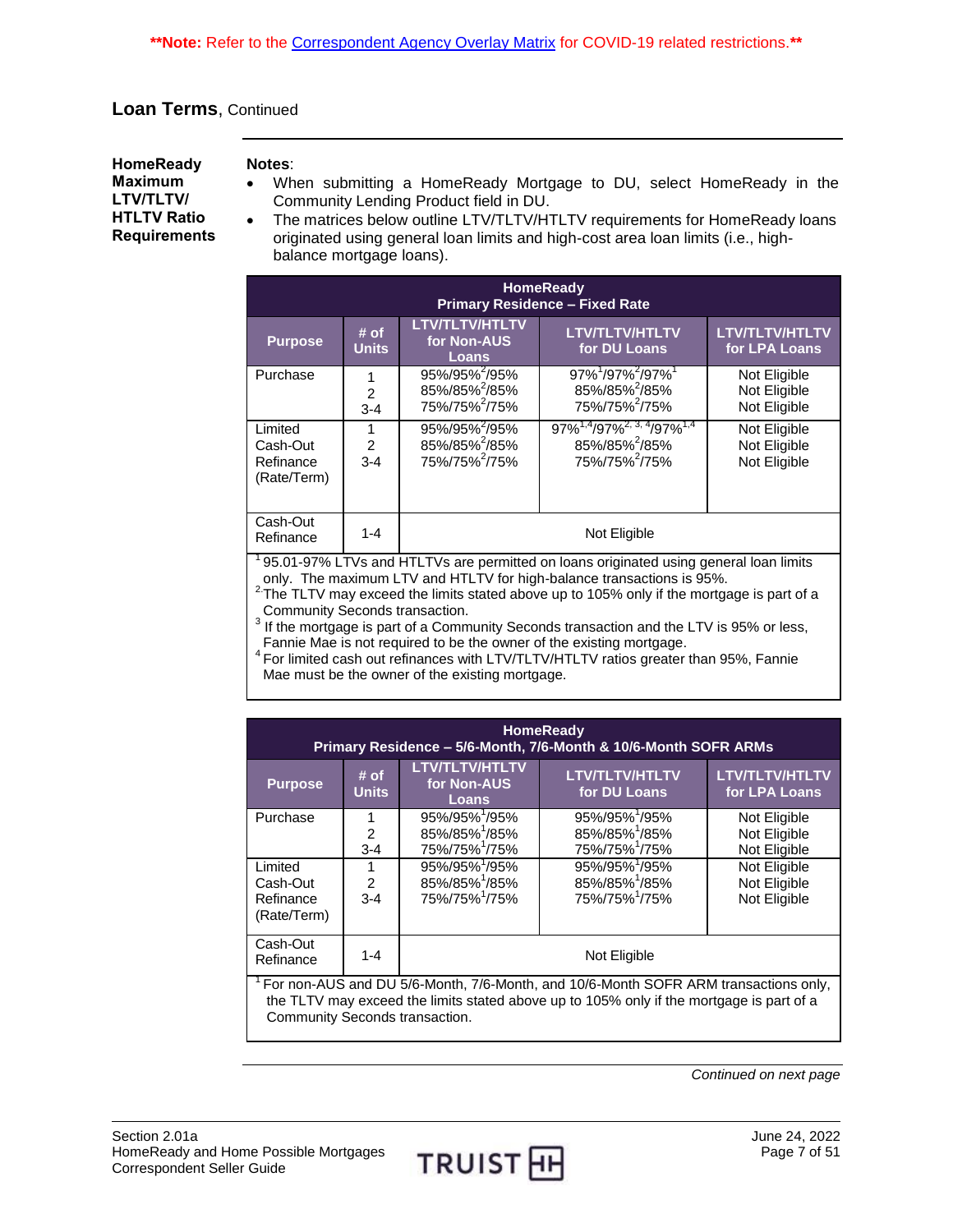<span id="page-7-0"></span>**Home Possible General Loan Limits Maximum LTV/TLTV/ HTLTV Ratio Requirements** **Note**: When submitting a Home Possible mortgage to LPA, use the valid value "Home Possible" Offering Identifier 241.

| <b>Home Possible General Loan Limits</b><br><b>Primary Residence - Fixed Rate</b>      |                      |                                            |                                       |                                           |
|----------------------------------------------------------------------------------------|----------------------|--------------------------------------------|---------------------------------------|-------------------------------------------|
| <b>Purpose</b>                                                                         | # of<br><b>Units</b> | <b>LTV/TLTV/HTLTV</b><br>for Non-AUS Loans | <b>LTV/TLTV/HTLTV</b><br>for DU Loans | <b>LTV/TLTV/HTLTV</b><br>for LPA Loans    |
| Purchase                                                                               | 1<br>$2 - 4$         | Not Eligible<br>Not Eligible               | Not Eligible<br>Not Eligible          | 97%/97% <sup>1</sup> /97%<br>95%/95%1/95% |
| Limited<br>Cash-Out<br>Refinance<br>(Rate/Term)                                        | 1<br>$2 - 4$         | Not Eligible<br>Not Eligible               | Not Eligible<br>Not Eligible          | 97%/97% /97%<br>95%/95%1/95%              |
| Cash-Out<br>Not Eligible<br>$1 - 4$<br>Refinance                                       |                      |                                            |                                       |                                           |
| A TLTV ratio up to 105% is permitted when secondary financing is an Affordable Second. |                      |                                            |                                       |                                           |

| <b>Home Possible General Loan Limits</b><br>Primary Residence – 5/6-Month, 7/6-Month & 10/6-Month SOFR ARMs |                                |                                              |                                              |                                                                                     |
|-------------------------------------------------------------------------------------------------------------|--------------------------------|----------------------------------------------|----------------------------------------------|-------------------------------------------------------------------------------------|
| <b>Purpose</b>                                                                                              | # of<br><b>Units</b>           | <b>LTV/TLTV/HTLTV</b><br>for Non-AUS Loans   | <b>LTV/TLTV/HTLTV</b><br>for DU Loans        | <b>LTV/TLTV/HTLTV</b><br>for LPA Loans                                              |
| Purchase                                                                                                    | 1<br>$\mathfrak{p}$<br>$3 - 4$ | Not Eligible<br>Not Eligible<br>Not Eligible | Not Eligible<br>Not Eligible<br>Not Eligible | 95%/95% <sup>1</sup> /95%<br>95%/95% <sup>1</sup> /95%<br>75%/75% <sup>1</sup> /75% |
| Limited<br>Cash-Out<br>Refinance<br>(Rate/Term)                                                             | 1<br>$\mathcal{P}$<br>$3 - 4$  | Not Eligible<br>Not Eligible<br>Not Eligible | Not Eligible<br>Not Eligible<br>Not Eligible | 95%/95% <sup>1</sup> /95%<br>95%/95% <sup>1</sup> /95%<br>75%/75% <sup>1</sup> /75% |
| Cash-Out<br>Refinance                                                                                       | $1 - 4$                        |                                              | Not Eligible                                 |                                                                                     |

<sup>1</sup> A TLTV ratio up to 105% is permitted when secondary financing is an Affordable Second.

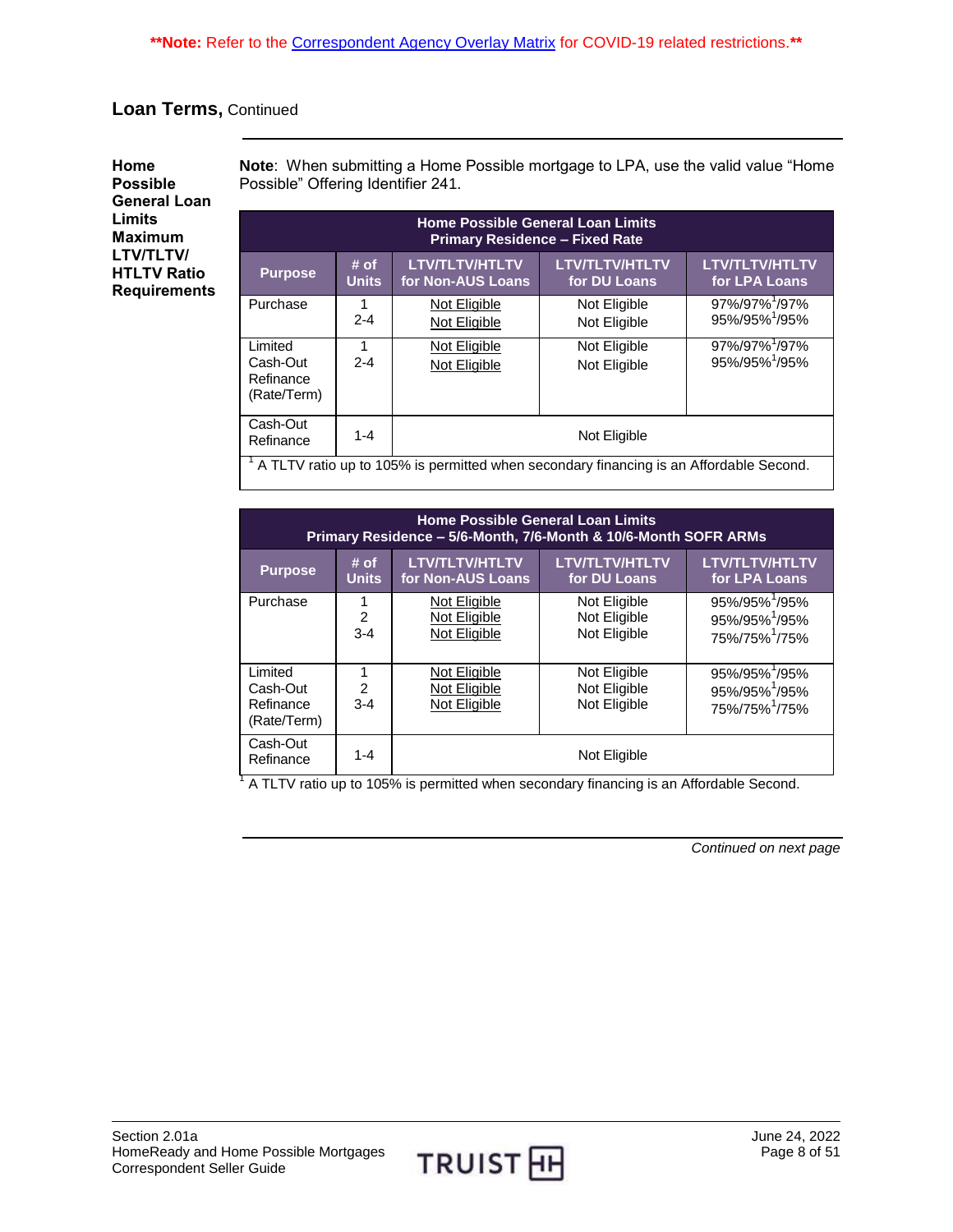<span id="page-8-0"></span>**Home Possible High-Balance Loan Limits Maximum LTV/TLTV/ HTLTV Ratio Requirements**

**Note**: When submitting a Home Possible mortgage to LPA, use the valid value "Home Possible" Offering Identifier 241.

| Home Possible High-Balance Loan Limits<br><b>Primary Residence - Fixed Rate</b>                                                            |                           |                                              |                                              |                                                         |
|--------------------------------------------------------------------------------------------------------------------------------------------|---------------------------|----------------------------------------------|----------------------------------------------|---------------------------------------------------------|
| <b>Purpose</b>                                                                                                                             | # of<br><b>Units</b>      | <b>LTV/TLTV/HTLTV</b><br>for Non-AUS Loans   | <b>LTV/TLTV/HTLTV</b><br>for DU Loans        | LTV/TLTV/HTLTV<br>for LPA Loans                         |
| Purchase                                                                                                                                   | $\mathfrak{p}$<br>$3 - 4$ | Not Eligible<br>Not Eligible<br>Not Eligible | Not Eligible<br>Not Eligible<br>Not Eligible | 95%/95% <sup>1</sup> /95%<br>85%/85%/85%<br>80%/80%/80% |
| Limited<br>Cash-Out<br>Refinance<br>(Rate/Term)                                                                                            | $\mathfrak{p}$<br>$3 - 4$ | Not Eligible<br>Not Eligible<br>Not Eligible | Not Eligible<br>Not Eligible<br>Not Eligible | 95%/95%1/95%<br>85%/85%/85%<br>80%/80%/80%              |
| Cash-Out<br>Not Eligible<br>$1 - 4$<br>Refinance<br>A TLTV ratio up to 105% is permitted when secondary financing is an Affordable Second. |                           |                                              |                                              |                                                         |

| Home Possible High-Balance Loan Limits<br>Primary Residence - 5/6-Month, 7/6-Month & 10/6-Month SOFR ARMs |                |                       |                       |                       |
|-----------------------------------------------------------------------------------------------------------|----------------|-----------------------|-----------------------|-----------------------|
| <b>Purpose</b>                                                                                            | # of           | <b>LTV/TLTV/HTLTV</b> | <b>LTV/TLTV/HTLTV</b> | <b>LTV/TLTV/HTLTV</b> |
|                                                                                                           | <b>Units</b>   | for Non-AUS Loans     | for DU Loans          | for LPA Loans         |
| Purchase                                                                                                  |                | Not Eligible          | Not Eligible          | 95%/95%/95%           |
|                                                                                                           | $\mathfrak{p}$ | Not Eligible          | Not Eligible          | 85%/85%/85%           |
|                                                                                                           | $3 - 4$        | Not Eligible          | Not Eligible          | 75%/75%/75%           |
| Limited                                                                                                   |                | Not Eligible          | Not Eligible          | 95%/95%/95%           |
| Cash-Out                                                                                                  | 2              | Not Eligible          | Not Eligible          | 85%/85%/85%           |
| Refinance                                                                                                 | $3 - 4$        | Not Eligible          | Not Eligible          | 75%/75%/75%           |
| (Rate/Term)                                                                                               |                |                       |                       |                       |
| Cash-Out<br>Refinance                                                                                     | $1 - 4$        |                       | Not Eligible          |                       |

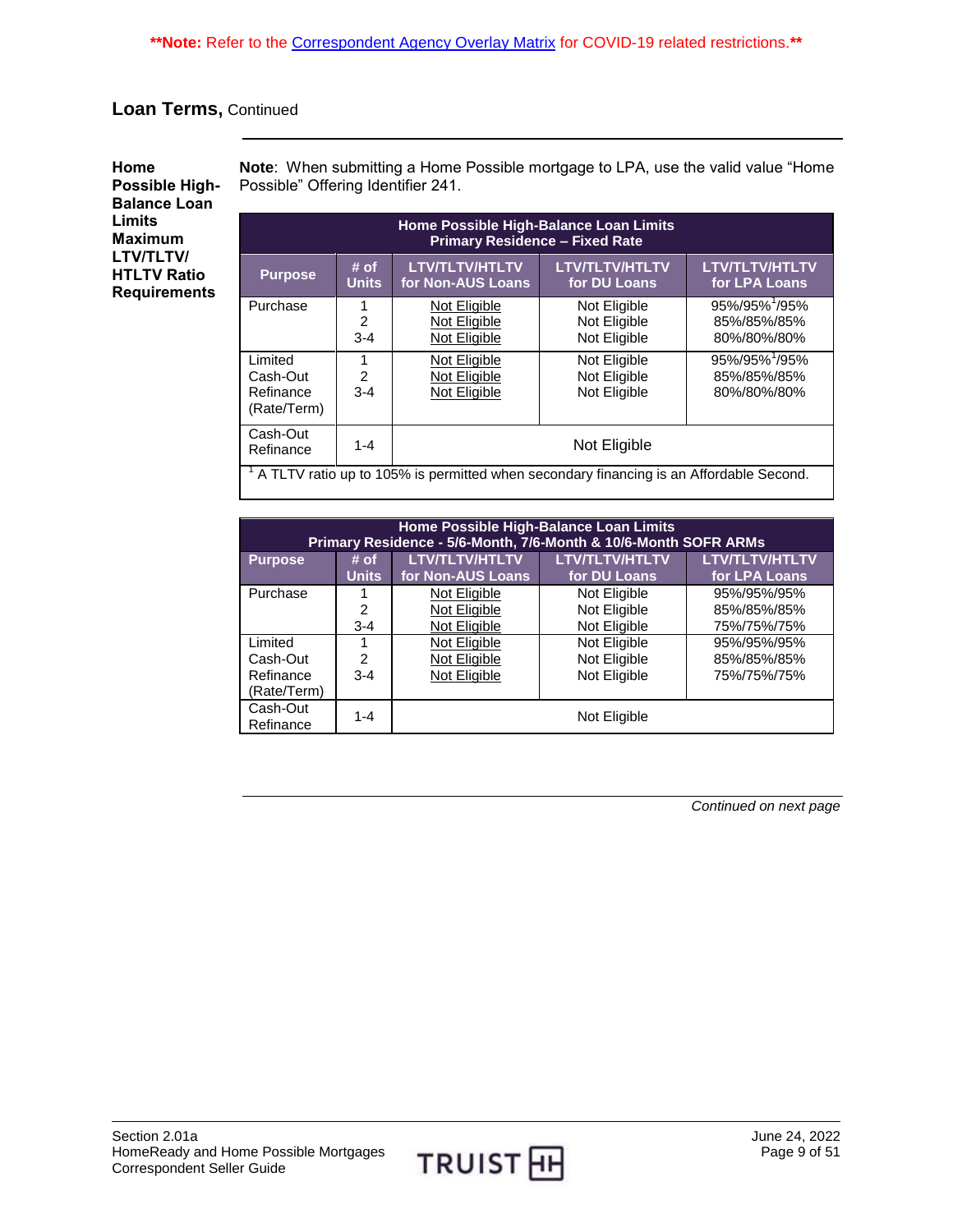<span id="page-9-0"></span>

| <b>ARM</b>        | <b>Conversion Option</b> |                                                                                    |
|-------------------|--------------------------|------------------------------------------------------------------------------------|
| <b>Parameters</b> |                          | A conversion option is not available. All Agency ARM products are non-convertible. |

#### **Interest Rate Adjustments**

- The interest rate is fixed for the initial period and is then subject to change with a specified frequency thereafter, using the most recent index figure available 45 days prior to the interest rate adjustment, as follows:
	- **5/6-Month, 7/6-Month, and 10/6-Month SOFR ARMs**: Following the initial fixed rate period (i.e., 60 months for the 5/6-Month ARM, 84 months for the 7/6-Month ARM, and 120 months for the 10/6-Month ARM), subsequent interest rate adjustments will occur every 6 months.

#### **Index**

 The 30-day average of the Secured Overnight Financing Rate (SOFR) index as published by the Federal Reserve Bank of New York.

#### **Margin/Floor**

For 5/6-Month, 7/6-Month, and 10/6-Month SOFR ARMs, the margin is 3.00%

**Note:** Refer to Truist's pricing adjustment sheet for applicable margin add-ons.

• The margin is also the floor.

#### **Interest Rate Caps**

The following table shows caps that apply to the applicable ARM programs.

| <b>ARM</b><br><b>Program</b>                    | <b>Caps</b>                                                                                                                                                                  | Index       |
|-------------------------------------------------|------------------------------------------------------------------------------------------------------------------------------------------------------------------------------|-------------|
| 5/6-Month<br>ARM                                | 2% cap, up or down, on the initial change,<br>1% cap, up or down, on each subsequent 6-month<br>change thereafter, and<br>5% lifetime cap (over the note rate).              | <b>SOFR</b> |
| 7/6-Month<br>$8.10/6 -$<br>Month<br><b>ARMs</b> | 5% cap, up or down, on the initial change,<br>$\bullet$<br>1% cap, up or down, on each subsequent 6-month<br>change thereafter, and<br>5% lifetime cap (over the note rate). | <b>SOFR</b> |

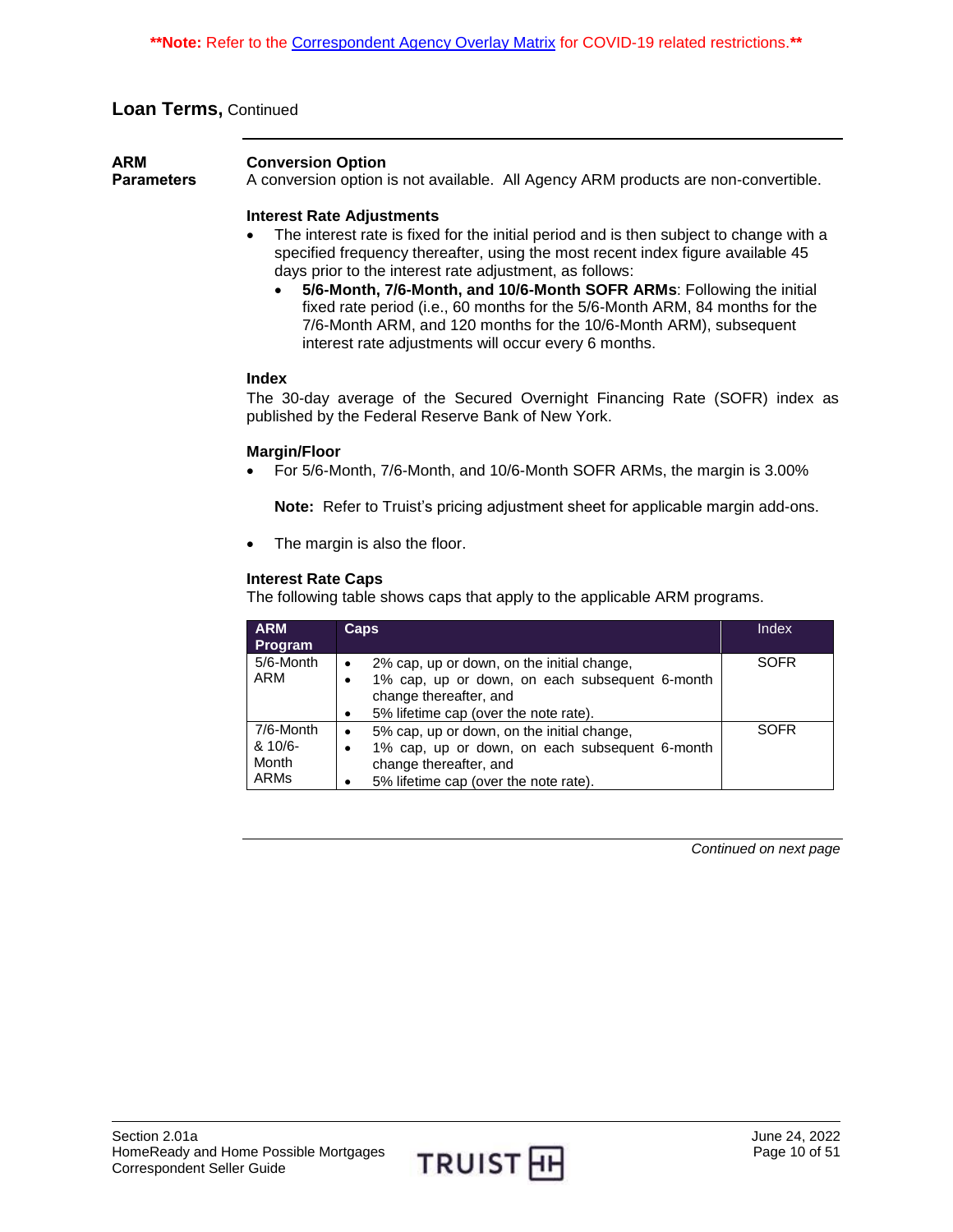**\*\*Note:** Refer to the [Correspondent Agency Overlay Matrix](https://www.truistsellerguide.com/manual/cor/products/CAgencyCreditOverlays.pdf) for COVID-19 related restrictions.**\*\***

| <b>Loan Terms, Continued</b> |  |
|------------------------------|--|
|------------------------------|--|

<span id="page-10-2"></span><span id="page-10-1"></span><span id="page-10-0"></span>

| <b>Assumability</b><br><b>Provisions</b>                                                   | Fixed rate products are not assumable, except as permitted by state and federal<br>$\bullet$<br>law.<br>The 5/6-Month, 7/6-Month, and 10/6-Month ARMs are assumable after the initial<br>$\bullet$<br>fixed rate period (i.e., after 60 months for the 5/6-Month ARM, after 84 months<br>for the 7/6-Month ARM, and after 120 months for the 10/6-Month ARM).<br>Borrower(s) must contact their current mortgage servicer for additional<br>$\bullet$<br>information.                                                                                                                                                                                                                                                                                                                                                                                                                                                                                                                                                                                                                                                                                                                                                                                                                                                                                                                                                                                                                                                                                                                                                                                                                                                                                                                                                                                                                                                                                                                                                                                                                                                                                                                                                                                                                                                    |
|--------------------------------------------------------------------------------------------|--------------------------------------------------------------------------------------------------------------------------------------------------------------------------------------------------------------------------------------------------------------------------------------------------------------------------------------------------------------------------------------------------------------------------------------------------------------------------------------------------------------------------------------------------------------------------------------------------------------------------------------------------------------------------------------------------------------------------------------------------------------------------------------------------------------------------------------------------------------------------------------------------------------------------------------------------------------------------------------------------------------------------------------------------------------------------------------------------------------------------------------------------------------------------------------------------------------------------------------------------------------------------------------------------------------------------------------------------------------------------------------------------------------------------------------------------------------------------------------------------------------------------------------------------------------------------------------------------------------------------------------------------------------------------------------------------------------------------------------------------------------------------------------------------------------------------------------------------------------------------------------------------------------------------------------------------------------------------------------------------------------------------------------------------------------------------------------------------------------------------------------------------------------------------------------------------------------------------------------------------------------------------------------------------------------------------|
| <b>Interest Only</b><br><b>Parameters</b>                                                  | Interest only transactions are not eligible.                                                                                                                                                                                                                                                                                                                                                                                                                                                                                                                                                                                                                                                                                                                                                                                                                                                                                                                                                                                                                                                                                                                                                                                                                                                                                                                                                                                                                                                                                                                                                                                                                                                                                                                                                                                                                                                                                                                                                                                                                                                                                                                                                                                                                                                                             |
| <b>Multiple</b><br><b>Financed</b><br><b>Properties for</b><br>the Same<br><b>Borrower</b> | <b>Non-AUS</b><br>Section 2.01: Agency Loan Programs non-AUS guidelines apply, except as follows:<br><b>Limits on the Number of Financed Properties</b><br>$\bullet$<br>The occupant borrower may not have more than two financed properties.<br>Financed properties owned by a non-occupant co-borrower that are owned<br>$\bullet$<br>separately from the borrower are excluded from the number of financed<br>properties calculation.<br><b>Examples - Counting Financed Properties</b><br>$\bullet$<br>A HomeReady borrower is purchasing a primary residence and is<br>obligated on a mortgage securing an investment property. A non-<br>occupant co-borrower is solely obligated on mortgages securing three<br>investment properties. In this instance, the transaction is eligible for<br>HomeReady, as the occupant borrower will have two financed<br>properties. The non-occupant co-borrower's financed properties are not<br>included in the property count.<br>The borrower is personally obligated on mortgages securing two<br>٠<br>investment properties and the co-borrower is personally obligated on<br>mortgages securing three other investment properties, and they are<br>jointly obligated on their primary residence mortgage. The borrower is<br>refinancing the mortgage on one of the two investment properties. Thus,<br>the borrowers have six financed properties.<br>The borrower and co-borrower are purchasing an investment property<br>$\bullet$<br>and they are already jointly obligated on the mortgages securing five<br>other investment properties. In addition, they each own their own primary<br>residence and are personally obligated on the mortgages. The new property<br>being purchased is considered the borrowers' eighth financed property.<br>The borrower is purchasing a second home and is personally obligated<br>on his or her primary residence mortgage. Additionally, the borrower<br>owns four two-unit investment properties that are financed in the name<br>of a limited liability company (LLC) of which he or she has a 50%<br>ownership. Because the borrower is not personally obligated on the<br>mortgages securing the investment properties, they are not included in<br>the property count and the result is only two financed properties. |

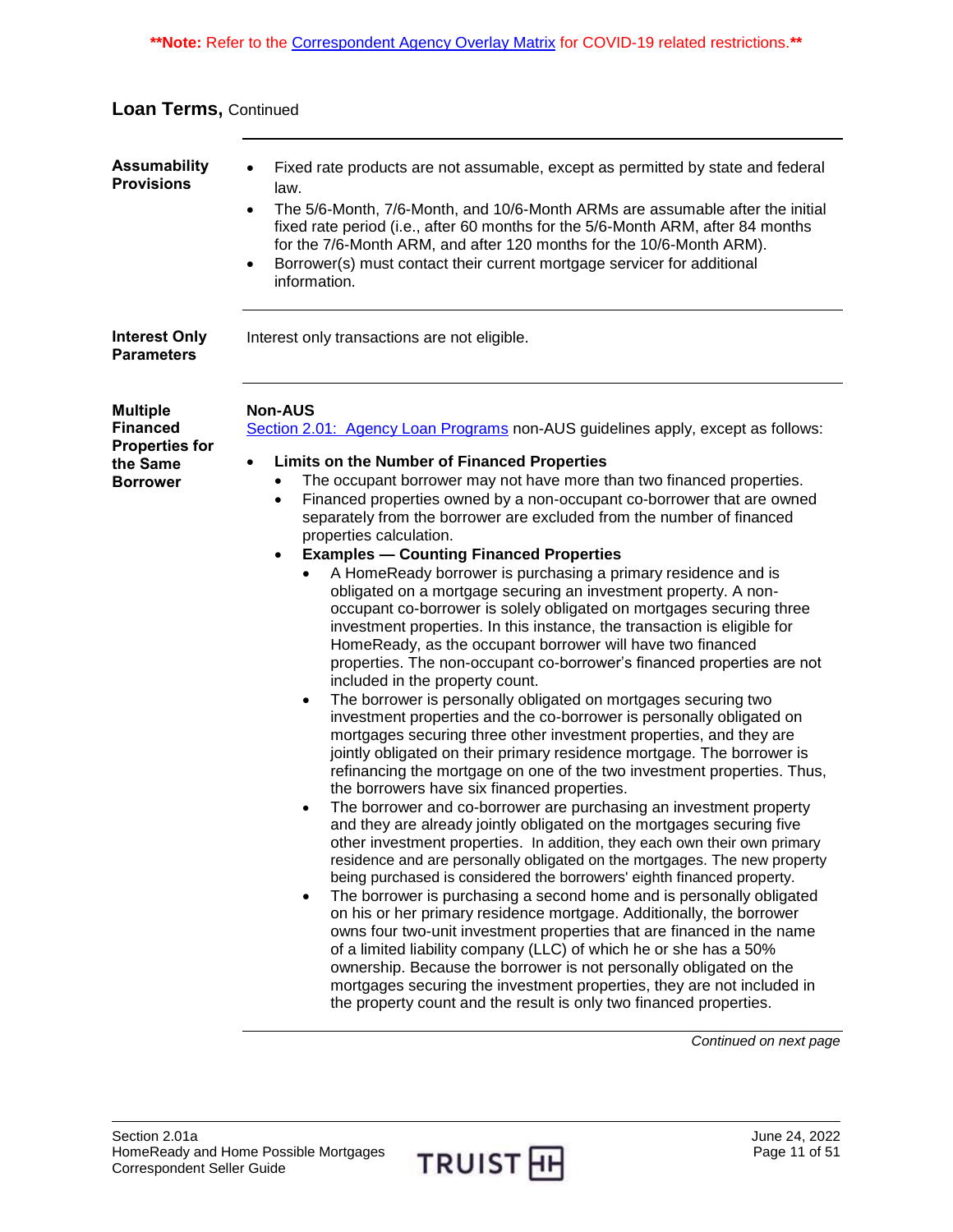| <b>Multiple</b><br><b>Financed</b>                          | <b>Non-AUS, continued</b>                                                                                                                                                                                                                                                                                                                                                                                                                                                                                                                         |
|-------------------------------------------------------------|---------------------------------------------------------------------------------------------------------------------------------------------------------------------------------------------------------------------------------------------------------------------------------------------------------------------------------------------------------------------------------------------------------------------------------------------------------------------------------------------------------------------------------------------------|
| <b>Properties for</b><br>the Same<br>Borrower,<br>continued | The borrower is purchasing and financing two investment properties<br>٠<br>simultaneously. The borrower does not have a mortgage lien against his<br>or her primary residence but does have a financed second home and is<br>personally obligated on the mortgage, two existing financed investment<br>properties and is personally obligated on both mortgages, and a<br>financed building lot. In this instance, the borrower will have five<br>financed properties because the financed building lot is not included in<br>the property count. |
|                                                             | <b>Fannie Mae DU</b>                                                                                                                                                                                                                                                                                                                                                                                                                                                                                                                              |

**Fannie Mae DU**

Follow DU requirements, which are the same as non-AUS guidelines.

#### **Freddie Mac LPA**

Follow LPA requirements, which are as follows:

• The occupying borrower(s) must not have an ownership interest in more than two financed residential properties, including the subject property, as of the note date.

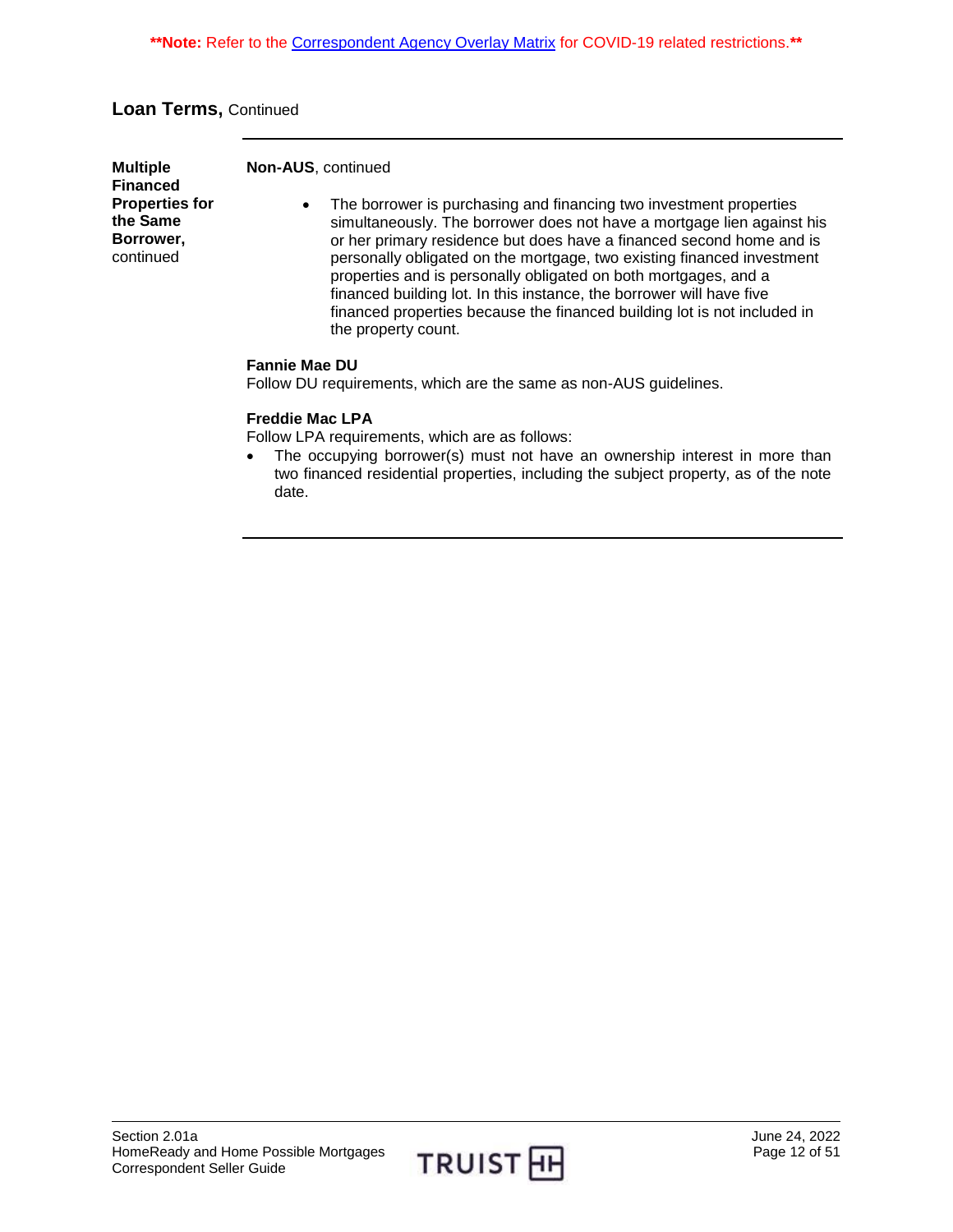# <span id="page-12-0"></span>**Eligible Transactions**

<span id="page-12-1"></span>**General Non-AUS**

<span id="page-12-2"></span>**Purchase**

- Eligible transactions include:
	- Purchase
	- Limited cash-out (rate/term) refinance
	- Construction lending single and two-closings
	- Cash-out refinance and renovation transactions are not eligible.

#### **Fannie Mae DU**

Follow DU requirements, which are the same as non-AUS guidelines.

#### **Freddie Mac LPA**

Follow LPA requirements, which are as follows:

- Eligible transactions include:
	- Purchase
	- "No cash-out" refinance

**Note**: "No cash-out" refinance is LPA's terminology for a limited cash-out (rate/term) refinance.

• Cash-out refinance, construction lending (single and two-closing), and renovation transactions are not eligible.

#### **Non-AUS**

**Transactions** [Section 2.01: Agency Loan Programs](https://truistsellerguide.com/manual/cor/products/CAgency.pdf) non-AUS guidelines apply.

#### **Fannie Mae DU**

Follow DU requirements, which are the same as non-AUS guidelines, except as follows:

 For HomeReady transactions (originated using general loan limits) with LTV, TLTV, or HTLTV ratios of 95.01-97%, at least one borrower on the loan must have a credit score.

**Note**: The TLTV ratio can be up to 105% if the subordinate lien is a Community Seconds loan.

#### **Freddie Mac LPA**

[Section 2.01: Agency Loan Programs](https://truistsellerguide.com/manual/cor/products/CAgency.pdf) LPA guidelines apply.

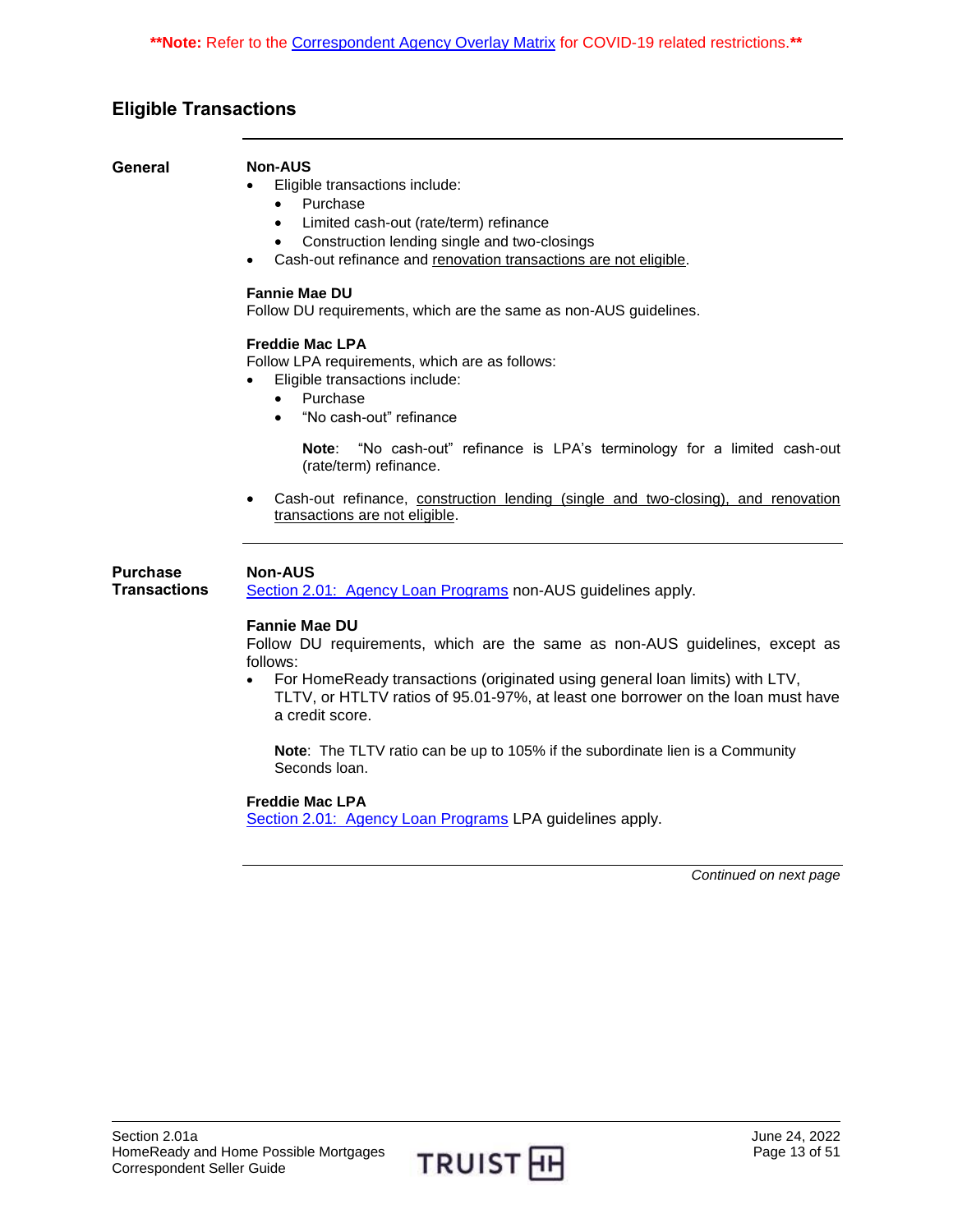<span id="page-13-0"></span>

| <b>Limited Cash-</b><br><b>Out Refinance</b><br>(LPA | <b>Non-AUS</b><br>Section 2.01: Agency Loan Programs non-AUS guidelines apply.                                                                                                                                                                                                                                                                                                                                                                                                                                                            |
|------------------------------------------------------|-------------------------------------------------------------------------------------------------------------------------------------------------------------------------------------------------------------------------------------------------------------------------------------------------------------------------------------------------------------------------------------------------------------------------------------------------------------------------------------------------------------------------------------------|
| Terminology:<br>"No Cash-Out"<br><b>Refinance)</b>   | <b>Fannie Mae DU</b><br>Follow DU requirements, which are the same as non-AUS guidelines, except as<br>follows:                                                                                                                                                                                                                                                                                                                                                                                                                           |
|                                                      | For HomeReady transactions (originated using general loan limits) with LTV,<br>$\bullet$<br>TLTV, or HTLTV ratios of 95.01-97%, the following requirements apply:<br>The lender must document that the existing loan being refinanced is owned<br>(or securitized) by Fannie Mae. Documentation may come from:<br>the lender's servicing system,<br>the current servicer (if the lender is not the servicer),<br>$\bullet$<br>Fannie Mae's Loan Lookup tool, or<br>$\bullet$<br>any other source as confirmed by the lender.<br>$\bullet$ |
|                                                      | Note: The lender must inform DU that Fannie Mae owns the existing<br>mortgage using the Owner of Existing Mortgage field in the online loan<br>application before submitting the loan to DU. This requirement does not apply<br>if the TLTV exceeds 95% only due to a Community Seconds loan.                                                                                                                                                                                                                                             |
|                                                      | At least one borrower on the loan must have a credit score.<br>$\bullet$                                                                                                                                                                                                                                                                                                                                                                                                                                                                  |
|                                                      | <b>Freddie Mac LPA</b><br>Follow LPA requirements, which are as follows:<br>A "no cash-out" refinance mortgage must meet the applicable requirements<br>outlined in the "Continuity of Obligation" subtopic presented in Section 2.01:<br><b>Agency Loan Programs</b><br>A "no cash-out" refinance mortgage is a mortgage for which the proceeds may be<br>used only to:                                                                                                                                                                  |
|                                                      | Pay off the first mortgage, regardless of its age                                                                                                                                                                                                                                                                                                                                                                                                                                                                                         |
|                                                      | <b>Truist Note: Truist provides the following GSE clarification:</b><br>If paying off an existing HELOC in first lien position, the HELOC must be<br>paid off and closed.                                                                                                                                                                                                                                                                                                                                                                 |
|                                                      | Pay off or pay down any junior liens secured by the mortgaged premises, that<br>were used in their entirety to acquire the subject property. Any remaining<br>balance must be subordinated to the refinance mortgage.<br>Pay related closing costs                                                                                                                                                                                                                                                                                        |
|                                                      | Disburse cash out to the borrower (or any other payee) up to the greater of<br>1% of the new refinance mortgage or \$2,000<br>Pay off the outstanding balance of a land contract or contract for deed if the<br>requirements in the "Installment Land Contract" subtopic, presented in<br>Section 2.01: Agency Loan Programs, are met                                                                                                                                                                                                     |
|                                                      | Pay off of a Property Assessed Clean Energy (PACE) or PACE-like<br>obligation, subject to the additional requirements outlined in the "Property"                                                                                                                                                                                                                                                                                                                                                                                          |

obligation, subject to the additional requirements outlined in the "Property Assessed Clean Energy (PACE) Loans" subtopic, presented in **Section 2.01:** [Agency Loan Programs](https://truistsellerguide.com/manual/cor/products/CAgency.pdf)

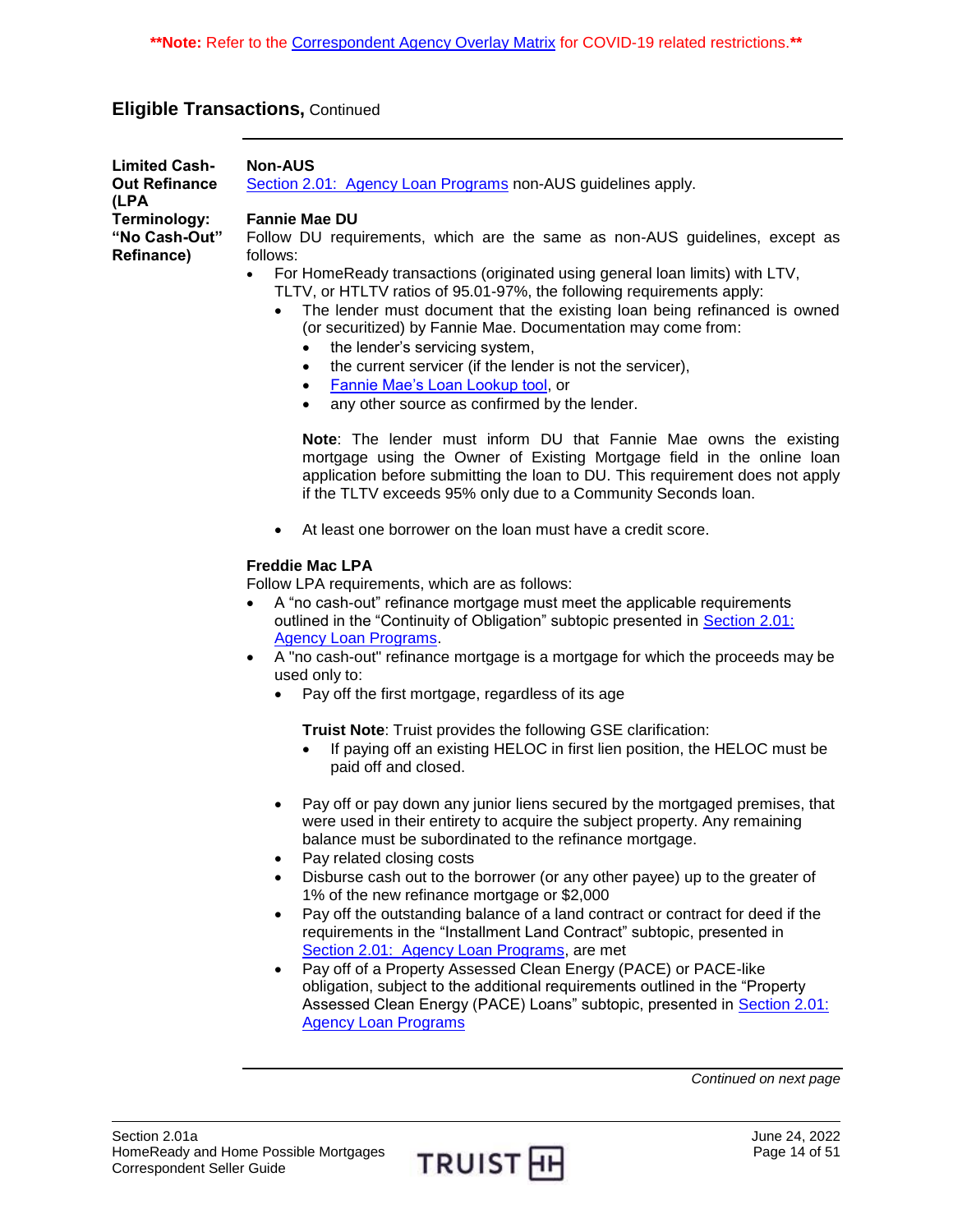| <b>Limited Cash-</b>                                                                      | Freddie Mac LPA, continued                                                                                                                                                                                                                                                                                                                                                                                                                                                                                                            |
|-------------------------------------------------------------------------------------------|---------------------------------------------------------------------------------------------------------------------------------------------------------------------------------------------------------------------------------------------------------------------------------------------------------------------------------------------------------------------------------------------------------------------------------------------------------------------------------------------------------------------------------------|
| <b>Out Refinance</b><br>(LPA<br>Terminology:<br>"No Cash-Out"<br>Refinance),<br>continued | For GreenCHOICE Mortgages <sup>SM</sup> , pay off the existing mortgage debt and any<br>existing debt for which the funds were used to finance energy and/or water<br>efficiency improvements, with such debt being limited to 15% of the appraised<br>value, subject to the additional requirements outlined in the "Fannie Mae's<br>HomeStyle® Energy for Improvements on Existing Properties/Freddie Mac's<br>GreenCHOICE Mortgages <sup>SM</sup> <sup>3</sup> subtopic, presented in Section 2.01: Agency<br><b>Loan Programs</b> |
|                                                                                           | For GreenCHOICE Mortgages <sup>SM</sup> , pay off the existing mortgage debt and<br>$\bullet$<br>finance energy and/or water efficiency improvements, subject to the additional<br>requirements outlined in the "Fannie Mae's HomeStyle® Energy for<br>Improvements on Existing Properties/Freddie Mac's GreenCHOICE<br>Mortgages <sup>SM</sup> <sup>2</sup> subtopic, presented in <b>Section 2.01: Agency Loan Programs</b>                                                                                                         |
|                                                                                           | In the event there are remaining proceeds from the "no cash-out" refinance<br>$\bullet$<br>mortgage after the proceeds are applied as described above:                                                                                                                                                                                                                                                                                                                                                                                |
|                                                                                           | The mortgage amount must be reduced, or<br>The excess amount must be applied as a principal curtailment to the new<br>refinance mortgage at closing and must be clearly reflected on the<br>Settlement/Closing Disclosure Statement.                                                                                                                                                                                                                                                                                                  |
|                                                                                           | Under no circumstances may cash disbursed to the borrower (or any other payee)<br>$\bullet$<br>exceed the maximum permitted for "no cash-out" refinance mortgages.                                                                                                                                                                                                                                                                                                                                                                    |
|                                                                                           | <b>Secondary financing</b><br>$\bullet$<br>The borrower is not required to satisfy outstanding junior liens secured by the<br>mortgaged premises, provided that the junior liens meet the requirements<br>pertaining to secondary financing (including the special requirements for<br>Affordable Seconds mortgages, if applicable). See the "Secondary Financing"<br>topic subsequently presented in this document for additional details.                                                                                           |
|                                                                                           | <b>Special documentation requirements</b><br>$\bullet$<br>If a junior lien was paid off as part of the "no cash-out" refinance transaction,<br>the lender must maintain documentation in the mortgage file demonstrating<br>that the full amount of the lien was used for the purchase of the subject<br>property.                                                                                                                                                                                                                    |
|                                                                                           | Truist Note for Texas only: For any refinance of a Texas Constitution Section<br>$\bullet$<br>50(a)(6) loan that results in a loan originated in accordance with and secured by a<br>lien permitted by Article XVI, Section 50(a)(4) of the Texas Constitution, an<br>affidavit referenced in Section 50(f-1) Article XVI of the Texas Constitution must<br>be prepared and recorded in connection with each such transaction.                                                                                                        |
|                                                                                           | In addition to the affidavit requirement outlined above, refinances of an owner's<br>home equity loan as a non-home equity refinance [i.e., non-50(a)(6)] loan under<br>Article XVI, subsection 50(a)(4) of the Texas Constitution must comply with all<br>Texas state-specific requirements for such transactions.                                                                                                                                                                                                                   |

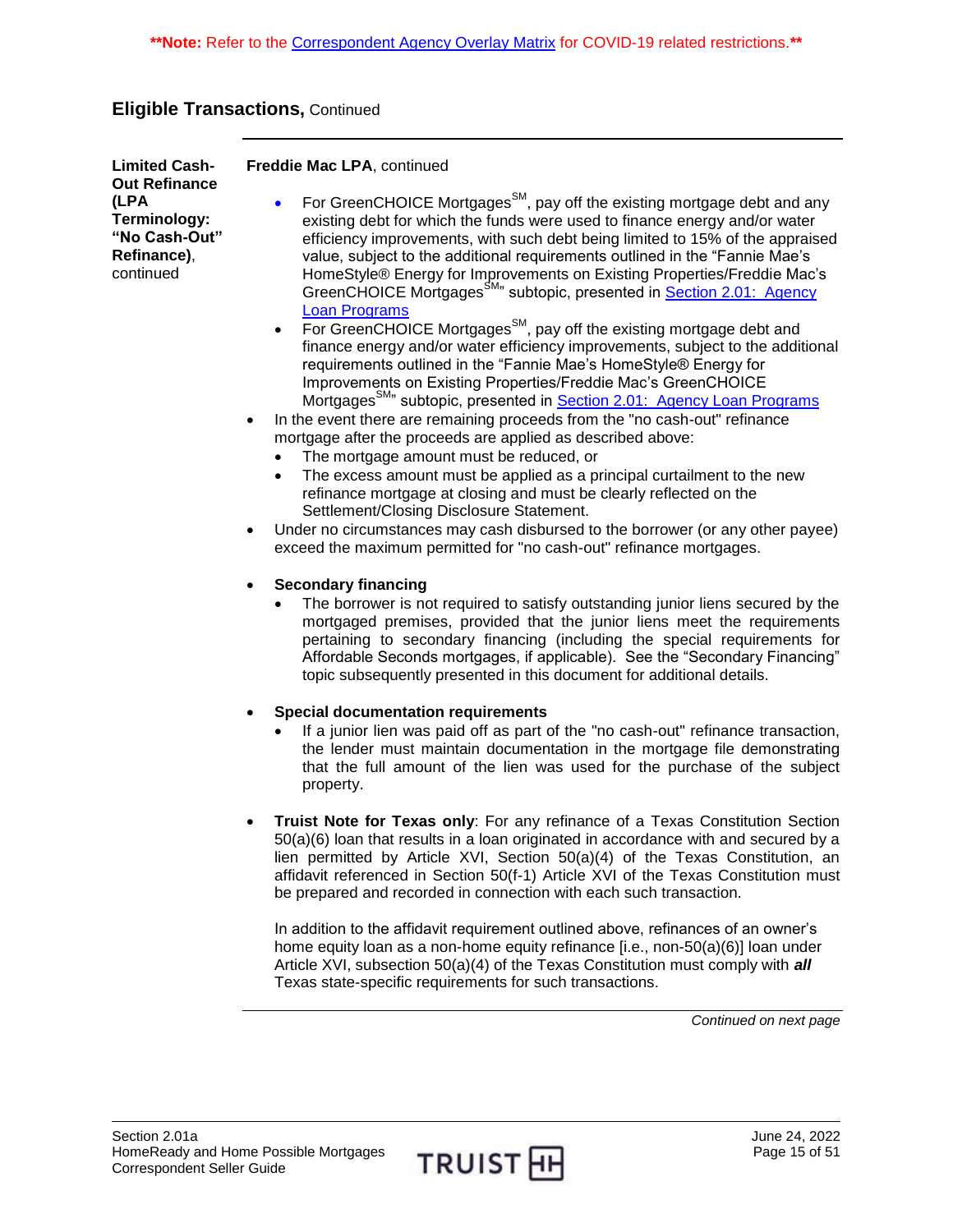<span id="page-15-0"></span>

| <b>Fannie Mae's</b><br><b>HomeStyle®</b><br><b>Energy for</b><br><b>Improvements</b> | <b>Non-AUS</b><br>Section 2.01: Agency Loan Programs non-AUS guidelines apply.<br><b>Fannie Mae DU</b>                                                                                                                                                                                                                                                                                                                                                                                                                                                                                                                                                                                                                                                                                                                                                             |
|--------------------------------------------------------------------------------------|--------------------------------------------------------------------------------------------------------------------------------------------------------------------------------------------------------------------------------------------------------------------------------------------------------------------------------------------------------------------------------------------------------------------------------------------------------------------------------------------------------------------------------------------------------------------------------------------------------------------------------------------------------------------------------------------------------------------------------------------------------------------------------------------------------------------------------------------------------------------|
| on Existing<br><b>Properties /</b>                                                   | Section 2.01: Agency Loan Programs DU guidelines apply.                                                                                                                                                                                                                                                                                                                                                                                                                                                                                                                                                                                                                                                                                                                                                                                                            |
| <b>Freddie Mac's</b>                                                                 | <b>Freddie Mac LPA</b>                                                                                                                                                                                                                                                                                                                                                                                                                                                                                                                                                                                                                                                                                                                                                                                                                                             |
| <b>GreenCHOICE</b>                                                                   | Section 2.01: Agency Loan Programs LPA guidelines apply, except as follows:                                                                                                                                                                                                                                                                                                                                                                                                                                                                                                                                                                                                                                                                                                                                                                                        |
| Mortgages <sup>SM</sup>                                                              | Purchase and "No Cash-Out" Refinance Mortgage Requirements                                                                                                                                                                                                                                                                                                                                                                                                                                                                                                                                                                                                                                                                                                                                                                                                         |
|                                                                                      | "No cash-out" refinance mortgage to payoff existing outstanding energy<br>and/or water efficiency related debt                                                                                                                                                                                                                                                                                                                                                                                                                                                                                                                                                                                                                                                                                                                                                     |
|                                                                                      | The proceeds may be used to pay off an existing outstanding debt for<br>$\bullet$<br>funds that were used to finance energy and/or water efficiency<br>improvements completed prior to the note date subject to the following:<br>The maximum LTV, TLTV, and/or HTLTV ratios outlined in the<br>applicable first mortgage product description apply, except as follows:<br>For transactions with an LTV, TLTV, and/or HTLTV ratios that are<br>$\bullet$<br>greater than 95% but less than 97%, the following must apply:<br>The mortgage being paid off must currently be owned by<br>$\bullet$<br>Freddie Mac, in whole or in part, or securitized by Freddie<br>Mac<br>The mortgage must be an Accept Mortgage that is a fixed-<br>$\bullet$<br>rate mortgage secured by a 1-unit primary residence<br>Non-occupant co-borrowers are not permitted<br>$\bullet$ |

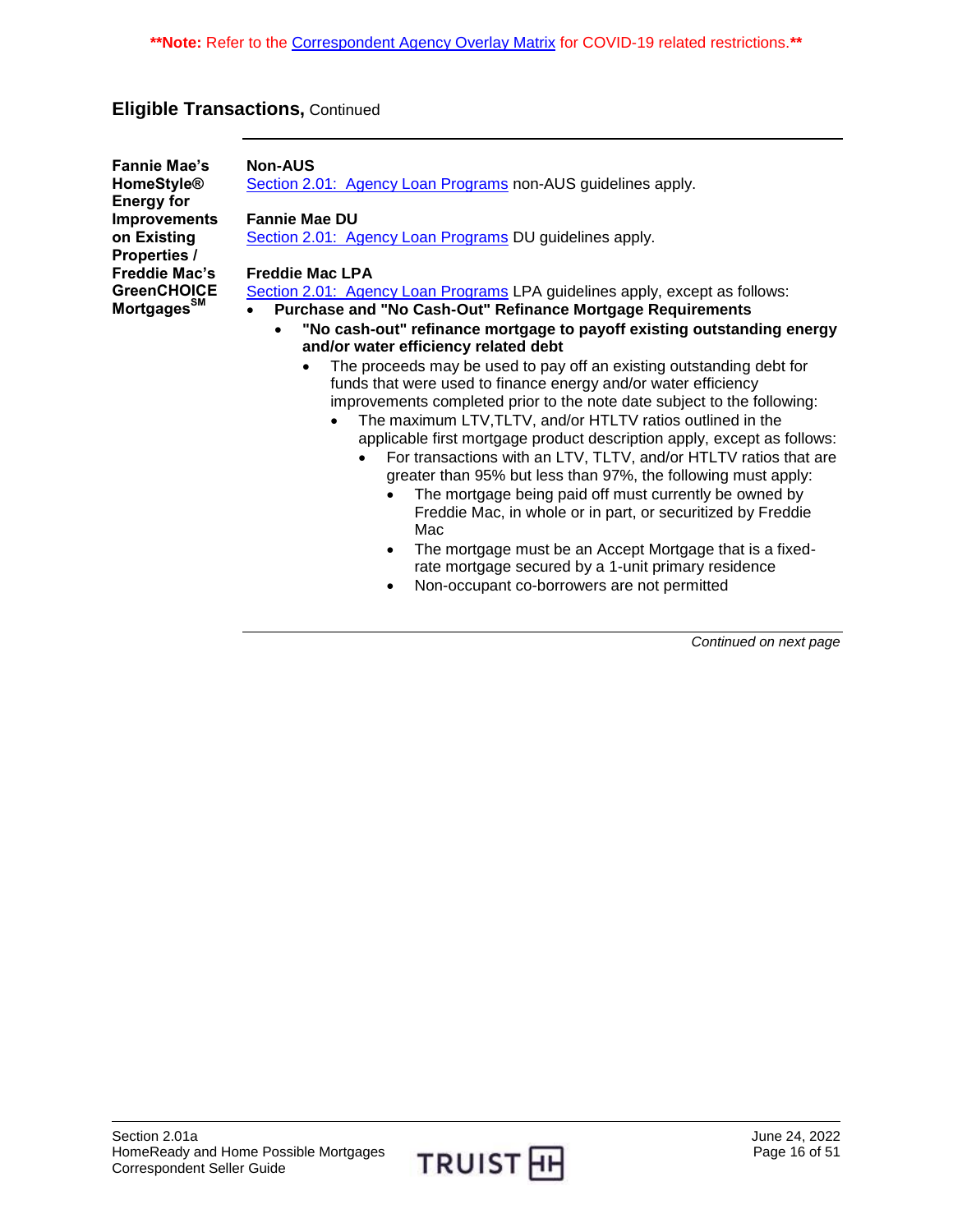<span id="page-16-0"></span>**Fannie Mae's HomeStyle® Renovation Mortgage / Freddie Mac's CHOICEReno vation® Mortgage**

**Truist Note**: All HomeStyle Renovation mortgage and CHOICERenovation mortgage transactions must be underwritten by the Correspondent lender (approved by Truist for delegated underwriting authority). HomeStyle Renovation mortgage and CHOICERenovation mortgage transactions are not eligible for purchase if Truist underwrites the loan.

#### **Non-AUS**

 HomeReady loans are eligible in combination with HomeStyle Renovation; however, the *more restrictive* requirements of HomeReady or HomeStyle Renovation apply when these two products are combined on a loan. For example, a HomeReady HomeStyle Renovation mortgage must be a primary residence transaction, whereas standard HomeStyle Renovation permits second homes and investment properties.

#### **Exceptions**:

- For purchase transactions with LTV, TLTV, or HTLTV ratios 95.01 97% that combine HomeReady and HomeStyle Renovation, Fannie Mae is not requiring at least one borrower to be a first-time homebuyer.
- The mortgage insurance requirements for HomeReady apply when HomeReady and HomeStyle Renovation are combined. See the "Mortgage Insurance" topic subsequently presented in this document for additional details.
- See the "Fannie Mae's HomeStyle Renovation Mortgage" subtopic presented in the "Eligible Transactions" topic of [Section 2.01: Agency Loan Programs](https://truistsellerguide.com/manual/cor/products/CAgency.pdf) for additional guidance related to HomeStyle Renovation mortgage requirements.

#### **Fannie Mae DU**

Follow DU requirements, which are the same as non-AUS guidelines, except as follows:

 DU will determine that the transaction is a HomeStyle Renovation Mortgage if there is an amount entered on line b. Alterations, Improvements, Repairs in the Details of Transaction section of the online loan application.

#### **Freddie Mac LPA**

Follow LPA requirements, which are as follows:

 Home Possible loans are eligible in combination with CHOICERenovation; however, the *more restrictive* requirements of Home Possible or CHOICERenovation apply when these two products are combined on a loan. For example, a Home Possible CHOICERenovation mortgage must be a primary residence transaction, whereas standard CHOICERenovation permits second homes and investment properties.

#### **Exceptions**:

- For purchase transactions with LTV, TLTV, or HTLTV ratios 95.01 97% that combine Home Possible and CHOICERenovation, Freddie Mac is not requiring at least one borrower to be a first-time homebuyer.
- The mortgage insurance requirements for Home Possible apply when Home Possible and CHOICERenovation are combined. See the "Mortgage Insurance" topic subsequently presented in this document for additional details.
- See the "Fannie Mae's HomeStyle Renovation / Freddie Mac CHOICERenovation Mortgage" subtopic presented in the "Eligible Transactions" topic of [Section 2.01: Agency Loan Programs](https://truistsellerguide.com/manual/cor/products/CAgency.pdf) for additional guidance related to CHOICERenovation mortgage requirements.

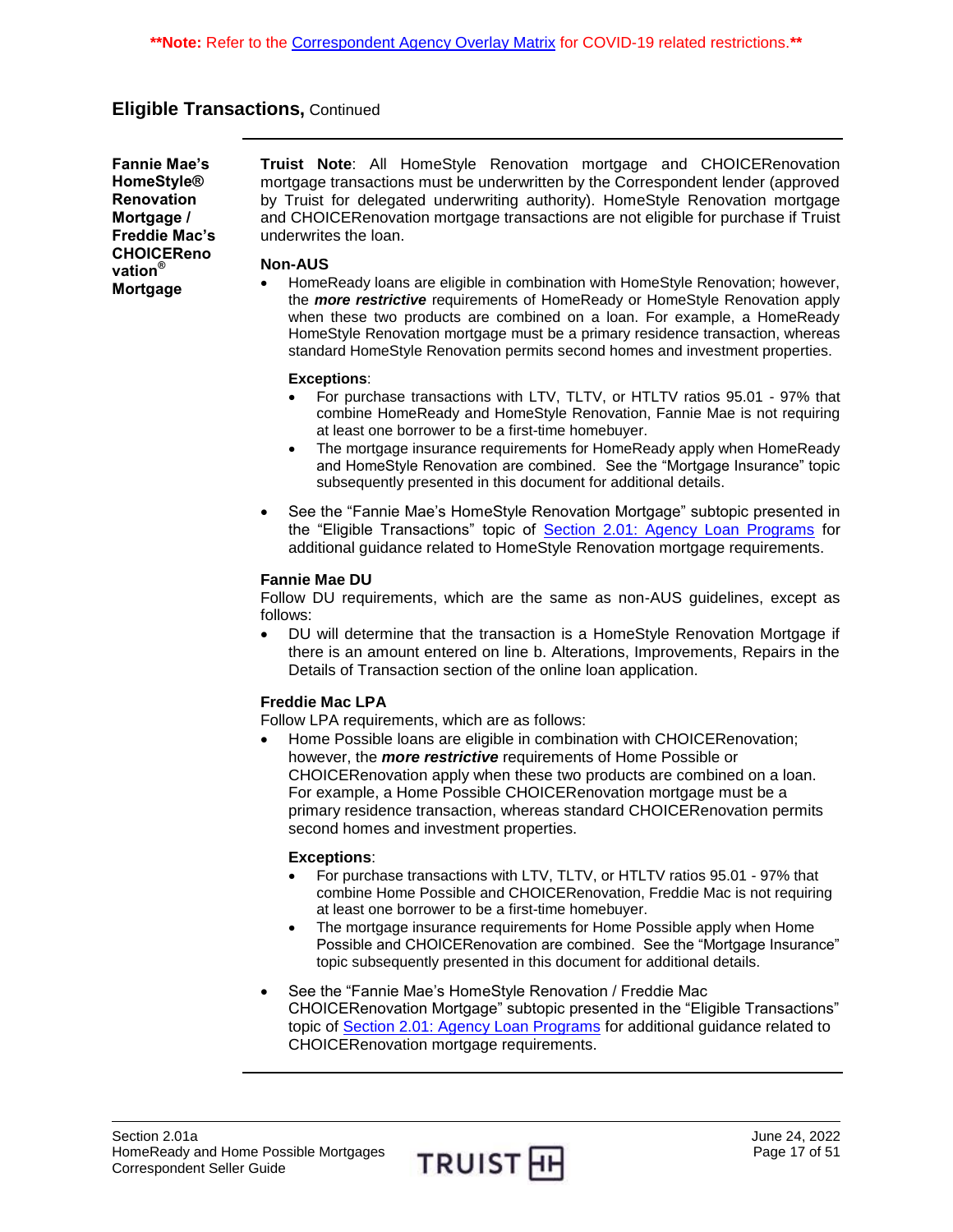# <span id="page-17-0"></span>**Secondary Financing**

#### <span id="page-17-1"></span>**General Non-AUS**

[Section 2.01: Agency Loan Programs](https://truistsellerguide.com/manual/cor/products/CAgency.pdf) non-AUS guidelines apply, except as follows:

 Subordinate financing from a seller-held mortgage is not permitted with HomeReady mortgages.

#### **Fannie Mae DU**

Follow DU requirements which are the same as non-AUS guidelines, in addition to the following:

 In all cases, the first mortgage data must include secondary financing data so that the accurate TLTV is evaluated.

#### **Freddie Mac LPA**

[Section 2.01: Agency Loan Programs](https://truistsellerguide.com/manual/cor/products/CAgency.pdf) LPA guidelines apply, except as follows:

#### **General Requirements**

- For Home Possible transactions (with general loan limits), when the TLTV ratio exceeds 97%, the secondary financing must be an Affordable Second.
- For high-balance Home Possible transactions, when the TLTV ratio exceeds 95%, the secondary financing must be an Affordable Second.

**Note**: "Affordable Seconds" is Freddie Mac's terminology for subsidized secondary financing or other type of financial assistance, evidenced in land records, that is provided by an Agency and meets affordable seconds requirements. See the "Community Seconds<sup>®</sup> (Fannie Mae) / Affordable Seconds<sup>®</sup> (Freddie Mac)" subtopic, outlined in Section 2.01: Agency Loan [Programs,](https://truistsellerguide.com/manual/cor/products/CAgency.pdf) for additional guidance.

- Rural Housing Service (RHS) Leveraged Seconds are not eligible in conjunction with a Home Possible mortgage.
- **Special Requirements for Home Possible Mortgages with a Temporary Subsidy Buydown** 
	- If a Home Possible mortgage with a temporary subsidy buydown plan is subject to secondary financing, including an Affordable Second® that requires repayment to begin before the due date of the 61st monthly payment under the Home Possible mortgage, the secondary financing must have a fixed-interest rate.

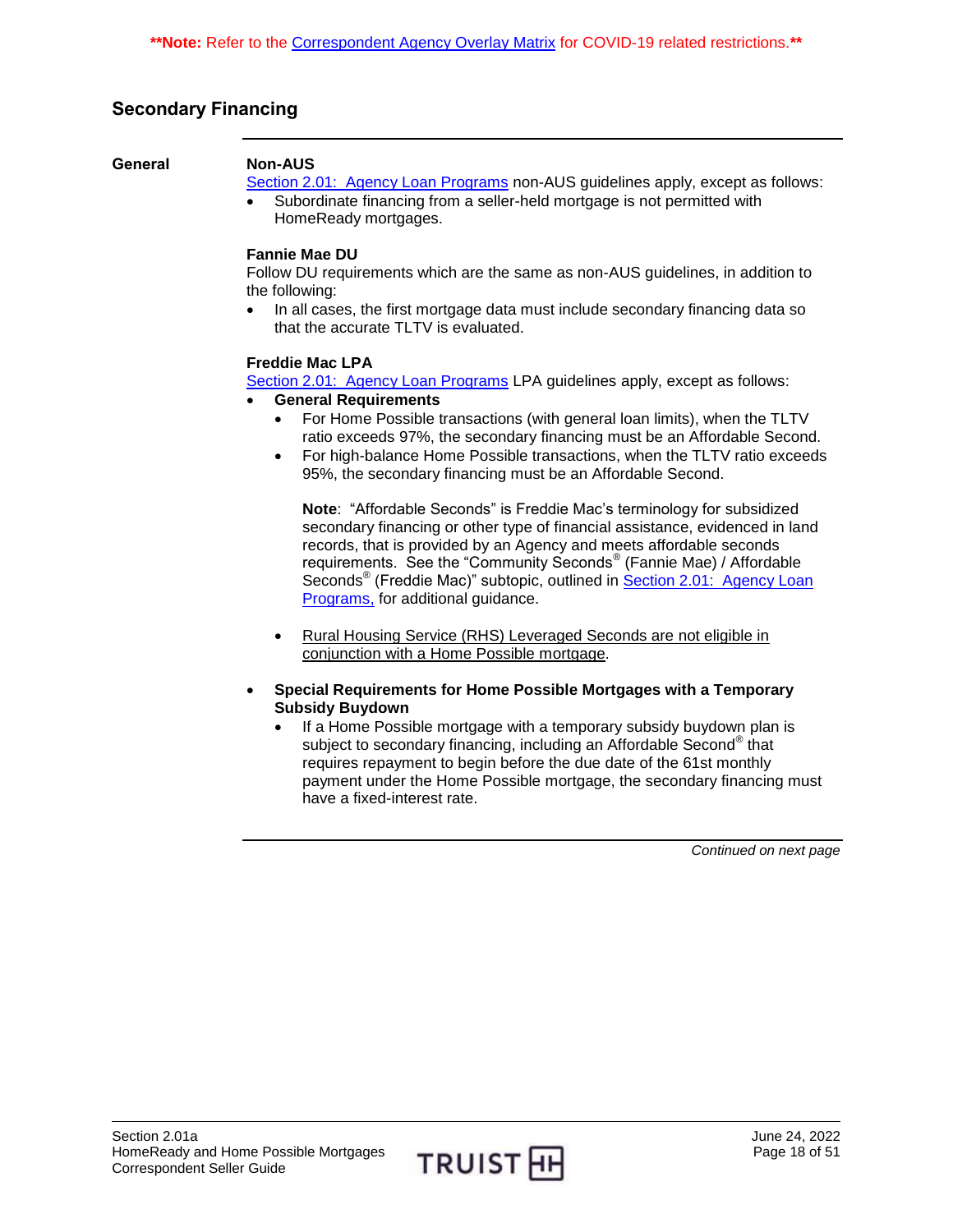# **Secondary Financing, Continued**

<span id="page-18-0"></span>

| Community<br>Seconds <sup>®</sup><br>(Fannie Mae) /<br><b>Affordable</b><br>Seconds <sup>®</sup><br>(Freddie Mac) | <b>Non-AUS</b><br>Section 2.01: Agency Loan Programs non-AUS guidelines apply, except as follows:<br><b>Minimum Borrower Contribution Requirements</b><br>$\bullet$<br>See the "Minimum Borrower Contribution Requirements" subtopic<br>$\bullet$<br>subsequently outlined in this product description for minimum borrower<br>contribution requirements for transactions that contain Community Seconds.<br>HomeReady mortgages may be used in a Community Seconds transaction<br>$\bullet$<br>with the following limitations:<br>For a limited cash-out refinance transaction, the Community Seconds<br>$\bullet$<br>mortgage holder must acknowledge the lien position by executing a<br>subordination agreement, which must be recorded to ensure<br>enforceability.<br>The maximum LTV of the underlying first mortgage product remains<br>$\bullet$<br>unchanged.<br>If the mortgage does not have an independent TLTV cap, the TLTV can<br>$\bullet$<br>be expanded to 105%, provided the subordinate financing meets all<br>conditions of a Community Seconds mortgage. |
|-------------------------------------------------------------------------------------------------------------------|---------------------------------------------------------------------------------------------------------------------------------------------------------------------------------------------------------------------------------------------------------------------------------------------------------------------------------------------------------------------------------------------------------------------------------------------------------------------------------------------------------------------------------------------------------------------------------------------------------------------------------------------------------------------------------------------------------------------------------------------------------------------------------------------------------------------------------------------------------------------------------------------------------------------------------------------------------------------------------------------------------------------------------------------------------------------------------|
|                                                                                                                   | <b>Fannie Mae DU</b><br>Follow DU requirements, which are the same as non-AUS guidelines.                                                                                                                                                                                                                                                                                                                                                                                                                                                                                                                                                                                                                                                                                                                                                                                                                                                                                                                                                                                       |
|                                                                                                                   | <b>Freddie Mac LPA</b><br>Section 2.01: Agency Loan Programs LPA guidelines apply.                                                                                                                                                                                                                                                                                                                                                                                                                                                                                                                                                                                                                                                                                                                                                                                                                                                                                                                                                                                              |

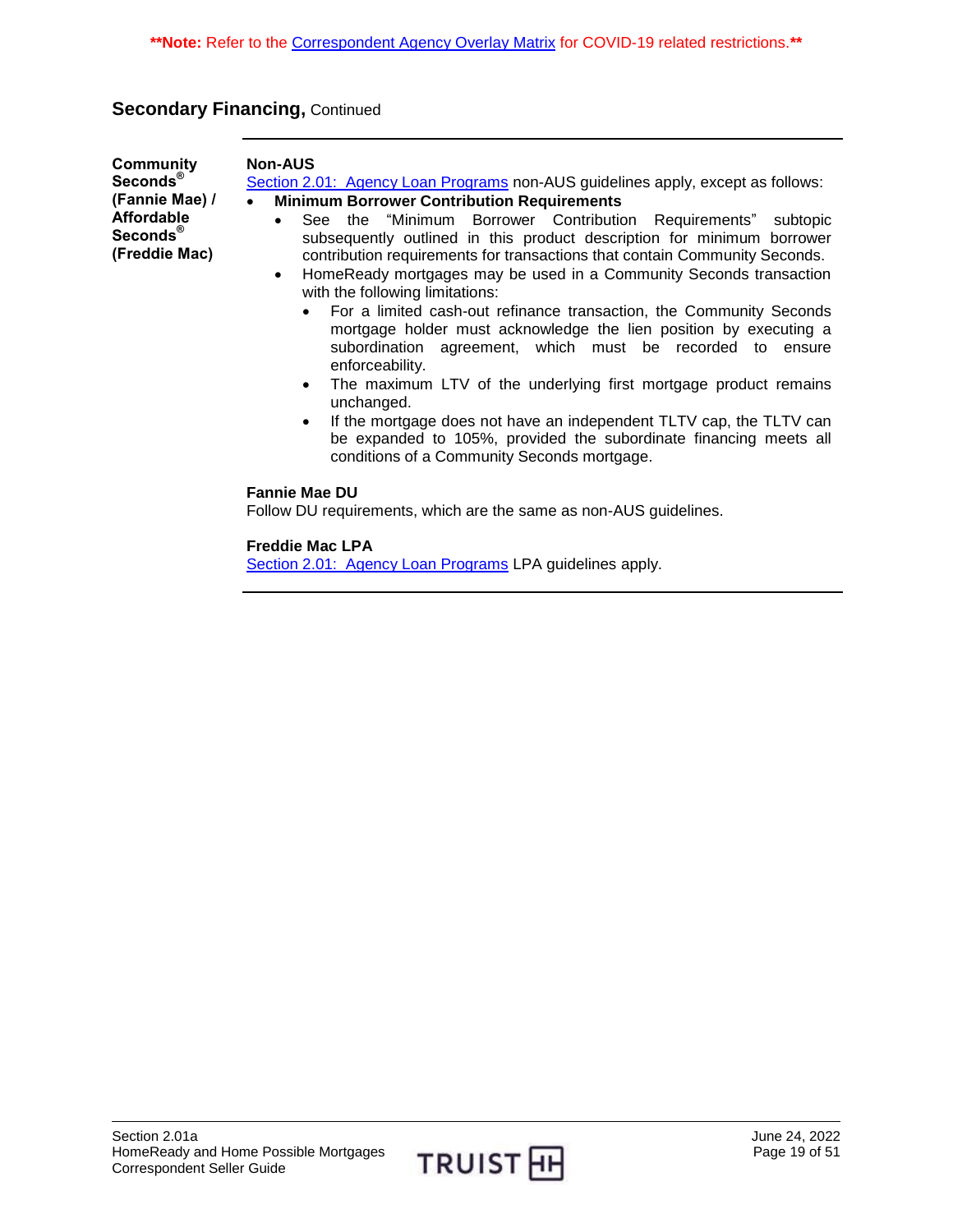# <span id="page-19-0"></span>**Geographic Restrictions**

<span id="page-19-1"></span>**Introduction** • As determined by HUD, the following states are NOT considered as a high cost area and are *NOT eligible* for originations as a HomeReady high-balance loan:

| <b>State</b>    | <b>State</b> | <b>State</b>   |
|-----------------|--------------|----------------|
| Alabama         | Maine        | Ohio           |
| Arkansas        | Michigan     | Oklahoma       |
| Arizona         | Minnesota    | Oregon         |
| Delaware        | Missouri     | Rhode Island   |
| lowa            | Mississippi  | South Carolina |
| <b>Illinois</b> | Montana      | South Dakota   |
| Indiana         | North Dakota | Texas          |
| Kansas          | Nebraska     | Vermont        |
| Kentucky        | New Mexico   | Wisconsin      |
| Louisiana       | Nevada       |                |

 The following table shows additional information on geographic restrictions applicable to the HomeReady and Home Possible loan programs.

| State <sup></sup> | <b>Restrictions</b>                                                                                                                          |
|-------------------|----------------------------------------------------------------------------------------------------------------------------------------------|
| New York          | As a result of state legislation, primary residences are not<br>eligible if the transaction is determined to be a "sub-prime"<br>home loan". |

Reference: See General Section 1.02: [Eligible Mortgages](https://truistsellerguide.com/manual/cor/general/1.02EligMtg.pdf) for Truist specific geographic restrictions that may apply and General [Section 1.35: Compliance](https://truistsellerguide.com/manual/cor/general/1.35Compliance.pdf)  [Overview](https://truistsellerguide.com/manual/cor/general/1.35Compliance.pdf) for state specific predatory lending restrictions.

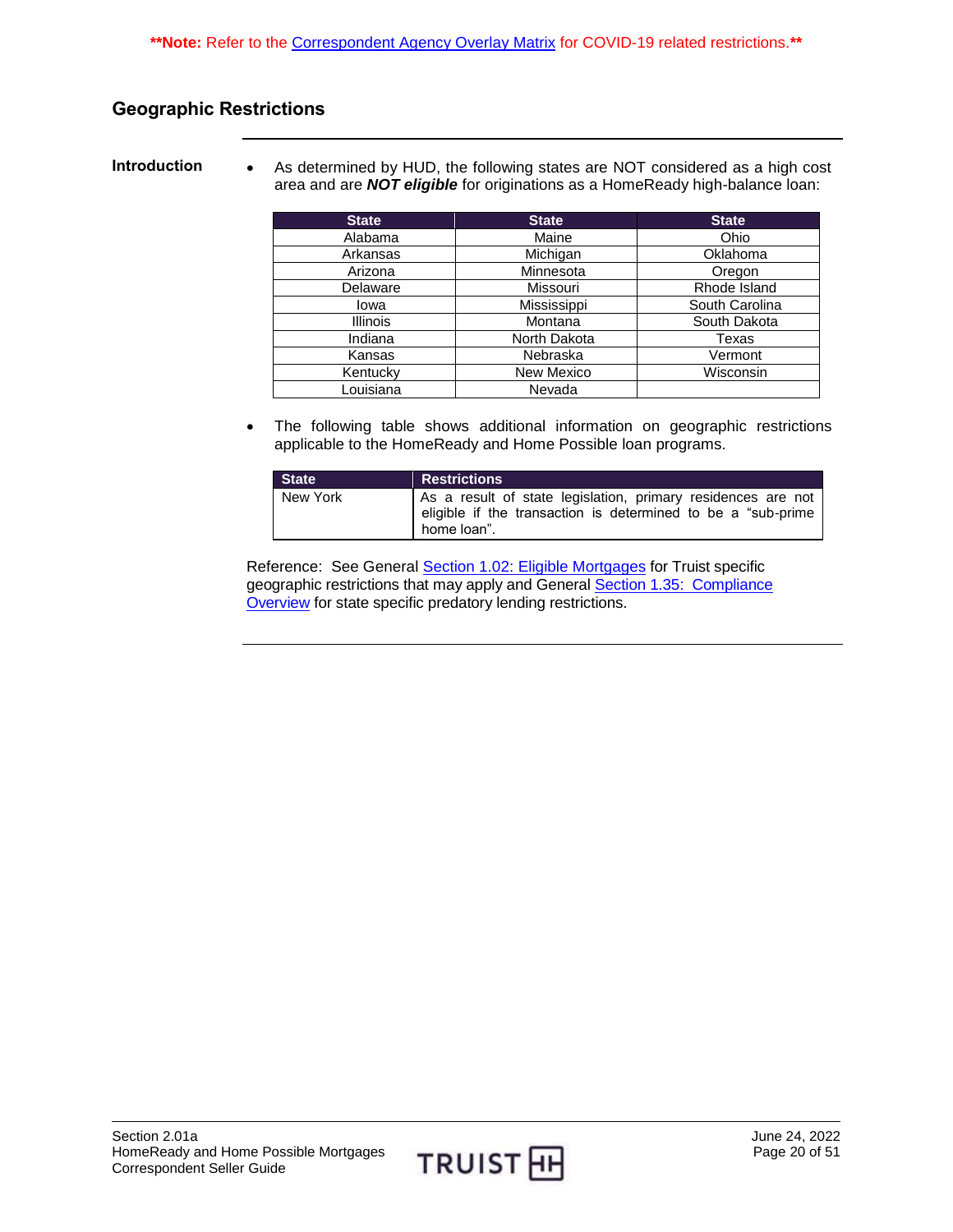# <span id="page-20-0"></span>**Occupancy/Property Types**

<span id="page-20-1"></span>

| <b>Eligible</b> | Nc  |
|-----------------|-----|
| Occupancy/      | Eli |
| <b>Property</b> |     |
| <b>Types</b>    |     |

#### **Non-AUS**

gible occupancy/property types include the following:

- 1-4 unit primary residences
- Attached and detached properties
- Condominiums
- PUDs
- Group Homes
- Leasehold estates (excluding Georgia Power leaseholds)
- Mixed-use properties
- Modular, Prefabricated, Panelized, or Sectional Housing (other than manufactured housing)
- Properties listed for sale
- Properties purchased at auction
- Properties subject to resale restrictions
- Properties with solar panels
- Properties with two or more parcels
- Rural properties
- Short sale properties

### **Fannie Mae DU**

Follow DU requirements, which are the same as non-AUS guidelines.

### **Freddie Mac LPA**

Follow LPA requirements, which are as follows:

- Eligible occupancy/property types include the following:
	- 1-4 unit primary residences
	- Attached and detached properties
	- Condominiums
	- PUDs
	- Group Homes
	- Leasehold estates (excluding Georgia Power leaseholds)
	- Mixed-use properties
	- Modular, Prefabricated, Panelized, or Sectional Housing (other than manufactured housing)
	- Properties listed for sale
	- Properties purchased at auction
	- Properties subject to resale restrictions
	- Properties with solar panels
	- Properties with two or more parcels
	- Rural properties
	- Short sale properties

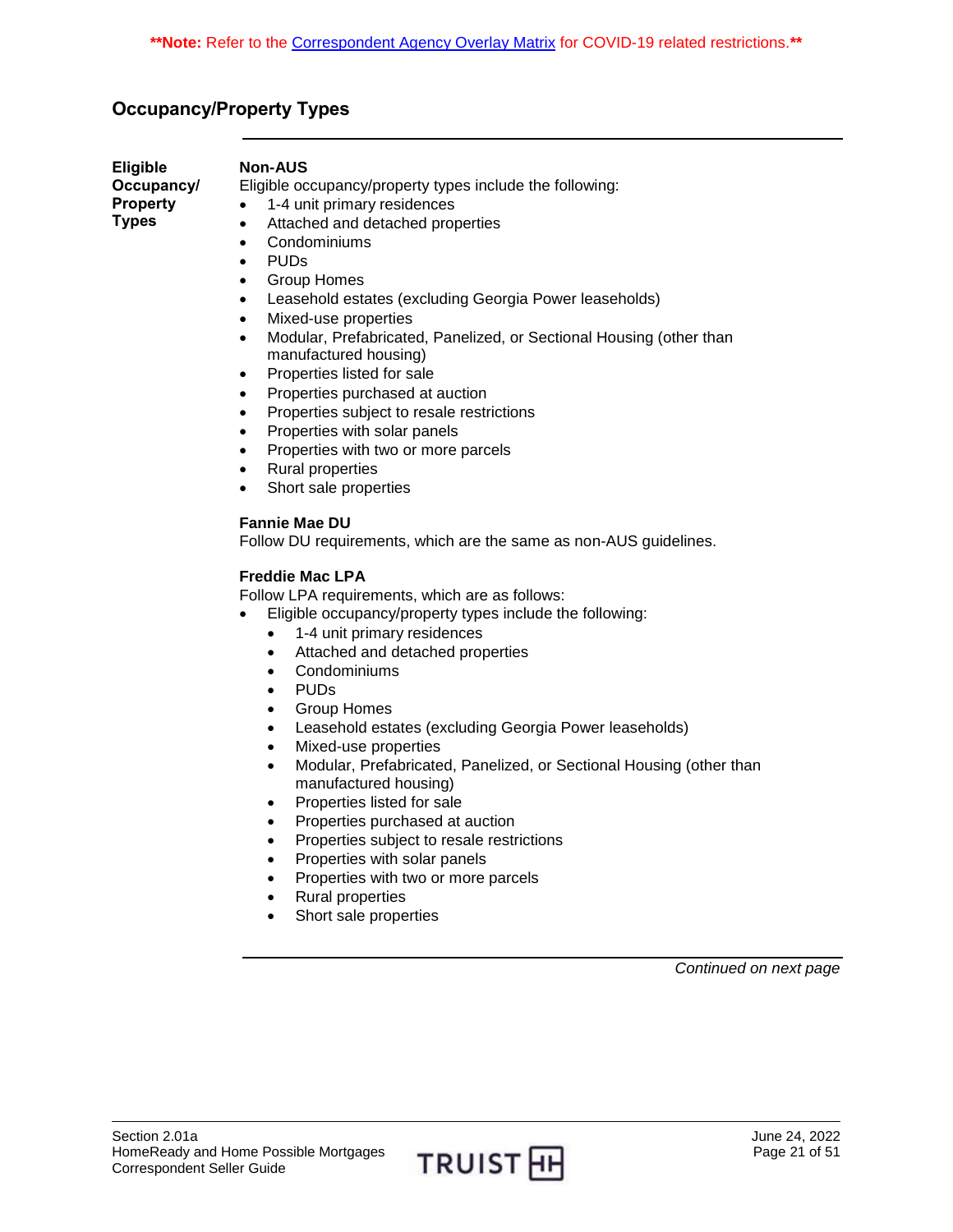# **Occupancy/Property Types, Continued**

<span id="page-21-0"></span>

| Ineligible<br>Occupancy/<br><b>Property Types</b> | <b>Non-AUS</b><br>Ineligible occupancy/property types include the following:<br>Agricultural properties, such as farms or ranches<br>$\bullet$<br>Bed and breakfast properties<br>$\bullet$<br>Boarding houses<br>$\bullet$<br><b>Community Land Trusts</b><br>$\bullet$<br>Condominium hotels or condotels<br>$\bullet$<br>Co-ops<br>$\bullet$<br>Georgia Power leaseholds<br>$\bullet$<br>Investment properties<br>$\bullet$<br>Land development properties<br>$\bullet$<br>Manufactured housing, including manufactured home accessory dwelling units<br>$\bullet$<br>Non-warrantable condominium projects<br>$\bullet$<br>Properties that are not secured by real estate such as, houseboats, boat slips,<br>$\bullet$<br>timeshares, and other forms of property that are not real estate<br>Properties that are not readily accessible by roads that meet local standards<br>$\bullet$<br>Properties that are not suitable for year-round occupancy regardless of location<br>$\bullet$<br>Second homes<br>$\bullet$<br>Vacant land<br>$\bullet$         |
|---------------------------------------------------|----------------------------------------------------------------------------------------------------------------------------------------------------------------------------------------------------------------------------------------------------------------------------------------------------------------------------------------------------------------------------------------------------------------------------------------------------------------------------------------------------------------------------------------------------------------------------------------------------------------------------------------------------------------------------------------------------------------------------------------------------------------------------------------------------------------------------------------------------------------------------------------------------------------------------------------------------------------------------------------------------------------------------------------------------------------|
|                                                   | <b>Fannie Mae DU</b><br>Follow DU requirements, which are as follows:<br>Ineligible occupancy/property types include the following:<br>$\bullet$<br>Agricultural properties, such as farms or ranches<br>$\bullet$<br>Bed and breakfast properties<br>Boarding houses<br>٠<br><b>Community Land Trusts</b><br>$\bullet$<br>Condominium hotels or condotels<br>$\bullet$<br>Co-ops<br>Georgia Power leaseholds<br>Investment properties<br>Land development properties<br>Non-warrantable condominium projects<br>٠<br>Properties that are not secured by real estate such as, houseboats, boat<br>$\bullet$<br>slips, timeshares, and other forms of property that are not real estate<br>Properties that are not readily accessible by roads that meet local standards<br>٠<br>Properties that are not suitable for year-round occupancy regardless of<br>$\bullet$<br>location<br>Second homes<br>Vacant land<br>The following additional ineligible property type applies:<br>Manufactured housing, including manufactured home accessory dwelling<br>units |
|                                                   | Continued on next page                                                                                                                                                                                                                                                                                                                                                                                                                                                                                                                                                                                                                                                                                                                                                                                                                                                                                                                                                                                                                                         |
|                                                   |                                                                                                                                                                                                                                                                                                                                                                                                                                                                                                                                                                                                                                                                                                                                                                                                                                                                                                                                                                                                                                                                |

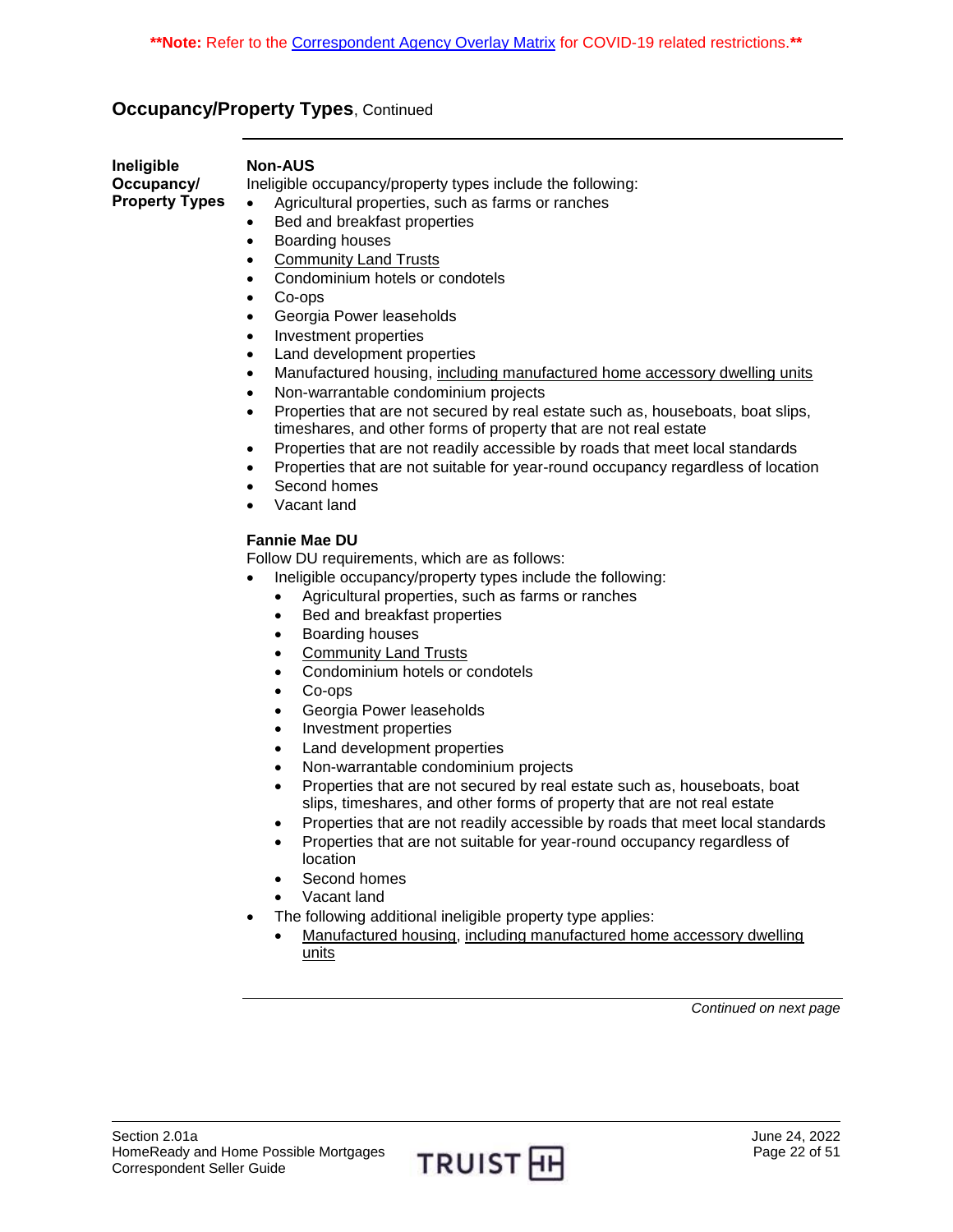# **Occupancy/Property Types, Continued**

| Ineligible<br>Occupancy/<br><b>Property Types,</b><br>continued | <b>Freddie Mac LPA</b><br>Follow LPA requirements, which are as follows:<br>Ineligible occupancy/property types include the following:<br>$\bullet$<br><b>Community Land Trusts</b><br>Co-ops<br>$\bullet$<br>Georgia Power Leaseholds<br>$\bullet$<br>Houseboat projects<br>$\bullet$<br>Investment properties<br>$\bullet$<br>Land development properties<br>$\bullet$<br>Non-warrantable condominium projects<br>$\bullet$<br>Properties that do not have legal access (ingress and egress)<br>$\bullet$<br>Properties that are not suitable for year-round occupancy regardless of<br>$\bullet$<br>location<br>Properties used primarily for agriculture or farming<br>٠<br>Properties used primarily for commercial enterprises (including, but not<br>$\bullet$<br>limited to, bed and breakfasts, boarding houses, condominium hotels and<br>units located in a PUD operating as a hotel or similar type of transient<br>housing that includes hotel type services and characteristics)<br>Second homes<br>$\bullet$<br>Timeshare or segmented ownership projects<br>$\bullet$<br>Vacant or undeveloped land<br>The following additional ineligible property type applies:<br>$\bullet$<br>Manufactured housing (including manufactured home accessory units) |
|-----------------------------------------------------------------|----------------------------------------------------------------------------------------------------------------------------------------------------------------------------------------------------------------------------------------------------------------------------------------------------------------------------------------------------------------------------------------------------------------------------------------------------------------------------------------------------------------------------------------------------------------------------------------------------------------------------------------------------------------------------------------------------------------------------------------------------------------------------------------------------------------------------------------------------------------------------------------------------------------------------------------------------------------------------------------------------------------------------------------------------------------------------------------------------------------------------------------------------------------------------------------------------------------------------------------------------------------------|
| Primary                                                         | <b>Non-AUS</b>                                                                                                                                                                                                                                                                                                                                                                                                                                                                                                                                                                                                                                                                                                                                                                                                                                                                                                                                                                                                                                                                                                                                                                                                                                                       |

[Section 2.01: Agency Loan Programs](https://truistsellerguide.com/manual/cor/products/CAgency.pdf) non-AUS guidelines apply.

**Fannie Mae DU**

<span id="page-22-0"></span>**Residences**

[Section 2.01: Agency Loan Programs](https://truistsellerguide.com/manual/cor/products/CAgency.pdf) DU guidelines apply.

**Freddie Mac LPA**

[Section 2.01: Agency Loan Programs](https://truistsellerguide.com/manual/cor/products/CAgency.pdf) LPA guidelines apply.

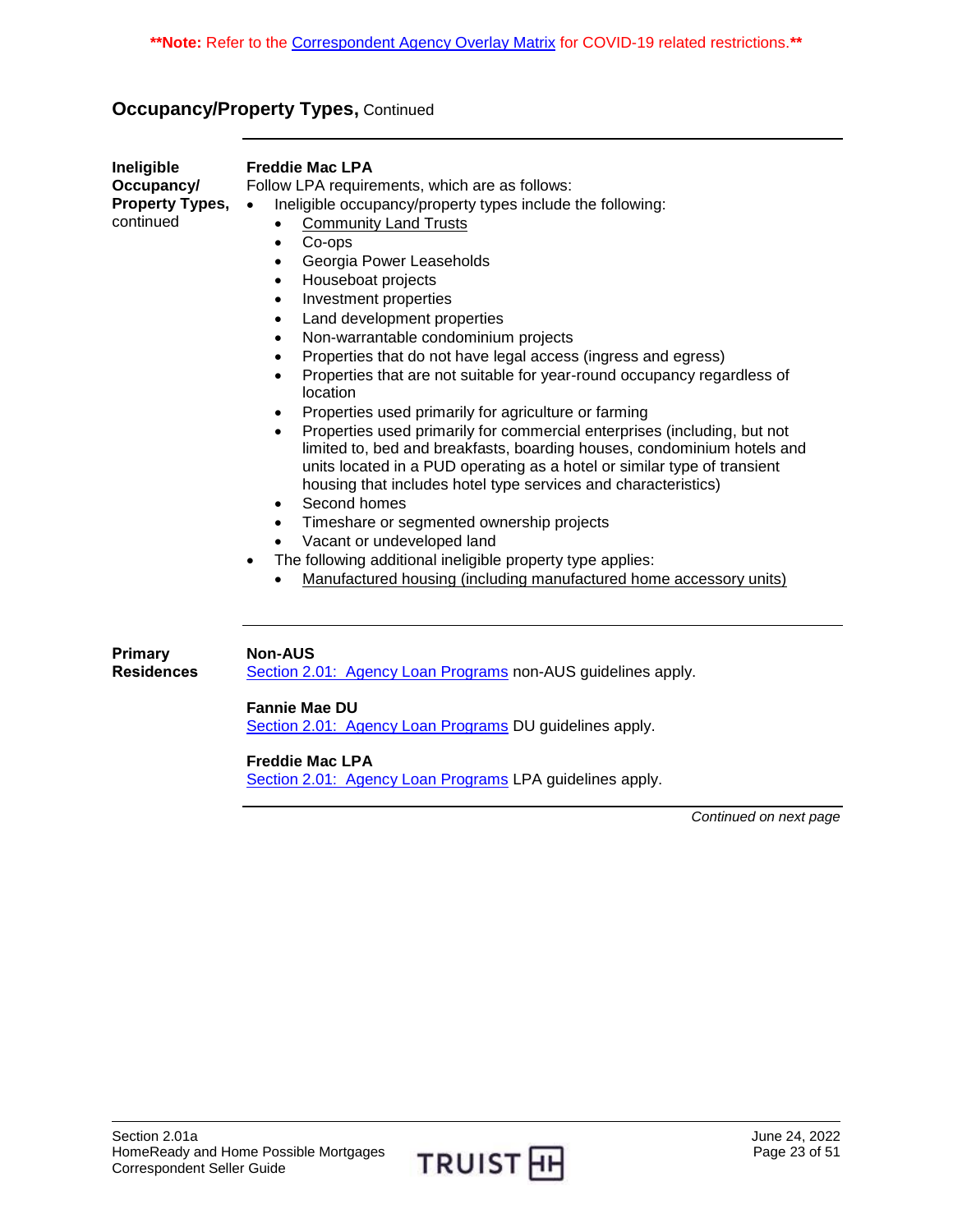# **Occupancy/Property Types, Continued**

<span id="page-23-0"></span>

| <b>Properties with</b><br><b>Resale</b><br><b>Restrictions</b> | <b>Non-AUS</b><br>Section 2.01: Agency Loan Programs non-AUS guidelines apply, except as follows:<br>Eligible Borrowers for Affordability-Related Deed Restrictions<br>Eligible borrowers must satisfy the specific eligibility criteria and resale<br>restrictions established by the subsidy provider.<br>For HomeReady mortgage transactions, the more restrictive of the<br>HomeReady income limit or the resale restriction income limit applies. See<br>"Borrower Income Limits" in the "Borrower Eligibility" subtopic subsequently<br>presented in this document for additional information.                        |  |  |
|----------------------------------------------------------------|-----------------------------------------------------------------------------------------------------------------------------------------------------------------------------------------------------------------------------------------------------------------------------------------------------------------------------------------------------------------------------------------------------------------------------------------------------------------------------------------------------------------------------------------------------------------------------------------------------------------------------|--|--|
|                                                                | <b>Fannie Mae DU</b><br>Follow DU requirements, which are the same as non-AUS guidelines, except as<br>follows:<br>DU will issue a message that the lender must ensure that the loan meets all the<br>requirements for properties with resale restrictions, including property type,<br>amortization type, and loan purpose.                                                                                                                                                                                                                                                                                                |  |  |
|                                                                | <b>Freddie Mac LPA</b><br>Section 2.01: Agency Loan Programs LPA guidelines apply, except as follows:<br>Special Requirements for all Mortgages Secured by Properties Subject to<br><b>Income-Based Resale Restrictions</b><br><b>Eligible Borrowers</b><br>Borrowers must meet the program eligibility requirements established by<br>the subsidy provider or program administrator. When the first lien<br>mortgage is a Home Possible® mortgage, the lender must use the<br>Home Possible income limits to determine borrower eligibility even if the<br>subsidy provider or program administrator limits are different. |  |  |

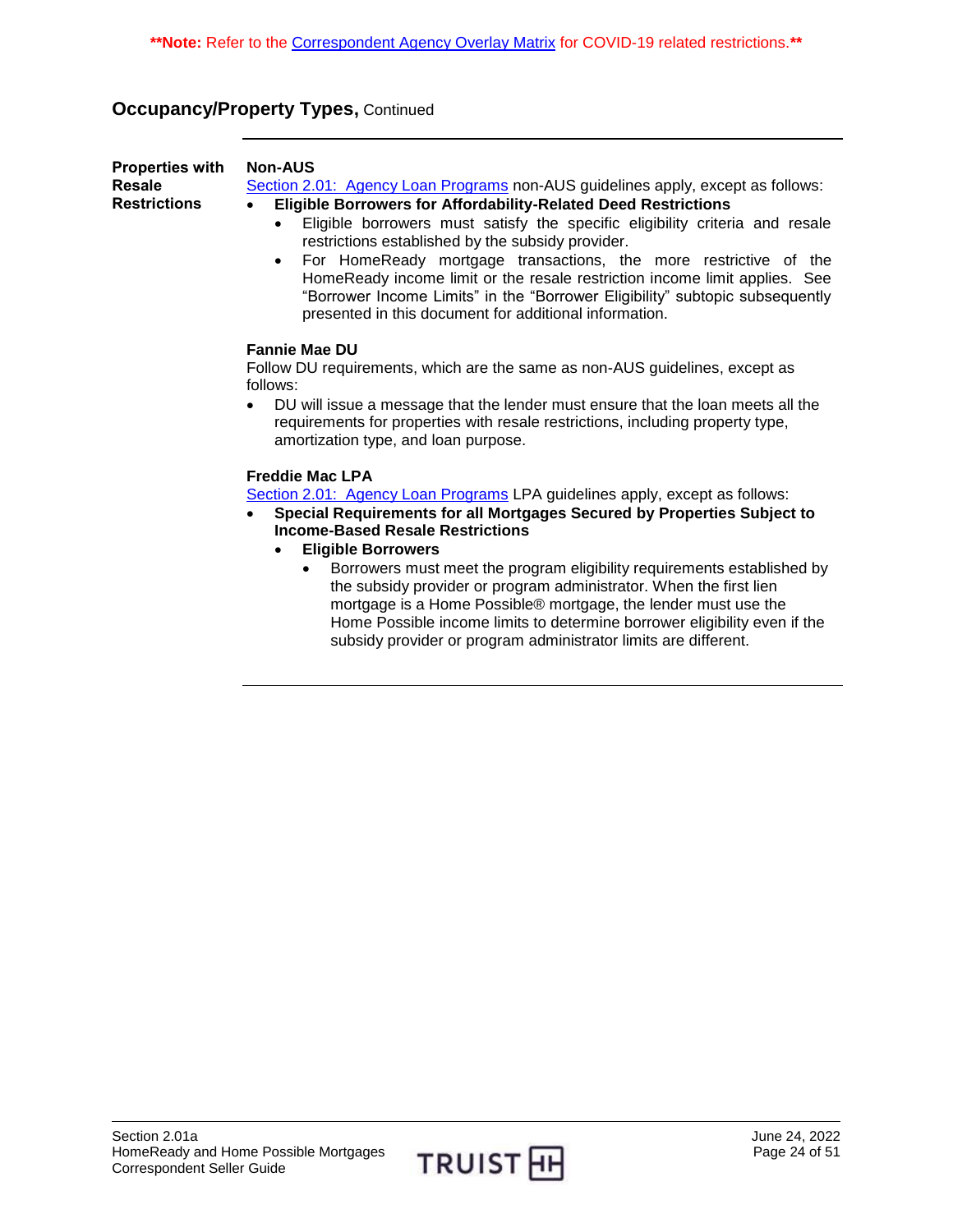# <span id="page-24-0"></span>**Borrower Eligibility**

<span id="page-24-1"></span>**Eligible Borrowers**

#### **Non-AUS**

Eligible borrowers include:

- US Citizens
- Co-Signers and Guarantors
- Permanent Resident Aliens
- Non-Permanent Resident Aliens
- Non-Occupant Borrowers
- Inter Vivos Revocable Trusts/Living Trusts

#### **Fannie Mae DU**

Follow DU requirements, which are the same as non-AUS guidelines.

#### **Freddie Mac LPA**

Follow LPA requirements, which are as follows:

- Eligible borrowers include:
	- US Citizens
	- Co-Signers and Guarantors
	- Permanent Resident Aliens
	- Non-Permanent Resident Aliens
	- Non-Occupant Borrowers
	- Inter Vivos Revocable Trusts/Living Trusts
	- Land Trusts

**Truist Note**: Truist research reflects that the following states, by statute, recognize and permit the use of land trusts:

- Colorado
- Florida
- Illinois
- Indiana
- Virginia

Land trust mortgage originations in any other state will not be eligible for purchase by Truist.

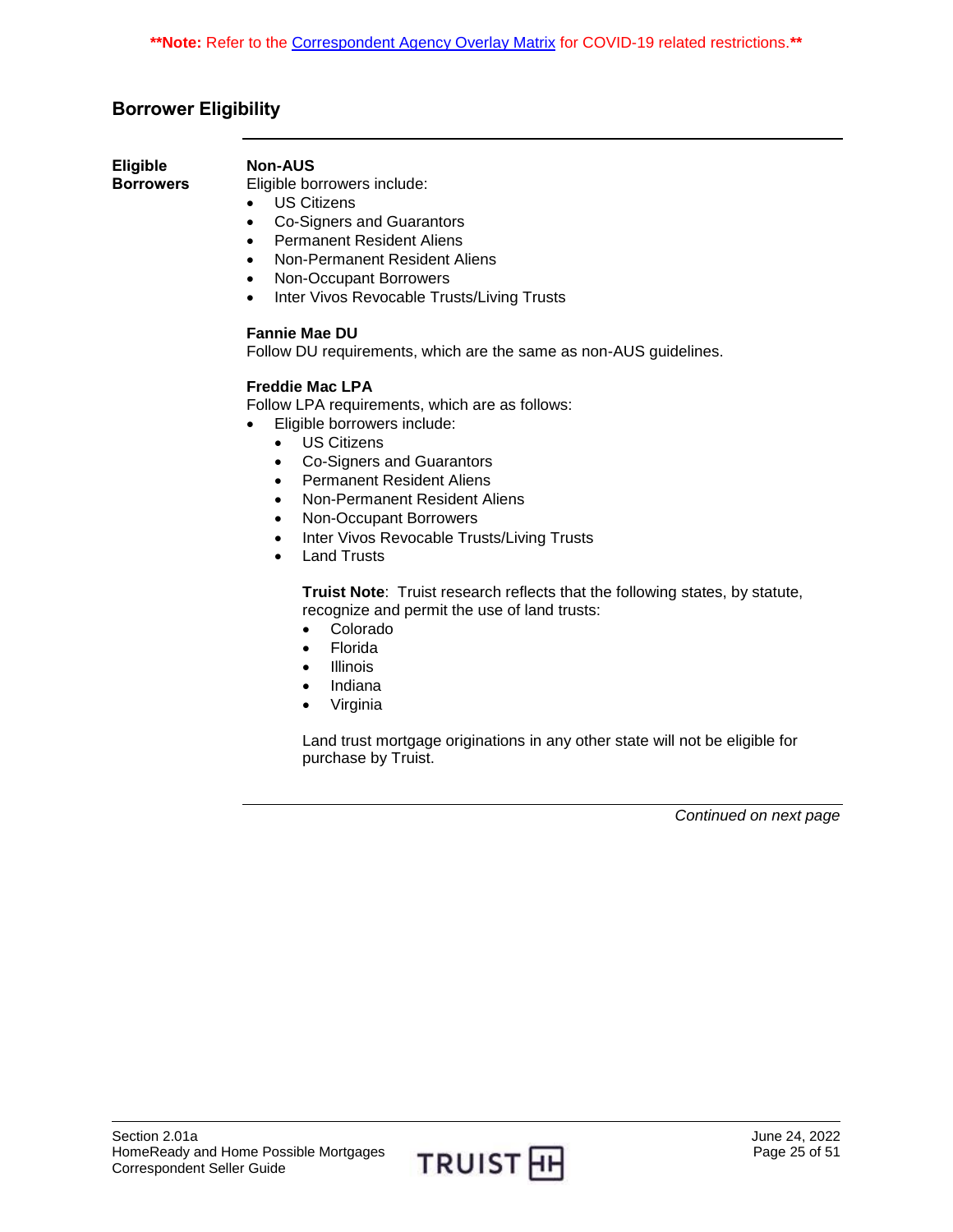# **Borrower Eligibility,** continued

<span id="page-25-0"></span>**Ineligible Borrowers**

#### **Non-AUS**

Ineligible borrowers include:

- Corporations and partnerships
- LLCs
- Foreign Nationals
- **•** Borrowers with diplomatic immunity
- Trailing Co-borrowers
- Land Trusts (including Illinois Land Trusts)

#### **Fannie Mae DU**

Follow DU requirements, which are the same as non-AUS guidelines.

#### **Freddie Mac LPA**

Follow LPA requirements, which are as follows:

- Ineligible borrowers include:
	- Corporations and partnerships
	- LLCs
	- Foreign Nationals
	- Borrowers with diplomatic immunity
	- Trailing Co-borrowers

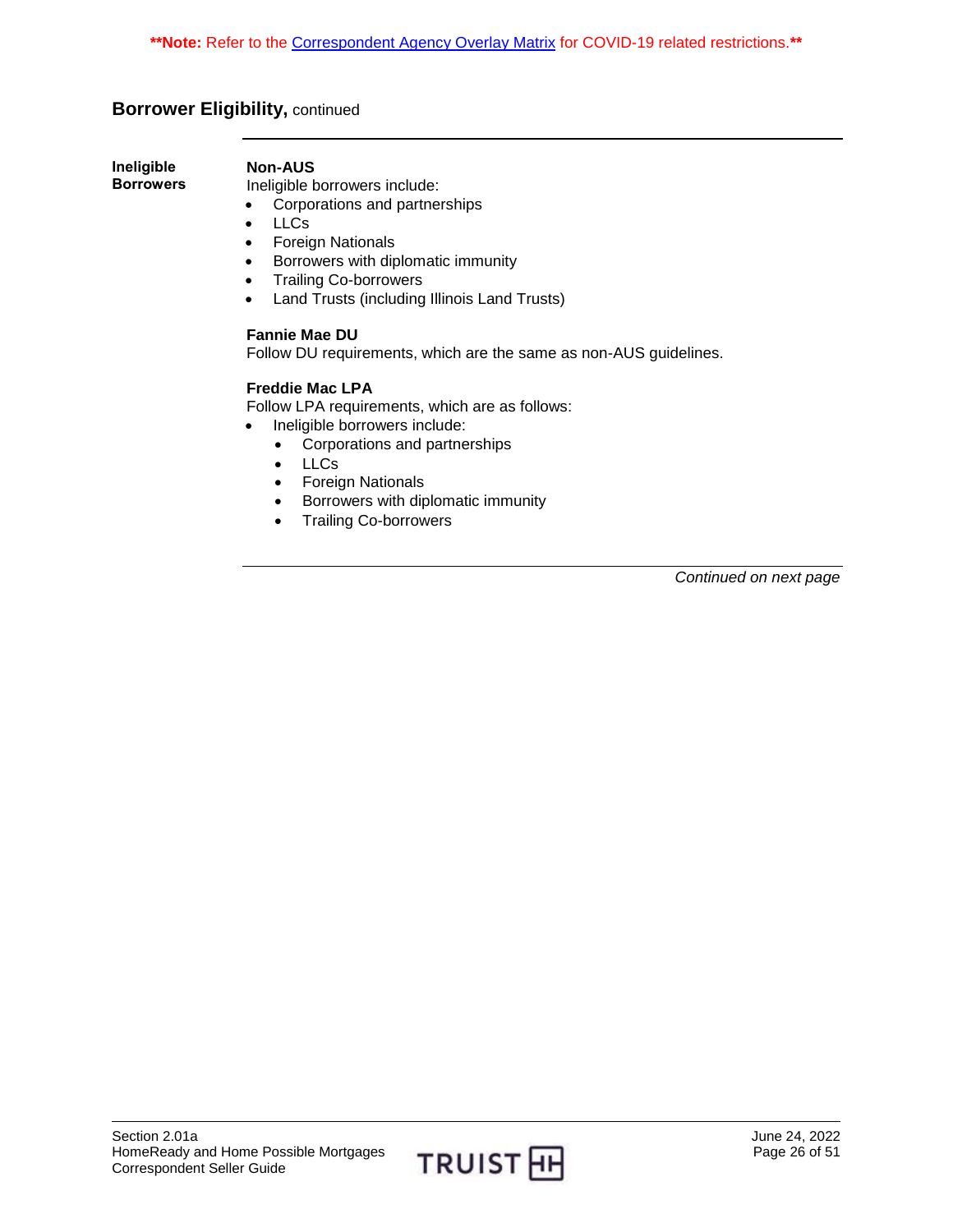# **Borrower Eligibility,** Continued

<span id="page-26-0"></span>**Borrower Income Limits**

#### **Non-AUS**

- In determining whether a borrower is eligible under the HomeReady mortgage, the borrower's income must be compared to the applicable area median income (AMI) for the property's location.
- The lender must count the income from all borrowers who will sign the note, to the extent that the income is considered in evaluating creditworthiness for the loan.
- For determining Fannie Mae loan eligibility, lenders must refer to the AMIs that Fannie Mae provides on their **Income Eligibility by Census Tract Lookup** (spreadsheet), and may not rely on other published versions (such as AMIs posted on huduser.org).
- To be eligible as a HomeReady mortgage, the total annual qualifying income may not exceed 80% of the AMI for the property's location.

#### **Fannie Mae DU**

Follow DU requirements, which are the same as non-AUS guidelines, except as follows:

• Income eligibility will be confirmed by DU.

#### **Notes:**

- The [Income Eligibility by Census Tract Lookup](https://singlefamily.fanniemae.com/media/document/xlsx/income-eligibility-census-tract-lookup-spreadsheet) (spreadsheet) is available to check eligibility in advance of DU submission.
- For loan casefiles that are not underwritten as a HomeReady mortgage loan, DU will issue a message indicating that the loan may be eligible as a HomeReady loan if the total qualifying income entered in DU appears to be within the applicable AMI limit for the property's location.

#### **Freddie Mac LPA**

Follow LPA requirements, which are as follows:

- The borrower's qualifying income converted to an annual basis must not exceed 80% of the area median income (AMI) for the location of the mortgage premises.
- To determine whether the borrower's income exceeds the income limits, the lender must rely on the income used to qualify the borrower and submitted to Loan Product Advisor® for Loan Product Advisor mortgages.
- Loan Product Advisor will determine the income eligibility of the mortgage.

**Note:** The **Home Possible® Income & Property Eligibility Tool** is available to allow lenders to check eligibility in advance of LPA submission. The lender may not use other published AMI versions (such as AMIs posted on https://www.huduser.gov/portal/home.html), in advance of LPA submission, to determine mortgage or product eligibility.

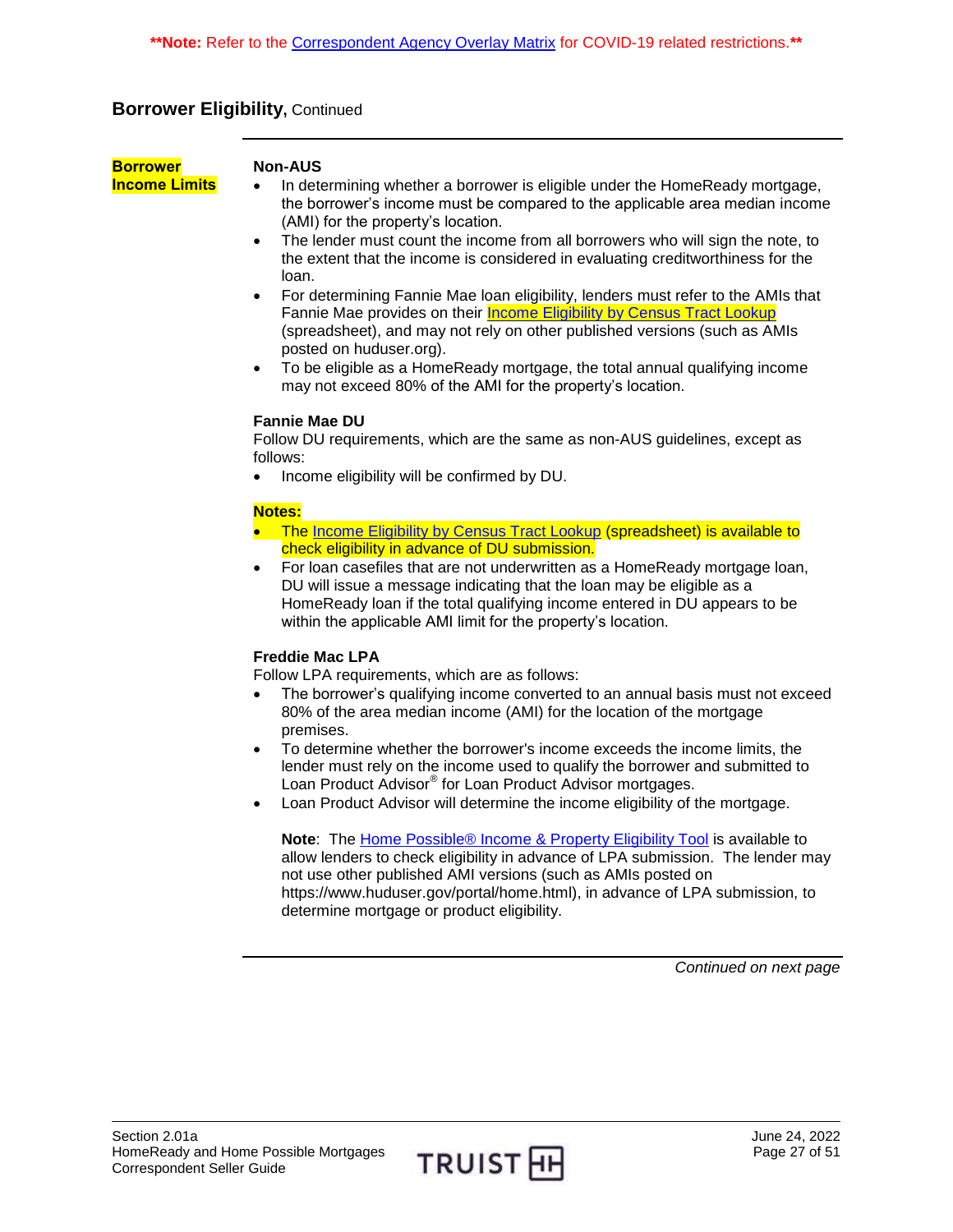# **Borrower Eligibility,** Continued

<span id="page-27-0"></span>

| Homeownership<br><b>Education and</b><br><b>Housing</b><br><b>Counseling</b> | <b>Non-AUS</b><br>Section 2.01: Agency Loan Programs non-AUS guidelines apply, except as follows:<br><b>Homeownership Education and Housing Counseling</b><br>$\bullet$<br>For the following transactions, at least one borrower on the loan must<br>$\bullet$<br>homeownership education or<br>housing<br>complete<br>the<br>counseling<br>requirements:<br>HomeReady mortgage purchase transactions, when all occupying<br>borrowers are first-time homebuyers; or<br>If all borrowers on the loan are relying solely on nontraditional credit to<br>qualify, regardless of the transaction type or whether the borrowers are<br>first-time homebuyers.                                                                                                                                          |  |  |
|------------------------------------------------------------------------------|----------------------------------------------------------------------------------------------------------------------------------------------------------------------------------------------------------------------------------------------------------------------------------------------------------------------------------------------------------------------------------------------------------------------------------------------------------------------------------------------------------------------------------------------------------------------------------------------------------------------------------------------------------------------------------------------------------------------------------------------------------------------------------------------------|--|--|
|                                                                              | Note: The requirements that apply to purchases also apply to construction-<br>to-permanent transactions that are processed as a purchase.                                                                                                                                                                                                                                                                                                                                                                                                                                                                                                                                                                                                                                                          |  |  |
|                                                                              | <b>Housing Counseling Special Feature Code Requirement:</b><br>$\bullet$<br>Use SFC 184 to identify loans where at least one borrower completed<br>housing counseling prior to the execution of the sales contract.<br>Note: If at least one borrower completes the housing counseling prior to<br>the execution of the sales contract and the HomeReady loan is<br>delivered with Special Feature Code 184, the lender (selling the loan to<br>Fannie Mae) receives a \$500 loan level price adjustment credit from<br>Fannie Mae. At this time, Truist is unable to pass this \$500 price<br>adjustment credit on to the Correspondent Lender.<br>When at least one borrower completes the housing counseling after<br>execution of the sales contract but prior to closing, no SFC is required. |  |  |
|                                                                              | Reference: See "Housing Counseling" in the "Homeownership Education<br>and Housing Counseling" subtopic within the "Eligible Borrowers" topic<br>outlined in Section 2.01: Agency Loan Programs for additional information.                                                                                                                                                                                                                                                                                                                                                                                                                                                                                                                                                                        |  |  |
|                                                                              | <b>Fannie Mae DU</b><br>Follow DU requirements, which are the same as non-AUS guidelines, except as<br>follows:<br><b>Homeownership Education and Housing Counseling</b><br>Lenders must indicate the completion of housing counseling via the<br>$\bullet$<br>Homebuyer Education Completion Indicator in DU.                                                                                                                                                                                                                                                                                                                                                                                                                                                                                     |  |  |

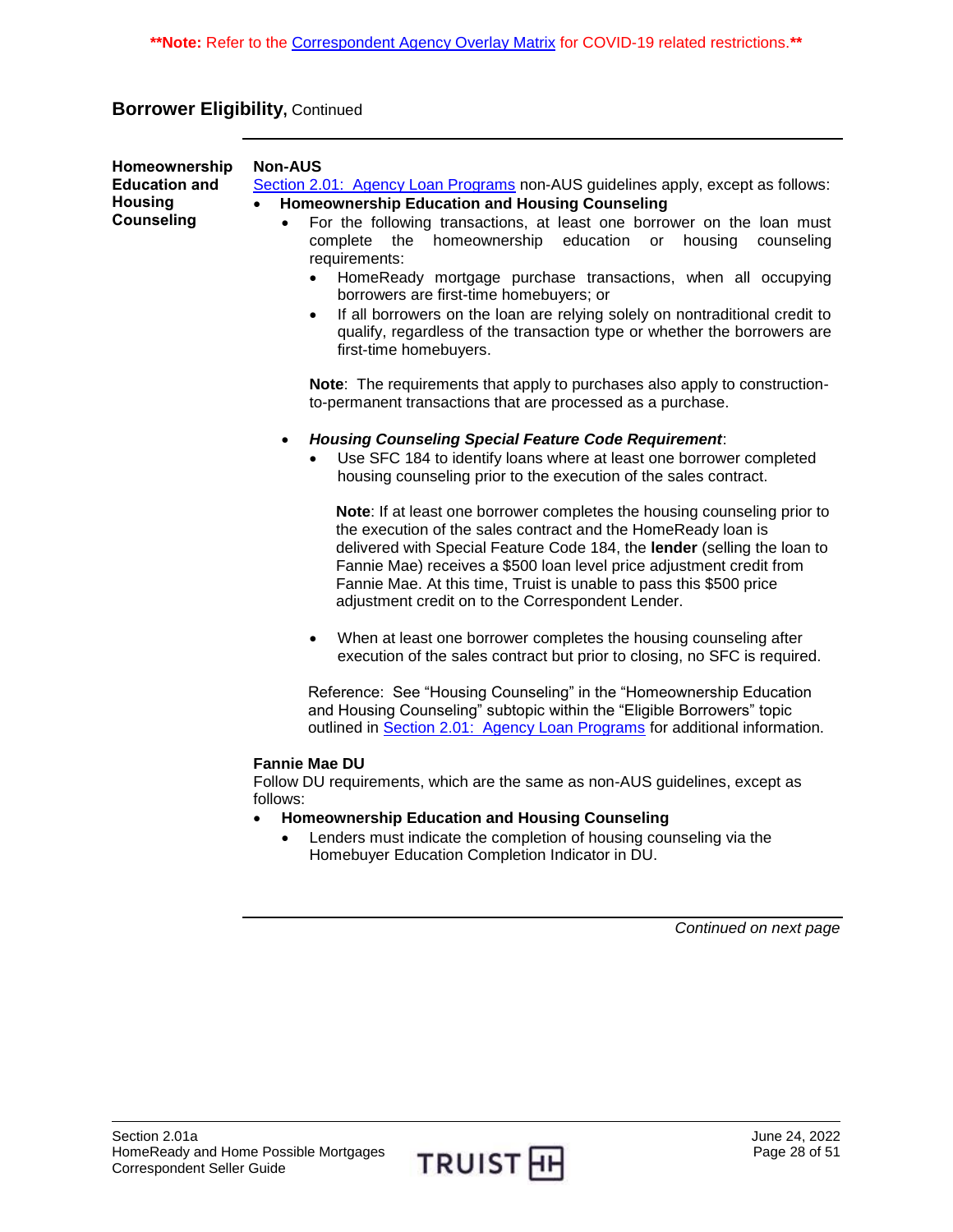# **Borrower Eligibility,** Continued

| Homeownership        | Fro |
|----------------------|-----|
| <b>Education and</b> | Fo  |
| <b>Housing</b>       |     |
| Counseling,          |     |
| continued            |     |

#### **Freddie Mac LPA**

Ilow LPA requirements, which are as follows:

- **Homeownership Education**
- **General Requirements**
	- At least one occupying borrower must participate in a homeownership education program before the note date, in each of the following instances:
		- For purchase transactions when all occupying borrowers are firsttime homebuyers, or
		- For any transaction when the credit reputation for all borrowers is established using only noncredit payment references
	- See the "Homeownership Education and Housing Counseling" subtopic within the "Eligible Borrowers" topic outlined in Section 2.01: Agency [Loan Programs](https://truistsellerguide.com/manual/cor/products/CAgency.pdf) for guidance regarding acceptable formats of homeownership education programs, provider restrictions, and documentation requirements.
- **Landlord Education (2- to 4-Unit Primary Residences)**
	- **Purchase Transactions**
		- At least one qualifying borrower must participate in a landlord education program before the note date. Landlord education must not be provided by an interested party to the transaction, the originating lender, or the lender selling the loan to Freddie Mac.
		- A copy of a certificate evidencing successful completion of the landlord education program must be retained in the mortgage file.
	- **Refinance Transactions**
		- Landlord education is not required but is recommended for borrowers who have not previously attended a program.
- **Post-purchase and Early Delinquency Counseling**
	- The lender, as Servicer, must provide (at no cost to the borrower) early delinquency counseling to all borrowers who experience problems meeting their mortgage obligations.

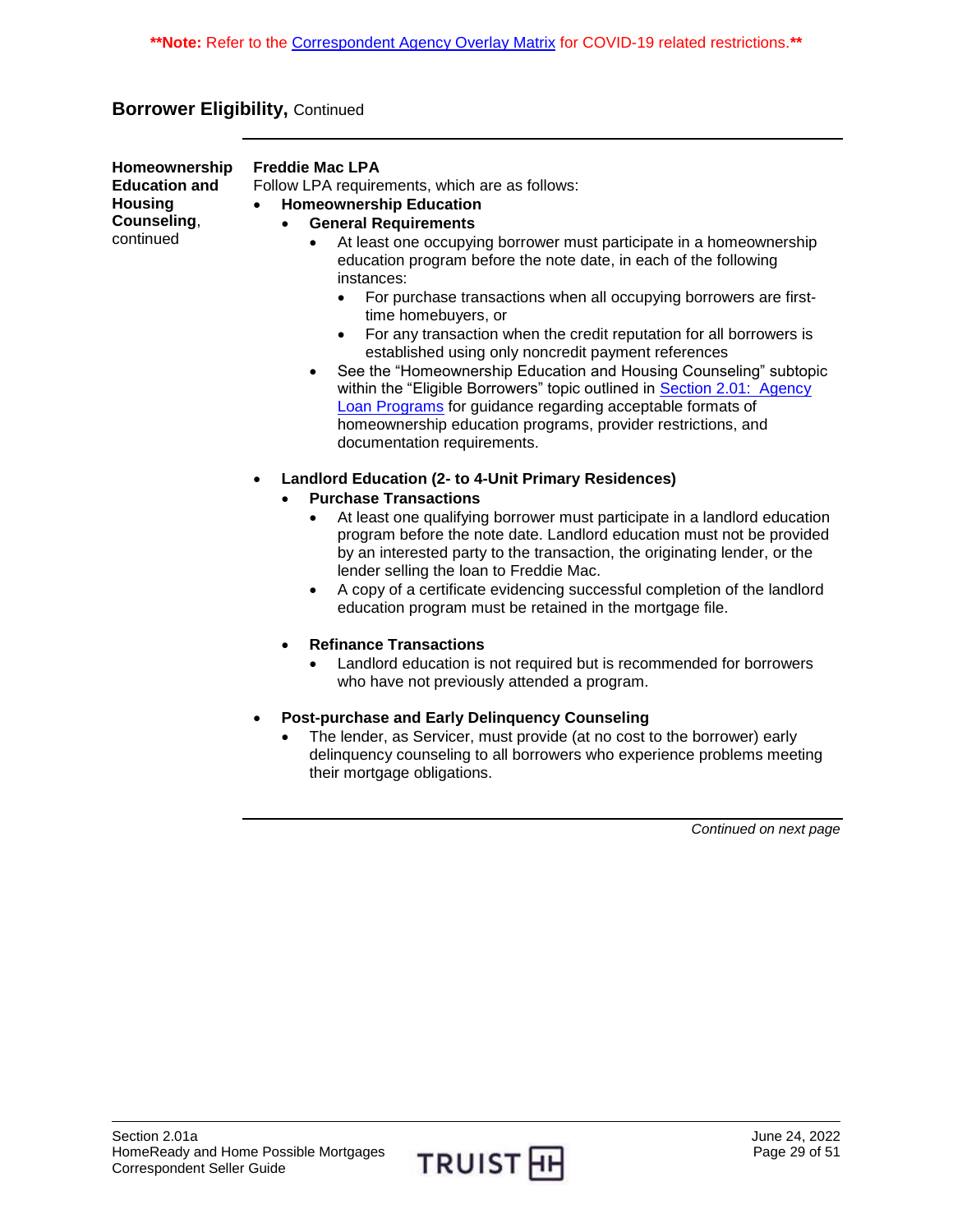# **Borrower Eligibility,** continued

<span id="page-29-0"></span>**Non-Occupant Borrowers Non-AUS** If the income of a guarantor, co-signer, or a co-borrower is used for qualifying purposes and that guarantor, co-signer, or co-borrower will not occupy the subject property, the maximum LTV, TLTV, and HTLTV ratio may not exceed 90% (unless a Community Seconds is part of the transaction, in which case the TLTV ratio may not exceed 105% where permitted in the "Maximum LTV/TLTV/HTLTV Matrices").

#### **Fannie Mae DU**

Follow DU requirements, which are as follows:

 If the income of a guarantor, co-signer, or co-borrower is used for qualifying purposes and that guarantor, co-signer, or co-borrower will not occupy the subject property, the maximum LTV, TLTV, and HTLTV ratio may not exceed 95% (unless a Community Seconds is part of the transaction, in which case the TLTV may not exceed 105% where permitted in the "Maximum LTV/TLTV/HTLTV Matrices").

#### **Freddie Mac LPA**

Follow LPA requirements, which are as follows:

- Non-occupying borrowers are permitted provided that:
	- The mortgage is secured by a 1-unit property
	- The LTV/TLTV/HTLTV ratios must not exceed 95% (except that for fixed-rate mortgages with Affordable Seconds, the TLTV ratio must not exceed 105%)
- Funds used to qualify for the mortgage may come from the occupying and/or the non-occupying borrower

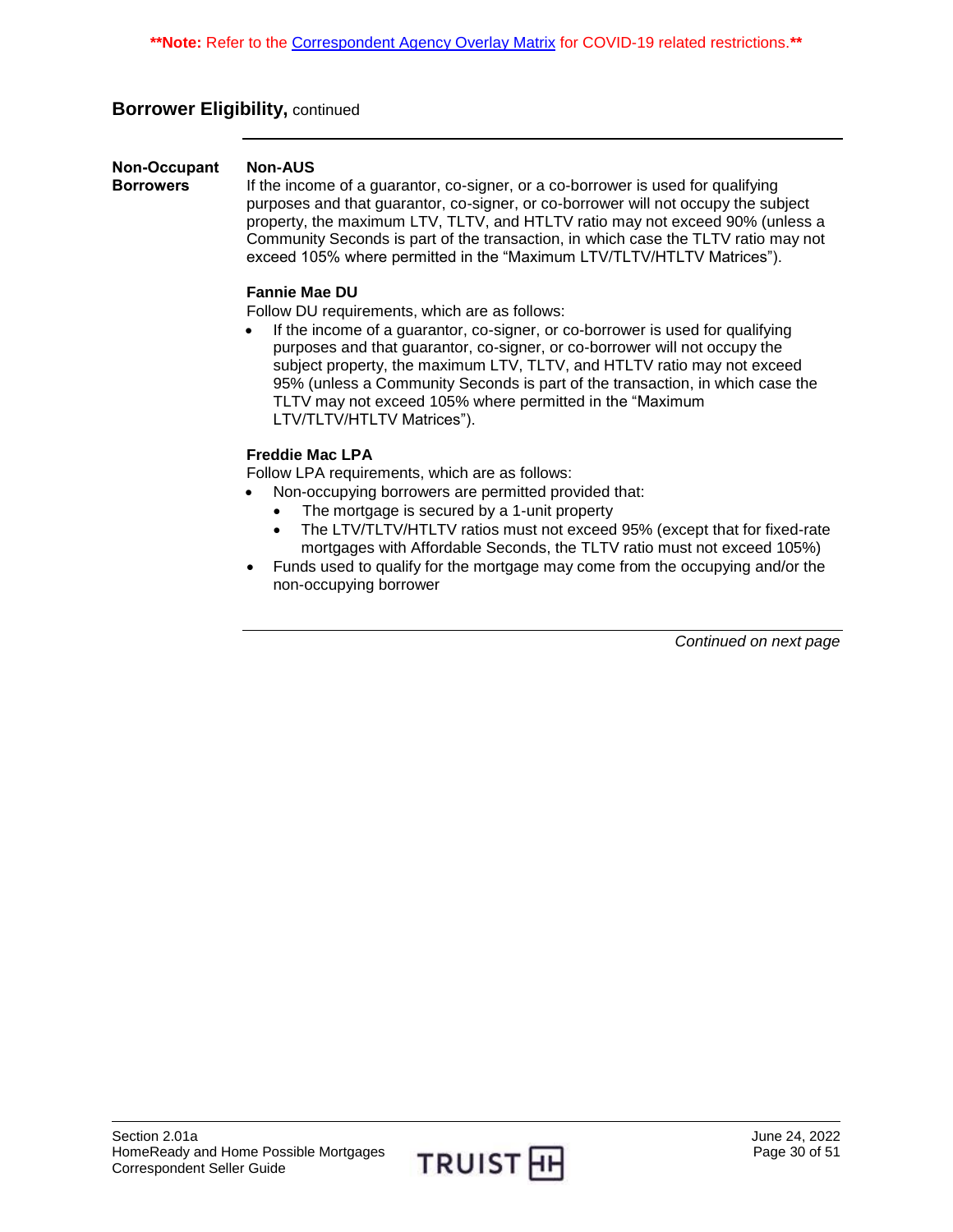<span id="page-30-1"></span><span id="page-30-0"></span>

| <b>Income</b>                   |                                                                                                                                                                                                                                                                                                                                                                                                                                                                                                                                                                                                                                                                                                                                                                                                                                                                                                                                                                                                                                                                                                                                                                                                                                                                                                                                                                                                                                                                                                                                                                                                                                                                                                                                                                                                                                                                                                                                                                                                                                                                                                                                                                                                                                                                                                                                                                                                                                                                                                                                                                                                                                                                                                                                                                                                                     |
|---------------------------------|---------------------------------------------------------------------------------------------------------------------------------------------------------------------------------------------------------------------------------------------------------------------------------------------------------------------------------------------------------------------------------------------------------------------------------------------------------------------------------------------------------------------------------------------------------------------------------------------------------------------------------------------------------------------------------------------------------------------------------------------------------------------------------------------------------------------------------------------------------------------------------------------------------------------------------------------------------------------------------------------------------------------------------------------------------------------------------------------------------------------------------------------------------------------------------------------------------------------------------------------------------------------------------------------------------------------------------------------------------------------------------------------------------------------------------------------------------------------------------------------------------------------------------------------------------------------------------------------------------------------------------------------------------------------------------------------------------------------------------------------------------------------------------------------------------------------------------------------------------------------------------------------------------------------------------------------------------------------------------------------------------------------------------------------------------------------------------------------------------------------------------------------------------------------------------------------------------------------------------------------------------------------------------------------------------------------------------------------------------------------------------------------------------------------------------------------------------------------------------------------------------------------------------------------------------------------------------------------------------------------------------------------------------------------------------------------------------------------------------------------------------------------------------------------------------------------|
| <b>Boarder</b><br><b>Income</b> | <b>Non-AUS</b><br>The rental payments that any borrower receives from one or more individuals<br>who reside with the borrower (who may or may not be related to the borrower)<br>may be considered as acceptable stable income. This applies for a one-unit<br>property in an amount up to 30% of the total gross income that is used to qualify<br>the borrower for the mortgage if the boarder:<br>is not obligated on the mortgage loan and does not have an ownership<br>interest in the property;<br>has lived with the borrower for the last 12 months;<br>can provide appropriate documentation to demonstrate a history of shared<br>residency (such as a copy of a driver's license, bill, or bank statement that<br>shows the boarder's address as being the same as the borrower's address);<br>and<br>can demonstrate the payment of rental payments (such as with copies of<br>canceled checks) to the borrower for:<br>the last 12 months, or<br>$\bullet$<br>at least 9 of the most recent 12 months provided the rental income is<br>$\bullet$<br>averaged over a 12-month period.<br>Payment of rent by the boarder directly to a third party is not acceptable.<br><b>Fannie Mae DU</b><br>Follow DU requirements, which are the same as non-AUS guidelines<br><b>Freddie Mac LPA</b><br>Follow LPA requirements, which are as follows:<br>Rental income from a 1-unit primary residence may be considered as stable<br>monthly income provided it meets the "Rental Income from the Borrower's 1-unit<br>Primary Residence" guidelines outlined in the "Rental Income" subtopic within<br>Section 2.01: Agency Loan Programs or the following:<br>The person providing the rental income:<br>Is not obligated on the mortgage and does not have an ownership<br>interest in the mortgaged premises<br>Has resided with the borrower for at least one year<br>$\bullet$<br>Will continue residing with the borrower in the new residence<br>Provides appropriate documentation to evidence residency with the<br>borrower (i.e., copy of a driver's license, bill, bank statement, etc., that<br>shows the address of that person to be the same as the borrower's<br>address)<br>Is not the borrower's spouse or domestic partner<br>$\bullet$<br>Rental income from the person residing in the mortgaged premises:<br>Has been paid to the borrower for the past 12 months<br>Can be verified by the borrower with evidence showing receipt of regular<br>$\bullet$<br>payments of rental income to the borrower for at least nine of the past 12<br>months (i.e., copies of cancelled checks)<br>Must be averaged over 12 months for qualifying purposes when fewer<br>$\bullet$<br>than 12 months are documented<br>Does not exceed 30% of total income used to qualify for the mortgage<br>٠ |
|                                 | Continued on next page                                                                                                                                                                                                                                                                                                                                                                                                                                                                                                                                                                                                                                                                                                                                                                                                                                                                                                                                                                                                                                                                                                                                                                                                                                                                                                                                                                                                                                                                                                                                                                                                                                                                                                                                                                                                                                                                                                                                                                                                                                                                                                                                                                                                                                                                                                                                                                                                                                                                                                                                                                                                                                                                                                                                                                                              |

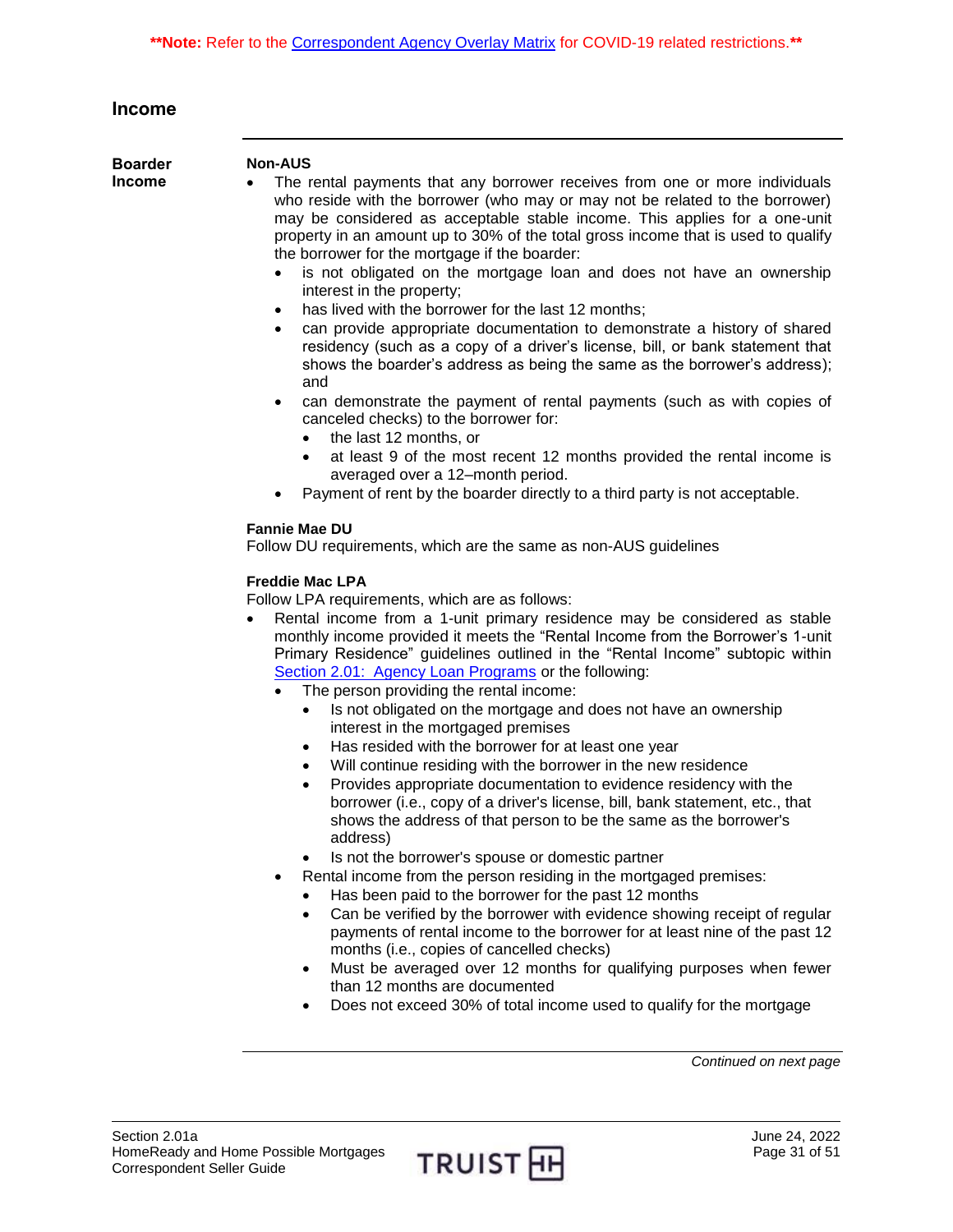**Income,** continued

<span id="page-31-1"></span><span id="page-31-0"></span>

| <b>Boarder</b>                                                                                                    | Freddie Mac LPA, continued                                                                                                                                                                                                                                                                                                                                                                                                                                                                                                                                                                                                                                                                                                                                                                                                         |  |
|-------------------------------------------------------------------------------------------------------------------|------------------------------------------------------------------------------------------------------------------------------------------------------------------------------------------------------------------------------------------------------------------------------------------------------------------------------------------------------------------------------------------------------------------------------------------------------------------------------------------------------------------------------------------------------------------------------------------------------------------------------------------------------------------------------------------------------------------------------------------------------------------------------------------------------------------------------------|--|
| Income,<br>continued                                                                                              | The mortgage file must contain a written statement in the form of a signed<br>$\bullet$<br>letter or e-mail directly from the borrower affirming:<br>The source of the rental income<br>$\bullet$<br>The fact that the person providing the rental income has resided with the<br>$\bullet$<br>borrower for the past year and intends to continue residing with the<br>borrower in the new residence for the foreseeable future<br>Rental income that meets the above requirements may be generated from an<br>accessory unit. In addition, see "Property with an Accessory Unit" in the<br>"Improvements Section of the Appraisal Report" subtopic, outlined in the<br>Agency Loan Programs" topic, within Section 1.07:<br>"Appraisal Analysis:<br>Appraisal Guidelines for the property eligibility and appraisal requirements. |  |
| <b>Income Limits</b>                                                                                              | See "Borrower Income Limits" in the "Borrower Eligibility" topic, previously presented<br>in this document, for guidance.                                                                                                                                                                                                                                                                                                                                                                                                                                                                                                                                                                                                                                                                                                          |  |
| <b>Rental Income</b><br>from a One-Unit<br><b>Primary</b><br><b>Residence with</b><br>an Accessory<br><b>Unit</b> | <b>Non-AUS</b><br>Rental income from a one-unit primary residence with an accessory unit is<br>$\bullet$<br>permitted.<br>See "Documenting Rental Income from the Subject Property" and "Calculating<br>$\bullet$<br>Monthly Qualifying Rental Income (or Loss)" in the "Rental Income" subtopic<br>within Section 2.01: Agency Loan Programs for calculation and documentation<br>of rental income requirements for qualifying purposes.                                                                                                                                                                                                                                                                                                                                                                                          |  |
|                                                                                                                   | Truist Note: Truist provides the following GSE clarification:<br>If the borrower does not have a lease to document rental income, lenders<br>may obtain a Fannie Mae Single-Family Comparable Rent Schedule (Form<br>1007) from the appraiser. Although the form applies to a single-family<br>investment property, Fannie Mae will accept the use of this form with an<br>explanation from the appraiser that the estimated market rent is for the rental<br>of an accessory unit on a 1-unit, primary residence property, and that the<br>information reported on the form is specific to the accessory unit.                                                                                                                                                                                                                    |  |
|                                                                                                                   | See "Accessory Units" in the "Improvements Section of the Appraisal Report"<br>subtopic, outlined in the "Appraisal Analysis: Agency Loan Programs" topic<br>within Section 1.07: Appraisal Guidelines for additional details related to<br>acceptable accessory units.                                                                                                                                                                                                                                                                                                                                                                                                                                                                                                                                                            |  |
|                                                                                                                   | <b>Fannie Mae DU</b><br>Follow DU requirements, which are the same as non-AUS guidelines.                                                                                                                                                                                                                                                                                                                                                                                                                                                                                                                                                                                                                                                                                                                                          |  |
|                                                                                                                   | <b>Freddie Mac LPA</b><br>See the "Boarder Income" subtopic previously presented in this document for<br>guidance.                                                                                                                                                                                                                                                                                                                                                                                                                                                                                                                                                                                                                                                                                                                 |  |
|                                                                                                                   |                                                                                                                                                                                                                                                                                                                                                                                                                                                                                                                                                                                                                                                                                                                                                                                                                                    |  |

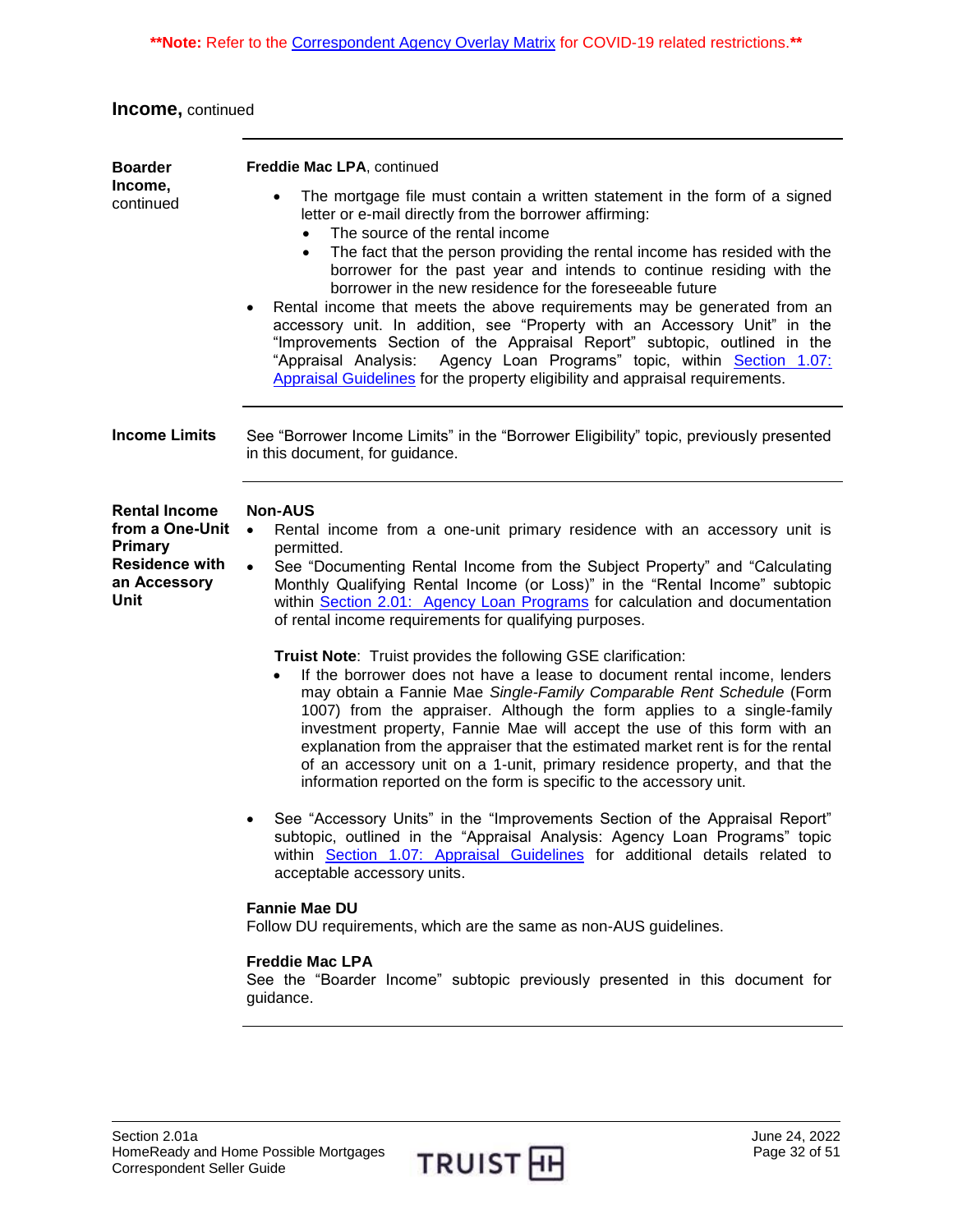# <span id="page-32-0"></span>**Credit Requirements**

<span id="page-32-1"></span>**Credit Score Requirements**

### **Non-AUS**

[Section 2.01: Agency Loan Programs](https://truistsellerguide.com/manual/cor/products/CAgency.pdf) non-AUS guidelines apply, except as follows: • The following minimum credit score requirements apply. The minimum credit score must be based on the representative score for the transaction and the HIGHEST of the LTV/TLTV/HTLTV, as applicable.

| Maximum DTI $\ll$ 36%                                |                      |                                       |  |
|------------------------------------------------------|----------------------|---------------------------------------|--|
| <b>Transaction Type</b>                              | # of<br><b>Units</b> | <b>Minimum Credit Score</b>           |  |
| Purchase & Limited Cash-Out<br>(Rate/Term) Refinance |                      | 680 if $> 75%$<br>640 if $\lt$ /= 75% |  |
|                                                      |                      | 660 if > 75%                          |  |
|                                                      | 2                    | 680 if > 75%<br>640 if $\lt$ /= 75%   |  |
|                                                      | $3 - 4$              | 660                                   |  |

| Maximum DTI $\lt$ /= 45%                             |                      |                                       |  |
|------------------------------------------------------|----------------------|---------------------------------------|--|
| <b>Transaction Type</b>                              | # of<br><b>Units</b> | <b>Minimum Credit Score</b>           |  |
| Purchase & Limited Cash-Out<br>(Rate/Term) Refinance |                      | 720 if > 75%<br>680 if $\lt$ /= 75%   |  |
|                                                      |                      | 700 if $> 75%$<br>660 if $\lt$ /= 75% |  |
|                                                      | 2                    | 700 if > 75%<br>680 if $\lt$ /= 75%   |  |
|                                                      | $3 - 4$              | 680                                   |  |

**Note**: See the "Borrowers with Low Credit Scores" section presented below and the "Non-Traditional Credit History" subtopic subsequently presented in this document for guidance on when a borrower has a low credit score or is relying on nontraditional credit to qualify (i.e., at least one borrower has a usable credit score *OR* no borrowers have a credit score).

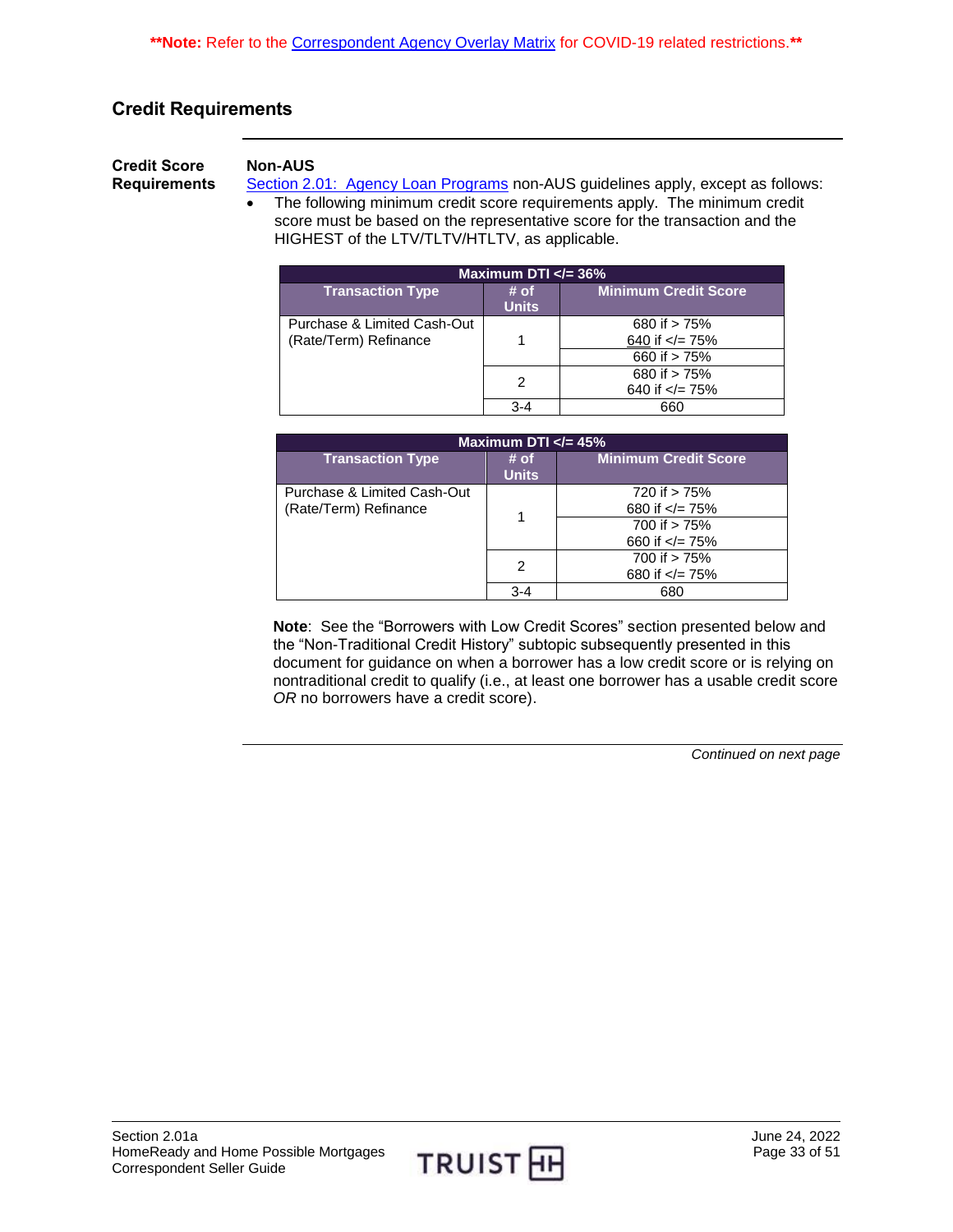# **Credit Requirements,** Continued

| <b>Credit Score</b><br>Requirements,<br>continued | Non-AUS, continued<br><b>Borrowers with Low Credit Scores</b><br>For HomeReady mortgage loans secured by one-unit properties, when the<br>lender obtains a representative credit score for the borrower, but the score is<br>less than the minimum score required for a HomeReady mortgage (but<br>never less than 640), the borrower may still be eligible if the following<br>requirements are met:<br>The credit report indicates that the borrower's credit score is low due to an<br>insufficient traditional credit history (as documented by reason codes on the<br>credit report that indicate a lack of credit accounts, accounts not opened long<br>enough, lack of usage, etc., as reasons for the low credit score). The borrower's<br>credit score must be no less than 640. If the borrower's credit score is low due<br>to derogatory credit or if none of the reason codes noted above appear on the<br>credit report, then the minimum credit score for the transaction must be met (per<br>the minimum credit score requirements previously outlined in this subtopic).<br>The lender must supplement the traditional credit file (referred to as a "thin file")<br>$\bullet$<br>with the development of an acceptable nontraditional credit profile in accordance<br>with the guidance outlined in the "Non-Traditional Credit History" subtopic.<br>Special Feature Code Requirement: Use SFC 818 to identify HomeReady<br>$\bullet$<br>mortgage loans that have borrowers with thin files.<br>Note: Special Feature Code 818 should only be used to indicate a "thin |  |  |  |
|---------------------------------------------------|-------------------------------------------------------------------------------------------------------------------------------------------------------------------------------------------------------------------------------------------------------------------------------------------------------------------------------------------------------------------------------------------------------------------------------------------------------------------------------------------------------------------------------------------------------------------------------------------------------------------------------------------------------------------------------------------------------------------------------------------------------------------------------------------------------------------------------------------------------------------------------------------------------------------------------------------------------------------------------------------------------------------------------------------------------------------------------------------------------------------------------------------------------------------------------------------------------------------------------------------------------------------------------------------------------------------------------------------------------------------------------------------------------------------------------------------------------------------------------------------------------------------------------------------------------------------------------------------|--|--|--|
|                                                   | file" HomeReady mortgage loan.<br><b>Fannie Mae DU</b><br>Section 2.01: Agency Loan Programs DU guidelines apply, except as follows:<br>For high-balance HomeReady transactions, Fannie Mae requires that all<br>$\bullet$<br>borrowers must have at least one credit score.<br>For all DU loans, the representative credit score must be used to determine if<br>the minimum credit score requirement has been met for the HomeReady loan<br>transaction.<br>Note: For HomeReady transactions originated using general loan limits, see the                                                                                                                                                                                                                                                                                                                                                                                                                                                                                                                                                                                                                                                                                                                                                                                                                                                                                                                                                                                                                                              |  |  |  |
|                                                   | "Non-Traditional Credit History" subtopic subsequently presented in this product<br>description for guidance on when a borrower is relying on nontraditional credit to<br>qualify (i.e., no borrower has a credit score OR at least one borrower has no credit<br>score and another borrower has a credit score).<br><b>Freddie Mac LPA</b><br>Section 2.01: Agency Loan Programs LPA guidelines apply, except as follows:<br>For Home Possible transactions, see the "Non-Traditional Credit History"<br>subtopic, subsequently presented in this product description for guidance on<br>when a borrower is relying on nontraditional credit to qualify (i.e., at least one<br>borrower has a usable credit score OR no borrowers have a credit score).                                                                                                                                                                                                                                                                                                                                                                                                                                                                                                                                                                                                                                                                                                                                                                                                                                  |  |  |  |
|                                                   | Continued on next page                                                                                                                                                                                                                                                                                                                                                                                                                                                                                                                                                                                                                                                                                                                                                                                                                                                                                                                                                                                                                                                                                                                                                                                                                                                                                                                                                                                                                                                                                                                                                                    |  |  |  |

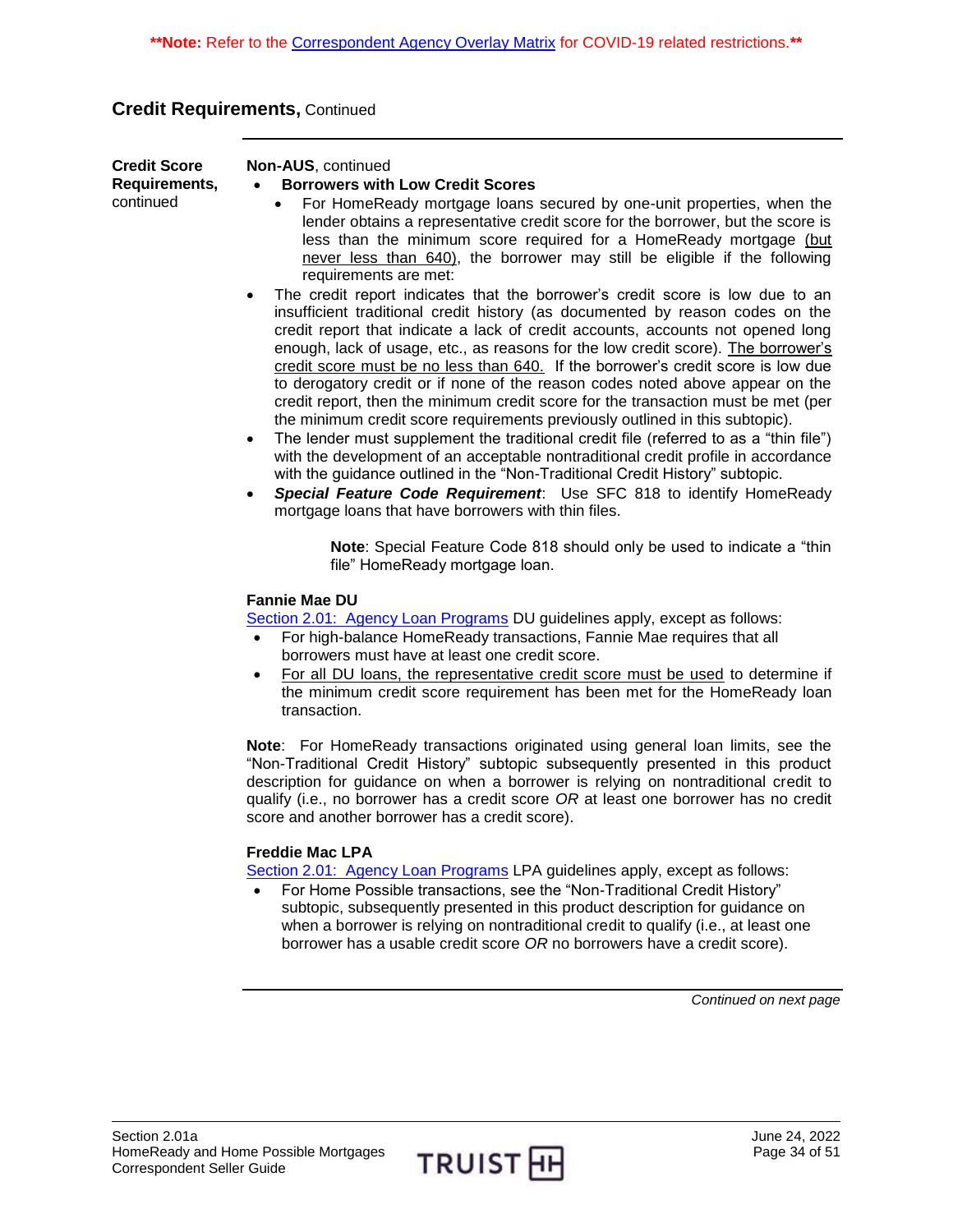# **Credit Requirements,** Continued

<span id="page-34-0"></span>

| <b>Non-Traditional</b><br><b>Credit History</b> | <b>Non-AUS</b><br>Section 2.01: Agency Loan Programs non-AUS guidelines apply, except as follows:<br><b>Unacceptable Uses</b><br>$\bullet$<br>The establishment of a nontraditional credit history is not acceptable for the<br>$\bullet$<br>following scenarios:<br>The lender is able to obtain a credit score for the borrower despite the<br>$\bullet$<br>borrower's limited use of credit.<br>The borrower has a sufficient amount of credit to obtain a credit score<br>$\bullet$<br>and the representative credit score is less than the minimum required.                             |
|-------------------------------------------------|-----------------------------------------------------------------------------------------------------------------------------------------------------------------------------------------------------------------------------------------------------------------------------------------------------------------------------------------------------------------------------------------------------------------------------------------------------------------------------------------------------------------------------------------------------------------------------------------------|
|                                                 | Note: An exception is permitted for certain HomeReady loans for<br>borrowers with low credit scores. See the "Borrowers with Low Credit<br>Scores" section in the "Credit Score Requirements" subtopic previously<br>presented in this topic for additional information.                                                                                                                                                                                                                                                                                                                      |
|                                                 | The borrower's traditional credit history indicates significant derogatory<br>$\bullet$<br>references, such as a prior bankruptcy or foreclosure. In these cases,<br>the borrower must have re-established credit in accordance with the<br>requirements outlined in the "Requirements for Re-establishing Credit"<br>section within the "Bankruptcies, Foreclosures, Deeds-in-Lieu, Short<br>Sales, and Mortgage Charge-Offs" subtopic within Section 2.01: Agency<br>Loan Programs, including the establishment of traditional credit and a<br>credit score.                                |
|                                                 | <b>Number of Nontraditional Credit Sources Required</b><br>$\bullet$<br>The number of nontraditional credit sources that must be documented for a<br>borrower without a credit score is as follows:<br>Three sources for each borrower without a credit score<br>If there is a borrower on the loan without a credit score who cannot<br>document a nontraditional credit profile (because the borrower has no<br>nontraditional credit sources), the transaction is still eligible, provided no<br>more than 30% of the qualifying income for the mortgage loan comes from<br>that borrower. |
|                                                 | <b>Fannie Mae DU</b><br>Section 2.01: Agency Loan Programs DU guidelines apply.<br><b>Freddie Mac LPA</b><br>Section 2.01: Agency Loan Programs LPA guidelines apply, in addition to the<br>following requirement:<br>Special Feature Code Requirement: Use SFC 532 to identify Home Possible<br>loans when the credit reputation for all borrowers is established using only<br>noncredit payment references (i.e., no borrowers on the mortgage loan have a<br>credit score).                                                                                                               |

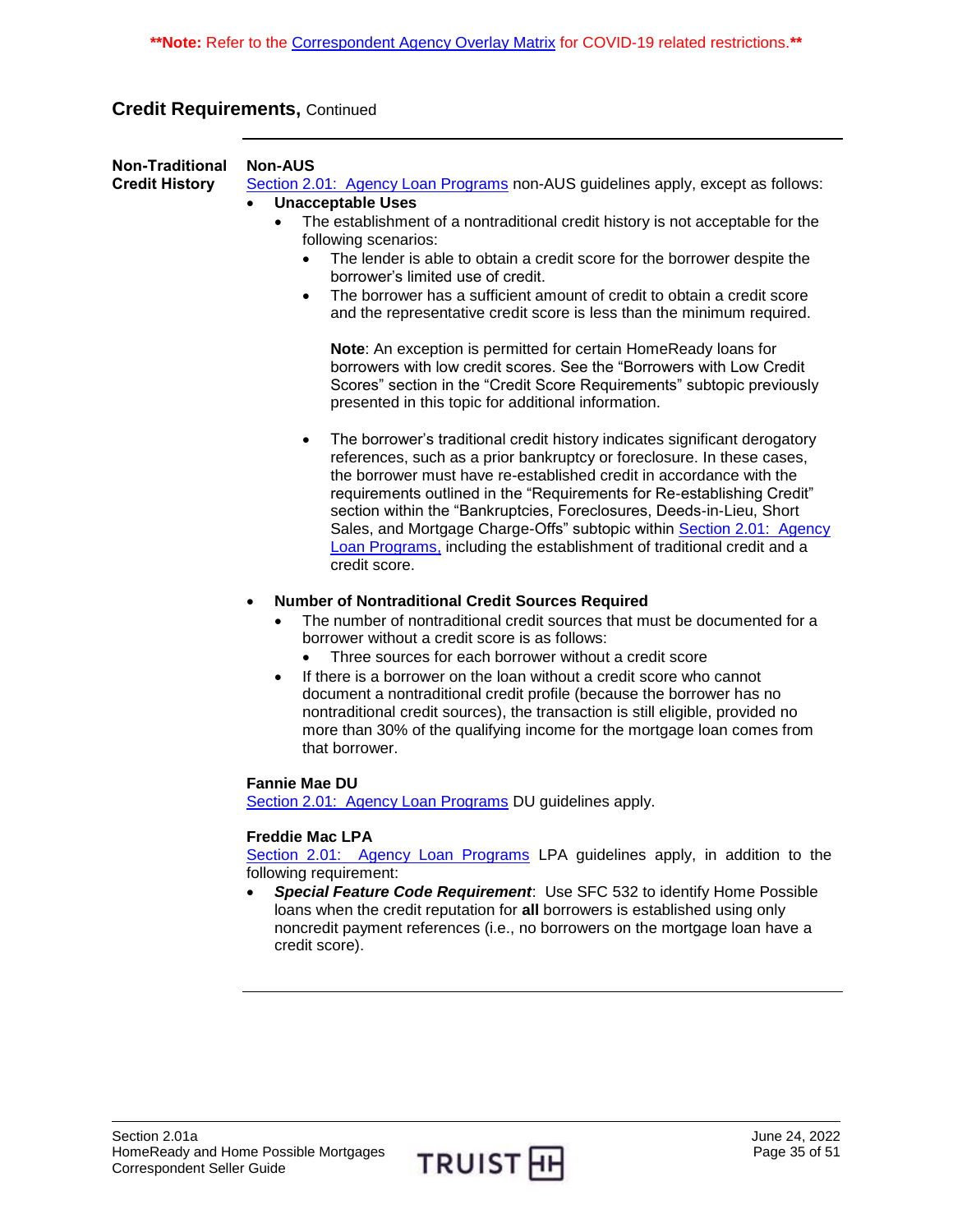# <span id="page-35-0"></span>**Cash Requirements**

#### <span id="page-35-1"></span>**Assets Non-AUS**

[Section 2.01: Agency Loan Programs](https://truistsellerguide.com/manual/cor/products/CAgency.pdf) non-AUS guidelines apply, except as follows:

 Cash-on-hand and sweat equity are acceptable sources of funds for HomeReady mortgage loans. See the "Cash-on-hand" and "Sweat Equity" subtopics subsequently presented in this product description for additional guidance.

#### **Fannie Mae DU**

[Section 2.01: Agency Loan Programs](https://truistsellerguide.com/manual/cor/products/CAgency.pdf) DU guidelines apply, except as follows:

- Cash-on-hand and sweat equity are acceptable sources of funds for HomeReady mortgage loans. See the "Cash-on-hand" and "Sweat Equity" subtopics subsequently presented in this document for additional guidance.
- The online loan application provides the following categories of liquid assets: Bond, Bridge Loan, Cash-on-Hand, Certificate of Deposit, Checking Account, Gift, Gift of Equity, Money Market Fund, Mutual Fund, Net Equity, Other Liquid Asset, Retirement Fund, Savings Account, Secured Borrowed Funds, Stock, and Trust Funds.

#### **Freddie Mac LPA**

Follow LPA requirements, which are as follows:

- [Section 2.01: Agency Loan Programs](https://truistsellerguide.com/manual/cor/products/CAgency.pdf) LPA guidelines apply, except as follows:
	- **Sources of Funds**
		- The following sources of funds are permitted and must meet the requirements below:

| <b>Use</b>                 | <b>Permitted Sources of Funds</b>    |  |
|----------------------------|--------------------------------------|--|
| Minimum borrower           | Borrower personal funds<br>٠         |  |
| contribution               |                                      |  |
| Down payment               | Borrower personal funds<br>٠         |  |
|                            | Other eligible sources of funds<br>٠ |  |
| Paying down the principal  | Borrower personal funds<br>$\bullet$ |  |
| balance of the mortgage    | Other eligible sources of funds      |  |
| being refinanced for a "no |                                      |  |
| cash-out" refinance        |                                      |  |
| transaction                |                                      |  |
| <b>Closing Costs</b>       | Borrower personal funds              |  |
|                            | Other eligible sources of funds<br>٠ |  |
|                            | Flexible sources of funds<br>٠       |  |
| Reserves                   | Borrower personal funds<br>٠         |  |
|                            | Other eligible sources of funds      |  |

#### **Borrower Personal Funds**

- When used with Home Possible mortgages, borrower personal funds include:
	- Borrower Personal Funds, as outlined in the "Cash Requirements" topic of [Section 2.01: Agency Loan Programs](https://truistsellerguide.com/manual/cor/products/CAgency.pdf)
	- Cash-on-Hand

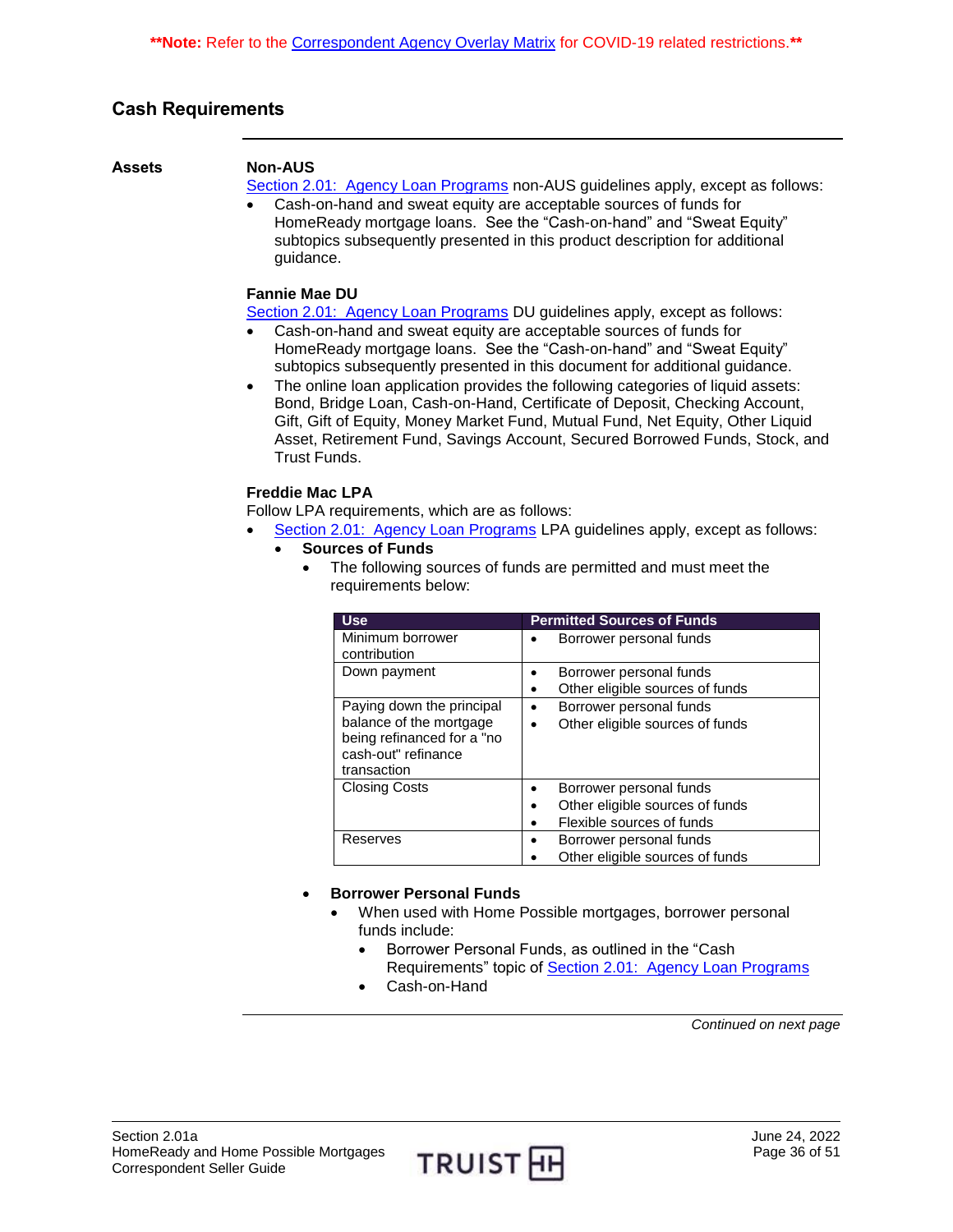**Assets,**  continued

**Freddie Mac LPA,** continued

- **Sources of Funds**, continued
	- **Other Eligible Sources of Funds**
		- When used with Home Possible mortgages, other eligible sources of funds used to qualify the borrower for the mortgage transaction include:
			- Other Eligible Sources of Funds, as outlined in the "Cash Requirements" topic of [Section 2.01: Agency Loan Programs](https://truistsellerguide.com/manual/cor/products/CAgency.pdf)
			- Unsecured Loan
			- Sweat Equity
			- Proceeds from an Affordable Second or other acceptable secondary financing

#### **Truist Notes:**

- Freddie Mac does not purchase loans where a gift or grant is provided by the originating lender who is not also the seller of the loan directly to Freddie Mac. Therefore, Truist cannot purchase loans from a Correspondent lender where the Correspondent originating lender has provided a gift or grant.
- Freddie Mac permits a lender to be the source of an affordable second (i.e., a lender-funded affordable second) *only* if the first lien is originated as a Retail Mortgage. A mortgage that a Correspondent lender completely or partially originated, processed, underwrote, packaged, funded or closed is not eligible for delivery to Freddie Mac as a Retail Mortgage. Therefore, Truist cannot purchase Home Possible loans from a Correspondent lender where the Correspondent originating lender is the source of an affordable second.
- **Flexible Sources of Funds**
	- When used with Home Possible Mortgages, flexible sources of funds include:
		- Financing concessions, as described in the "Interested Party" Contributions (IPCs)" topic outlined in [Section 2.01: Agency](https://truistsellerguide.com/manual/cor/products/CAgency.pdf)  [Loan Programs](https://truistsellerguide.com/manual/cor/products/CAgency.pdf)
		- Lender credit, as documented on the Settlement/Disclosure **Statement**

**Truist Note**: Freddie Mac does not purchase loans where an unsecured loan is provided from the originating lender who is not also the seller of the loan directly to Freddie Mac. Therefore, Truist cannot purchase loans from a Correspondent lender where the Correspondent originating lender has provided an unsecured loan.

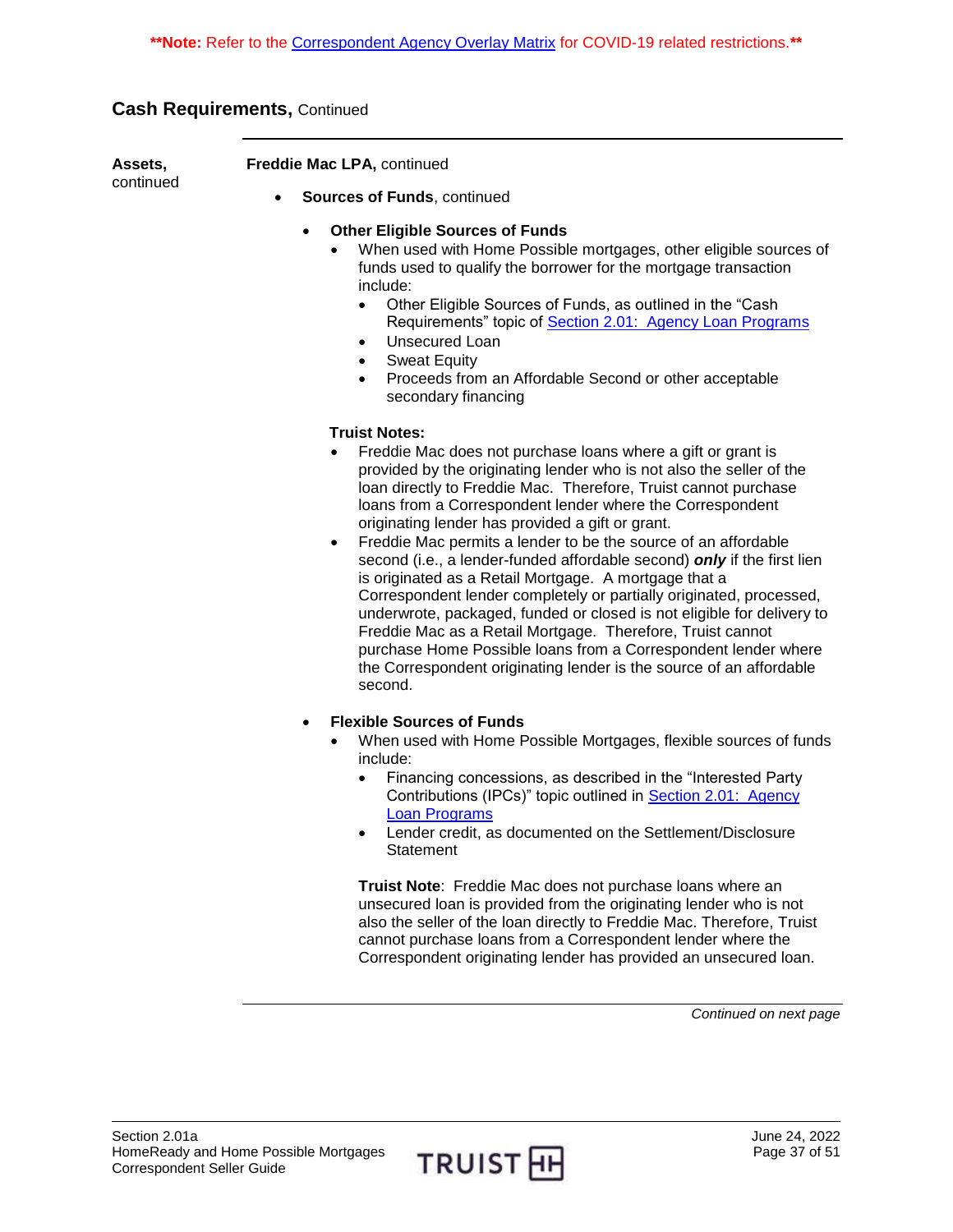<span id="page-37-0"></span>**Minimum Borrower Contribution Requirements**

#### **Non-AUS**

- The following guidelines apply for purchase transactions:
	- Fannie Mae does not require a minimum borrower contribution from the borrower's own funds for any mortgage loan if the loan has an LTV, TLTV, or HTLTV ratio of 80% or less.
	- If the LTV, TLTV, or HTLTV ratio is greater than 80%, the minimum required borrower contribution from the borrower's own funds is dependent on the number of units, as noted in the table below.

| <b>Number of Units</b> | <b>Minimum Borrower</b><br><b>Contribution</b> | <b>Minimum Down Payment</b><br>Requirement <sup>1</sup> |
|------------------------|------------------------------------------------|---------------------------------------------------------|
| $One+$                 | None                                           | .5%                                                     |
| <b>Two</b>             | 3%                                             | 15%                                                     |
| Three or Four          | 3%                                             | 25%                                                     |

<sup>1</sup>Refer to the "Maximum LTV/TLTV/HTLTV" matrices previously presented in

 this product description for additional details. 2 A minimum 3% borrower contribution and minimum down payment of 5% is required if sweat equity is being used toward the down payment for one-unit HomeReady purchase transactions. See the "Sweat Equity" subtopic subsequently outlined in this product description for additional requirements.

If the income of a guarantor, co-signor, or non-occupant borrower is used for qualifying purposes, the occupying borrower(s) is required to make a minimum 5% contribution from their own funds.

 No minimum contribution is required in connection with a limited cash-out refinance transaction.

#### **Fannie Mae DU**

Follow DU requirements, which are the same as non-AUS guidelines, except as follows:

 For purchase transactions, if the LTV, TLTV, or HTLTV ratio is greater than 80%, the minimum required borrower contribution from the borrower's own funds is dependent on the number of units, as noted in the table below.

| <b>Number of Units</b>                                                      | <b>Minimum Borrower</b><br><b>Contribution</b> | <b>Minimum Down Payment</b><br>Requirement <sup>1</sup> |  |
|-----------------------------------------------------------------------------|------------------------------------------------|---------------------------------------------------------|--|
| One <sup>2</sup>                                                            | None                                           | $3\%$ <sup>3</sup>                                      |  |
| Two                                                                         | 3%                                             | 15%                                                     |  |
| Three or Four                                                               | 3%                                             | 25%                                                     |  |
| Refer to the "Maximum LTV/TLTV/HTLTV" matrices previously presented in this |                                                |                                                         |  |

product description for additional details.<br><sup>2</sup> A minimum 3% borrower contribution and minimum down payment of 5% is

 required if sweat equity is being used toward the down payment for one-unit HomeReady purchase transactions. See the "Sweat Equity" subtopic subsequently presented in this product description for additional requirements.

<sup>3</sup>A 3% down payment is permitted for certain purchase transactions.

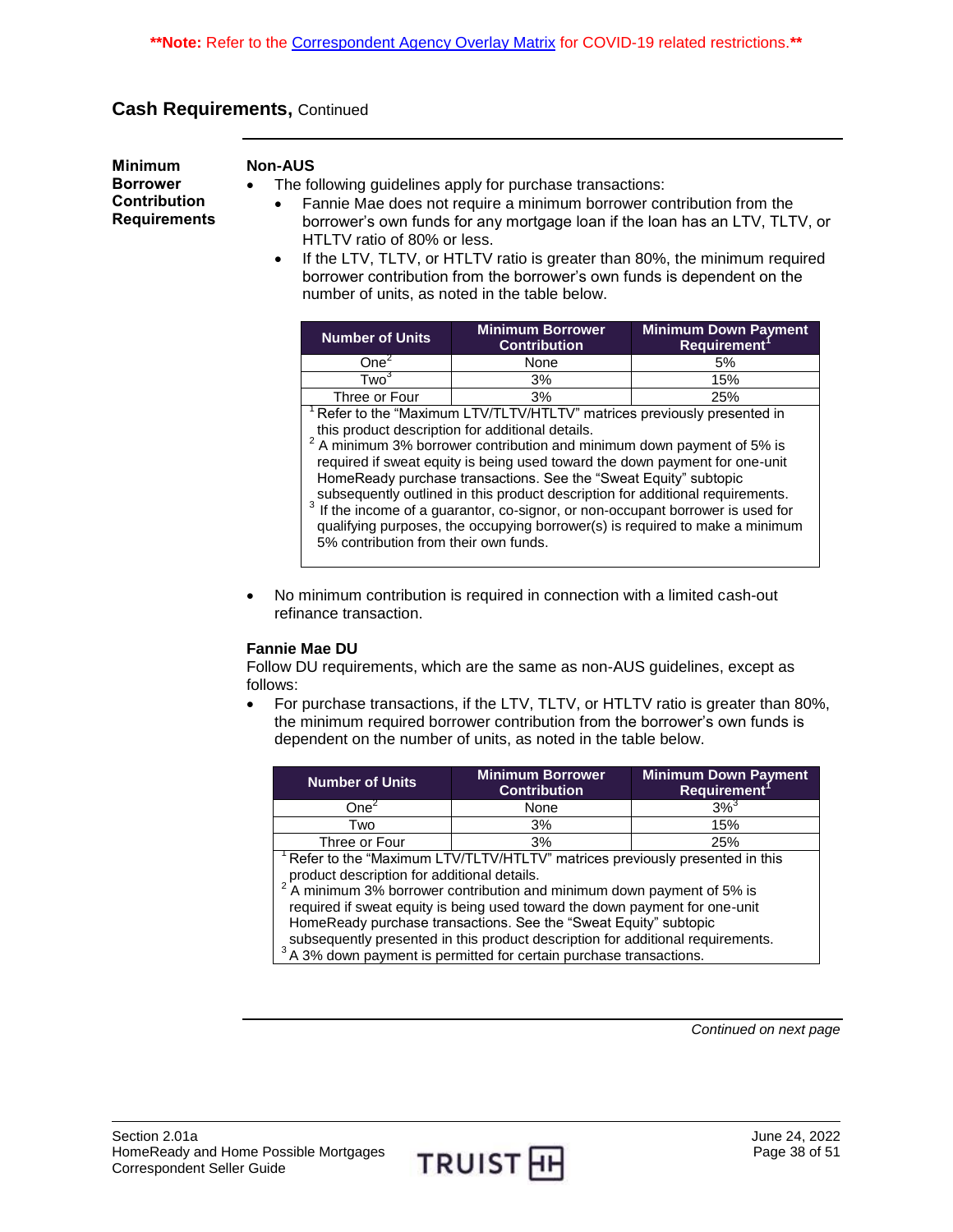**Minimum Borrower Contribution Requirements**, continued

#### **Freddie Mac LPA**

Follow LPA requirements, which are as follows:

The following requirements apply for purchase transactions:

| <b>Minimum Contribution from Borrower Personal Funds</b>           |                          |                           |               |
|--------------------------------------------------------------------|--------------------------|---------------------------|---------------|
| LTV,TLTV, and<br>LTV, TLTV, or<br>LTV, TLTV, or<br><b>Property</b> |                          |                           |               |
| <b>Type</b>                                                        | <b>HTLTVS</b>            | <b>HTLTVs</b>             | <b>HTLTVs</b> |
|                                                                    | $\langle = 80\% \rangle$ | $> 80\%$ and $\lt$ /= 95% | >95%          |
| 1-unit                                                             | None                     | None                      | None          |
| $2-$ to 4-unit                                                     | None                     | 3% of value               | 3% of value   |

• See "Non-Occupant Borrowers" in the "Borrower Eligibility" subtopic previously presented in this document for additional requirements when the transaction includes a non-occupying borrower.

Reference: See "Borrower Personal Funds" in the "Assets" subtopic previously outlined in this topic for additional guidance regarding borrower personal funds for Home Possible transactions.

 No minimum contribution is required in connection with a "no cash-out" refinance transaction.

#### <span id="page-38-0"></span>**Cash-on-Hand Non-AUS**

 Lenders may deliver purchase money mortgages for one-unit properties with cash-on-hand as an acceptable source of funds for the borrower's down payment, funds for closing costs, and prepaid items.

**Note**: Cash-on-hand may not be used to fund the borrower's reserve requirement, if applicable.

- The lender must verify and document the following with respect to the cash-onhand funds:
	- The borrower customarily uses cash for expenses, and the amount of funds saved is consistent with the borrower's previous payment practices.
	- The lender must verify that funds for the down payment and closing costs exist in a financial institution account or an acceptable escrow account. Funds must be on deposit at the time of application, or no less than 30 days prior to closing.
	- The lender must obtain a written statement from the borrower that discloses the source of funds and states that the funds have not been borrowed.
	- The borrower's credit report and other verifications should indicate limited or no use of credit and limited or no depository relationship between the borrower and a financial institution.

#### **Fannie Mae DU**

Follow DU requirements, which are the same as non-AUS guidelines.

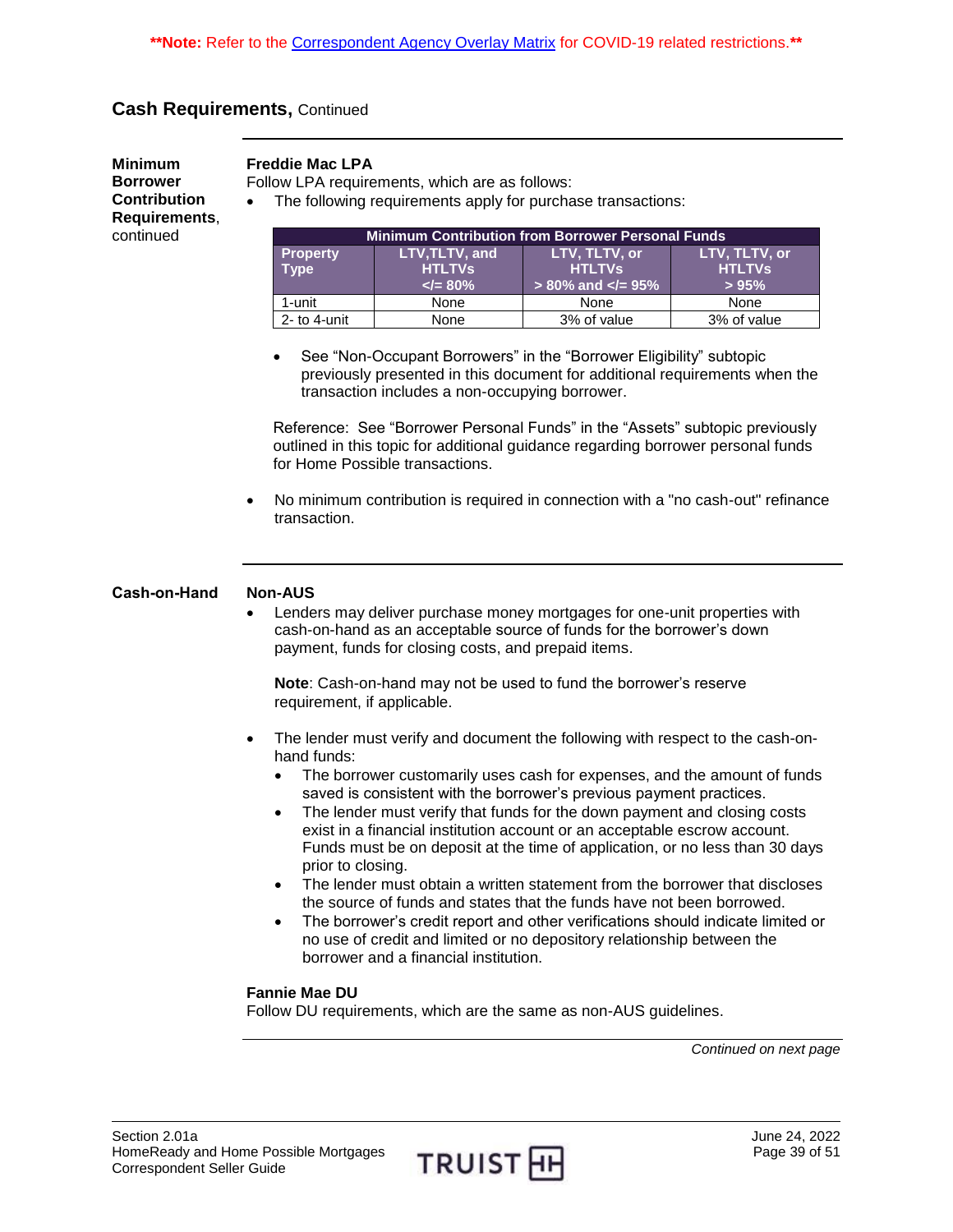| Cash-on-Hand,<br>continued | <b>Freddie Mac LPA</b><br>Follow LPA requirements, which are as follows:<br>When used with Home Possible mortgages, borrower personal funds include<br>cash on hand, if the following requirements are met:<br>The lender reasonably concludes, and can support, that the borrower is a<br>cash-basis individual and that the cash on hand is not borrowed and could<br>be saved by the borrower.<br>The mortgage file contains the following documents supporting the lender's<br>$\bullet$<br>conclusion:<br>Documentation confirming that the total monthly residual income<br>$\bullet$<br>available for savings is a positive number. The use of Freddie Mac<br>Exhibit 23, Monthly Budget and Residual Analysis Form, is optional;<br>however, it reflects information that may be necessary to confirm that the<br>total monthly residual income available for savings is a positive number.<br>Copies of six months' cash receipts (e.g., rent or utility receipts) or other<br>$\bullet$<br>alternative documentation (e.g., direct verifications or wire transfers) to<br>verify that recurring obligations, including the payment of revolving and<br>installment debt, are customarily paid in cash                                                                                                                                                                                                                                                                                                                                                                                                                                                                                                                                                                           |
|----------------------------|-------------------------------------------------------------------------------------------------------------------------------------------------------------------------------------------------------------------------------------------------------------------------------------------------------------------------------------------------------------------------------------------------------------------------------------------------------------------------------------------------------------------------------------------------------------------------------------------------------------------------------------------------------------------------------------------------------------------------------------------------------------------------------------------------------------------------------------------------------------------------------------------------------------------------------------------------------------------------------------------------------------------------------------------------------------------------------------------------------------------------------------------------------------------------------------------------------------------------------------------------------------------------------------------------------------------------------------------------------------------------------------------------------------------------------------------------------------------------------------------------------------------------------------------------------------------------------------------------------------------------------------------------------------------------------------------------------------------------------------------------------------------------------------------|
|                            | Notes:<br>A direct verification may be either a completed verification form or a<br>computer-generated payment history obtained by the lender directly<br>from the creditor and signed by the individual providing the<br>verification.<br>Direct verifications must contain sufficient information to establish<br>$\bullet$<br>the following:<br>The name and address of the creditor<br>$\bullet$<br>The name of the payor<br>$\bullet$<br>The name and title of the individual providing the credit<br>$\bullet$<br>reference<br>The telephone number of the creditor<br>$\bullet$<br>The account number, if applicable<br>$\bullet$<br>The nature of the obligation (rent, utilities, payment for<br>$\bullet$<br>purchases, insurance, etc.)<br>The highest credit balance, if applicable<br>$\bullet$<br>The amount of the payment due<br>$\bullet$<br>The outstanding balance<br>$\bullet$<br>The current and historical status of the account. The completed<br>verification form must indicate the number of times and duration<br>of times past due. The historical account status format should be<br>"0 x 30, 0 x 60, 0 x 90 days" late. However, alternative formats<br>are acceptable as long as the meaning is clear. Statements<br>such as "current," "as agreed," or "satisfactory" are not<br>acceptable by themselves because they are too vague.<br>For a housing payment history, age of the reference if the length<br>$\bullet$<br>of housing payment history is less than 12 months<br>Receipts from the creditor are acceptable documentation under the<br>provisions of this section only if the payments being verified were<br>made in cash and there is no evidence in the mortgage file that the<br>payments were made by checks or direct bank transfers. |
|                            | Continued on next page                                                                                                                                                                                                                                                                                                                                                                                                                                                                                                                                                                                                                                                                                                                                                                                                                                                                                                                                                                                                                                                                                                                                                                                                                                                                                                                                                                                                                                                                                                                                                                                                                                                                                                                                                                    |

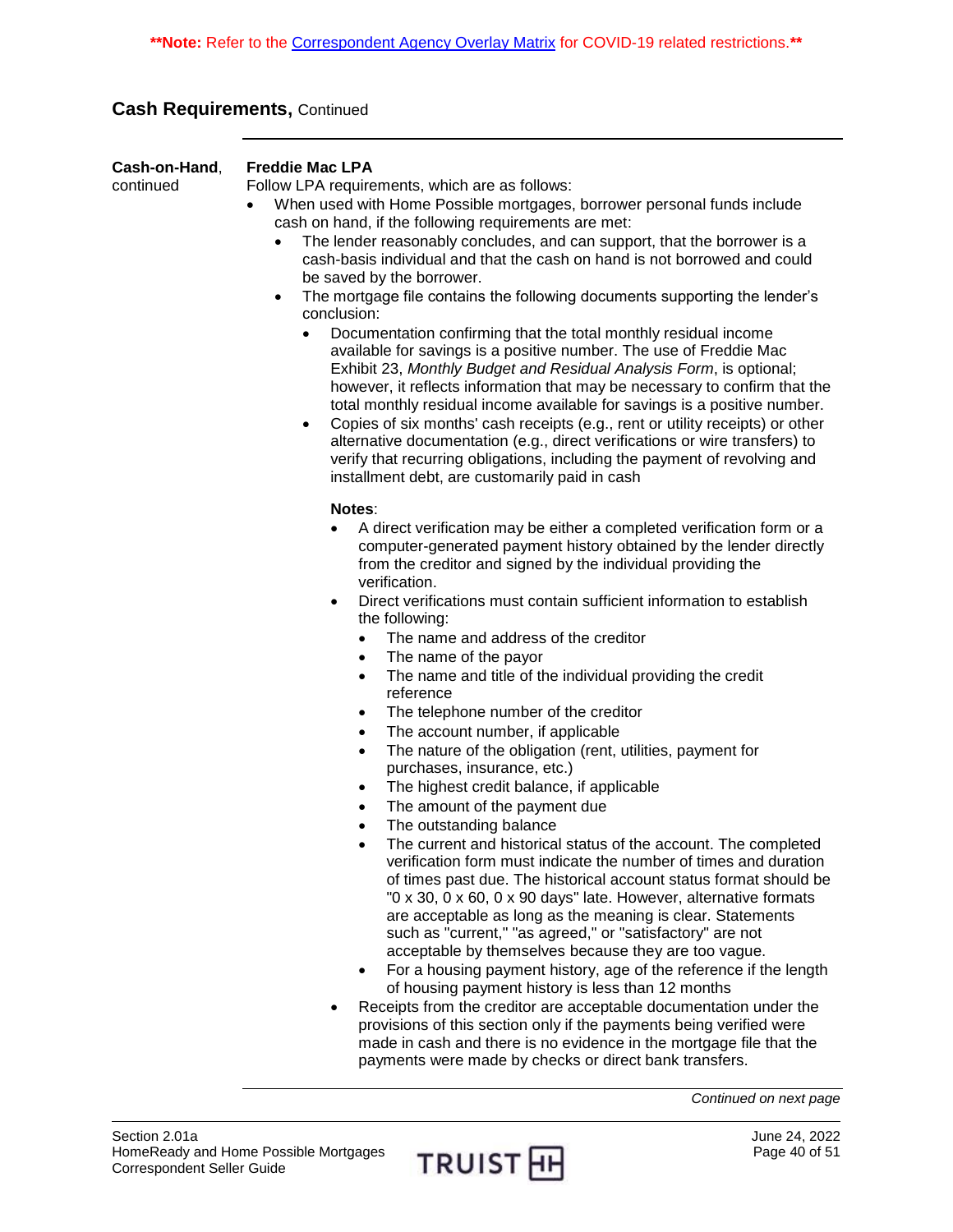| Cash-on-Hand.<br>continued | <b>Freddie Mac LPA.</b> continued                                                                                         |
|----------------------------|---------------------------------------------------------------------------------------------------------------------------|
|                            | A credit report, obtained at the time of loan application. The credit report<br>must not show more than three tradelines. |
|                            | Contag of these menutical atotemption for only angel relativism population                                                |

- Copies of three months' statements for any open revolving account that reveal cash advances are not the source of borrower funds. Any cash advances must be explained and documented (i.e., a cash advance used in an emergency situation).
- An updated credit report obtained approximately one week before closing that does not show any new accounts or a substantial increase to an existing account that approximates, or exceeds, the amount of cash on hand provided by the borrower
- The mortgage file must have no indication that the borrower typically uses checking, savings or similar accounts
- Evidence that all funds used to qualify the borrower for the mortgage transaction are deposited in a financial institution or are held in an institutional escrow account prior to closing

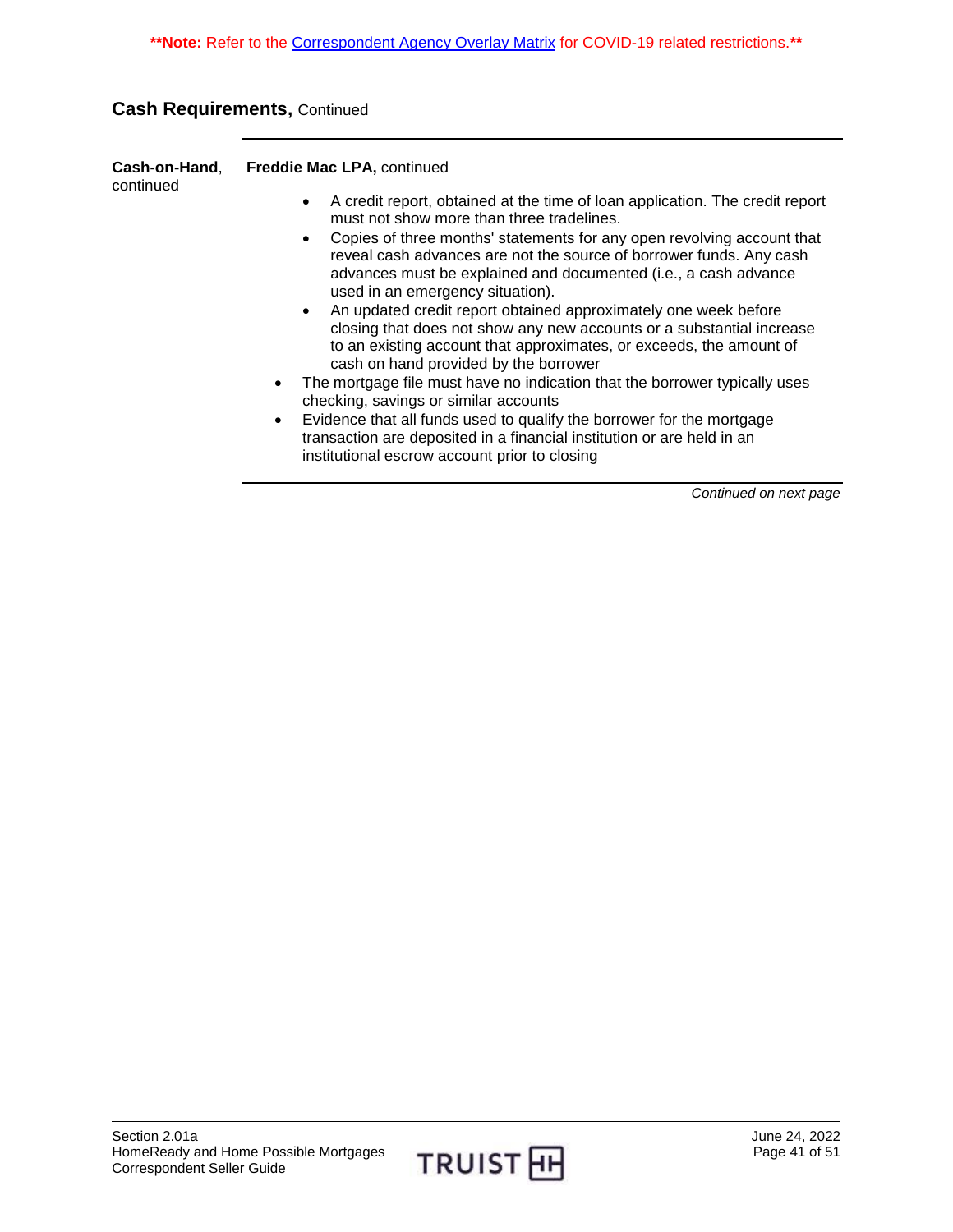<span id="page-41-0"></span>**Sweat Equity Non-AUS** 

- Fannie Mae considers sweat equity an acceptable source of funds for HomeReady mortgage loans provided lenders document that:
	- The mortgage is originated under a specific lending program.
	- The lending program is managed by a strong, experienced nonprofit organization.
- These factors enable Fannie Mae to work with lenders that have the proven ability to properly evaluate the contributory value of sweat equity work.
- When sweat equity is accepted toward the down payment, the borrower must contribute at least 3% from his or her own funds. For one-unit properties, a minimum down payment of 5% is required – 2% sweat equity and maximum LTV ratio of 95%. For two- to four-unit properties, refer to the maximum LTV/TLTV/HTLTV matrices previously presented in this product description for maximum LTV ratios.

#### **Fannie Mae DU**

Follow DU requirements, which are the same as non-AUS guidelines

#### **Freddie Mac LPA**

Follow LPA requirements, which are as follows:

- When used with Home Possible mortgages, other eligible sources of funds used to qualify the borrower for the mortgage transaction include sweat equity, if the following conditions are met:
	- Sweat equity is credit for labor performed on the mortgaged premises and/or materials furnished for the mortgaged premises by the borrower. Such credit must be fully explained and documented.
	- Any labor performed must be completed in a skillful and workmanlike manner to support the appraised value. A certification of completion (Form 442) must be obtained verifying the work has been completed. The full amount of the borrower's down payment may be in the form of sweat equity or a combination of sweat equity and borrower personal funds as described in the "Borrower Personal Funds" section outlined in the "Assets" subtopic previously presented in this topic. Sweat equity can also be used in combination with an Affordable Second.
	- **Eligible Repairs and Improvements** 
		- Sweat equity is an eligible source of funds in connection with the following repairs and improvements:
			- All repairs and improvements to be completed by the borrower that are listed in the sales contract and included in the appraisal report
			- Repairs or improvements that are reflected on the appraisal report that are outstanding at the time of the appraisal. Credit for work completed prior to the original property inspection by the appraiser is not eligible for sweat equity.

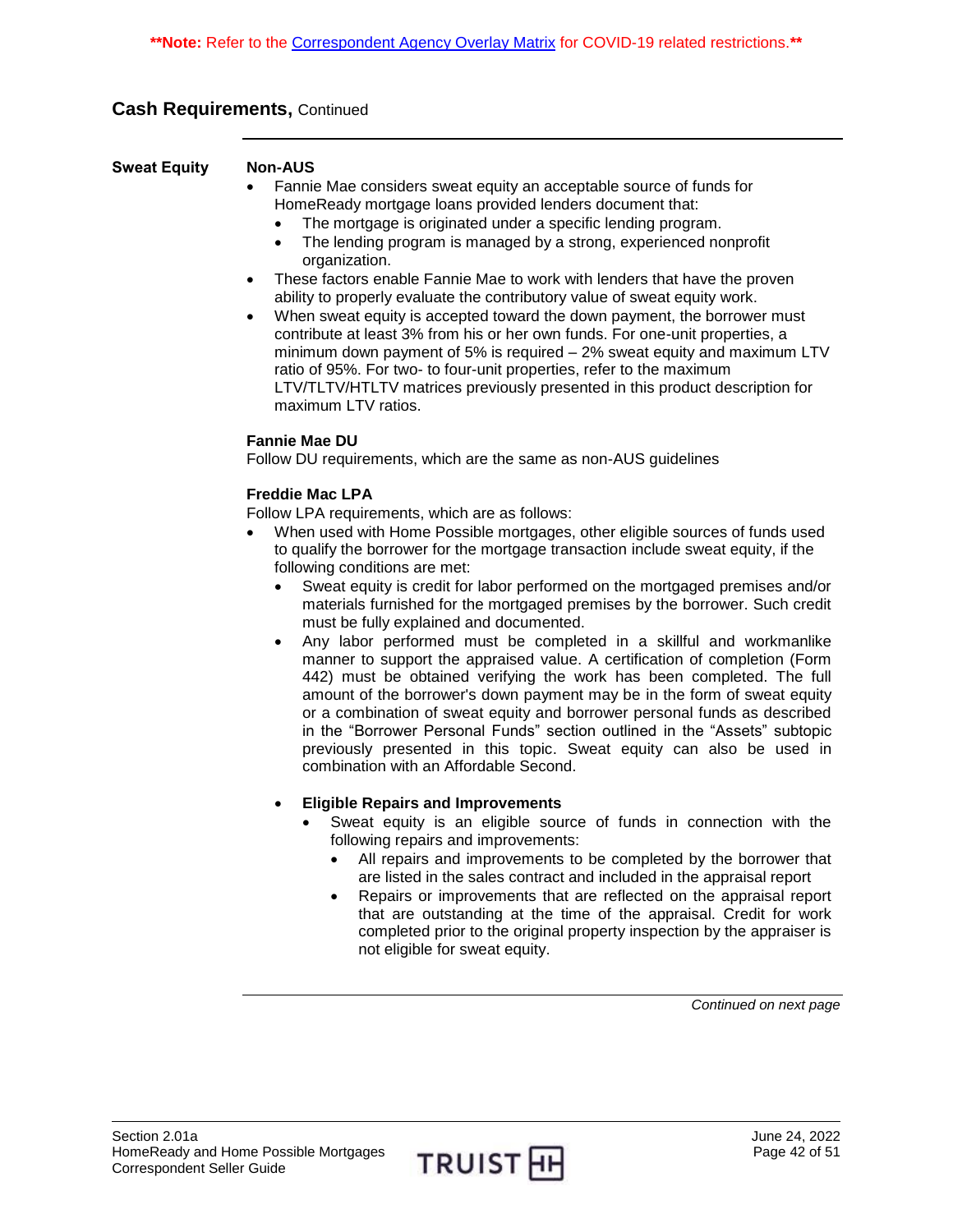| <b>Sweat Equity,</b> | <b>Freddie Mac LPA, continued</b>                                                                                                              |
|----------------------|------------------------------------------------------------------------------------------------------------------------------------------------|
| continued            | Determining the Value of the Sweat Equity                                                                                                      |
|                      | The value of the sweat equity that may be used as an eligible source of<br>funds equals the value of the labor performed plus the value of the |

- the value of the labor performed plus materials furnished, documented as follows: The value of the labor performed must be estimated by the appraiser
	- or a cost estimating service and documented in the appraisal report or separately in the mortgage file; and
- The value for materials furnished must either be estimated by the appraiser or a cost estimating service, or be calculated using receipts from the purchase of the materials. The estimates or costs as evidenced by receipts must be documented in the mortgage file.
- **Maximum Loan-to-Value (LTV) and Total LTV (TLTV) Ratios**  See the "Home Possible LTV/TLTV/HTLTV Ratio Requirements" subtopic previously presented in this document for maximum LTV/TLTV ratio requirements.
- **No Cash Out at Closing** 
	- If sweat equity is used as an eligible source of funds, the borrower must not receive cash back at closing. All excess funds must result in a reduction of the principal balance on the mortgage.
- **Special Feature Code (SFC) Requirement** 
	- Use SFC J11 to identify Home Possible Mortgages originated with sweat equity as a credit towards the borrower's down payment and/or closing costs.

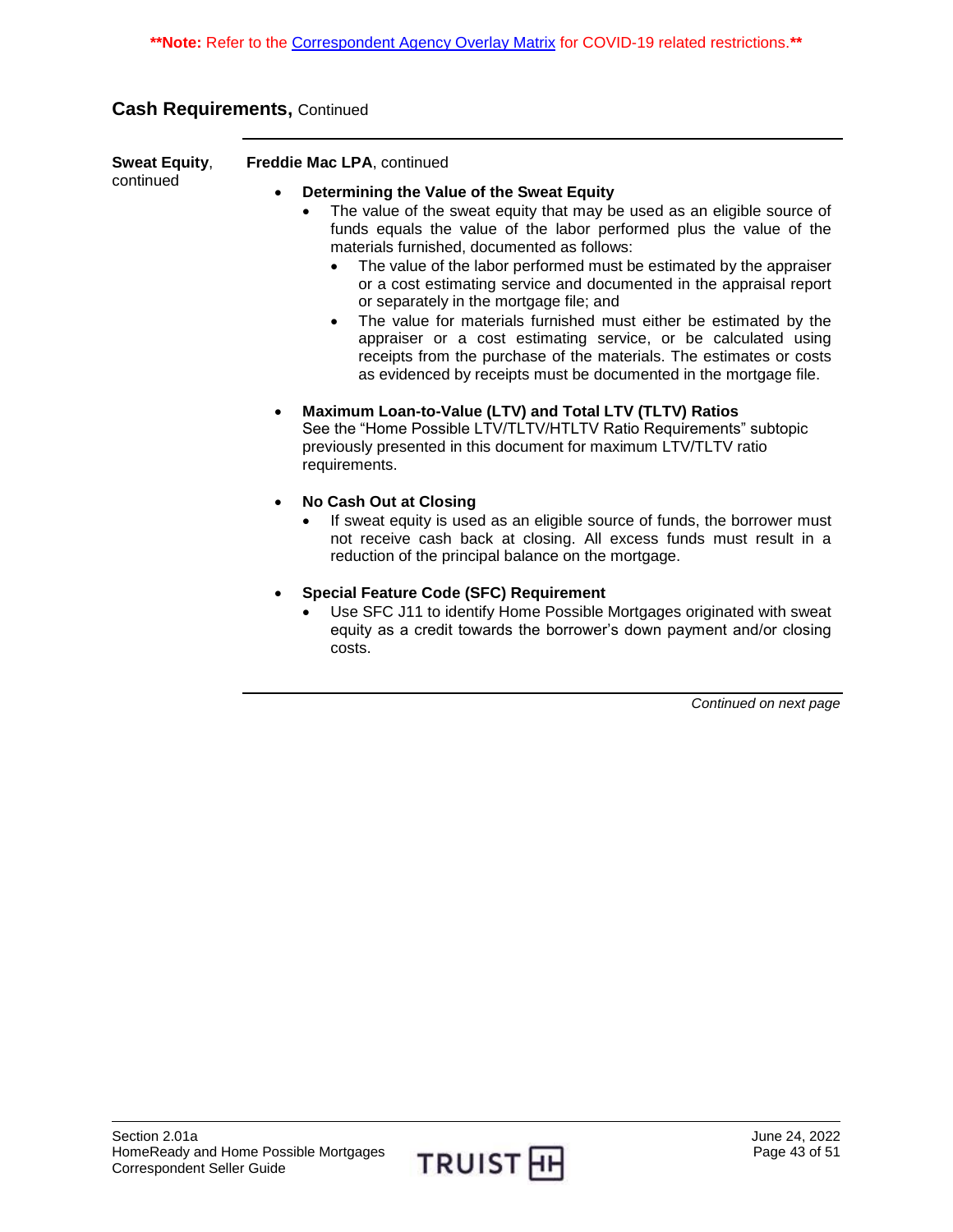<span id="page-43-0"></span>

| <b>Unsecured</b><br>Loans | <b>Non-AUS</b><br>Section 2.01: Agency Loan Programs non-AUS guidelines apply.                                                                                                                                                                                                                                                                                                                                                                                                                                                                                                                                                                                                                                                                                                                                                                                                                                                                                                                                                                                                                                                                                                                                                                                                              |  |  |  |  |
|---------------------------|---------------------------------------------------------------------------------------------------------------------------------------------------------------------------------------------------------------------------------------------------------------------------------------------------------------------------------------------------------------------------------------------------------------------------------------------------------------------------------------------------------------------------------------------------------------------------------------------------------------------------------------------------------------------------------------------------------------------------------------------------------------------------------------------------------------------------------------------------------------------------------------------------------------------------------------------------------------------------------------------------------------------------------------------------------------------------------------------------------------------------------------------------------------------------------------------------------------------------------------------------------------------------------------------|--|--|--|--|
|                           | <b>Fannie Mae DU</b><br>Section 2.01: Agency Loan Programs DU guidelines apply                                                                                                                                                                                                                                                                                                                                                                                                                                                                                                                                                                                                                                                                                                                                                                                                                                                                                                                                                                                                                                                                                                                                                                                                              |  |  |  |  |
|                           | <b>Freddie Mac LPA</b><br>Follow LPA requirements, which are as follows:<br>For Home Possible purchase transactions, proceeds from an unsecured loan<br>from the following sources are other eligible sources of funds that may be used<br>to qualify the borrower for the mortgage transaction:<br>An Agency that is not:<br>The lender or has participated in any aspect of the mortgage origination<br>process<br>Affiliated with, under contract to, or financed (directly or indirectly) by the<br>٠<br>lender or any party that participated in the mortgage origination process.<br>Note: For these purposes, "affiliated with" means that the Agency and the<br>lender or other party are related to each other as a consequence of one<br>entity directly or indirectly controlling the other party, being controlled by the<br>other party or being under common control with that party.                                                                                                                                                                                                                                                                                                                                                                                         |  |  |  |  |
|                           | A Related Person, or<br>A Community Savings System (funds in excess of the borrower contribution<br>to the Community Savings System)<br>An unsecured loan must meet the following requirements:<br>$\bullet$<br>Must not contain provisions that allow or could result in negative amortization<br>Must have a maturity date that:<br>Does not exceed the maturity date of the mortgage<br>$\bullet$<br>Is at least five years after the note date of the mortgage, unless the<br>$\bullet$<br>unsecured loan is fully amortizing<br>Must have an interest rate that is no greater than the note rate on the mortgage<br>٠<br>Must not be a cash advance from a credit card or unsecured line of credit<br>٠<br>Must have its source, terms and conditions documented on the Form 65,<br>Uniform Residential Loan Application<br>If the monthly payment of principal and interest or interest only begins on or after<br>$\bullet$<br>the 61st monthly payment under the first lien mortgage or if repayment of the<br>loan is due only upon sale or default, the amount of the monthly payment may be<br>excluded from the monthly debt payment-to-income ratio; otherwise, the required<br>monthly payments must be included in calculating the monthly debt payment-to-<br>income ratio. |  |  |  |  |
|                           | <b>Truist Notes:</b><br>An unsecured loan from an employer assisted homeownership (EAH) benefit is<br>also eligible and is covered under the "Other Eligible Sources of Funds" section<br>outlined in the "Assets" subtopic previously presented in this document. See the<br>"Employer Assistance" subtopic outlined in Section 2.01: Agency Loan<br>Programs for guidance.                                                                                                                                                                                                                                                                                                                                                                                                                                                                                                                                                                                                                                                                                                                                                                                                                                                                                                                |  |  |  |  |

 Freddie Mac does not purchase loans where an unsecured loan is provided from the originating lender who is not also the seller of the loan directly to Freddie Mac. Therefore, Truist cannot purchase loans from a Correspondent lender where the Correspondent originating lender has provided an unsecured loan.

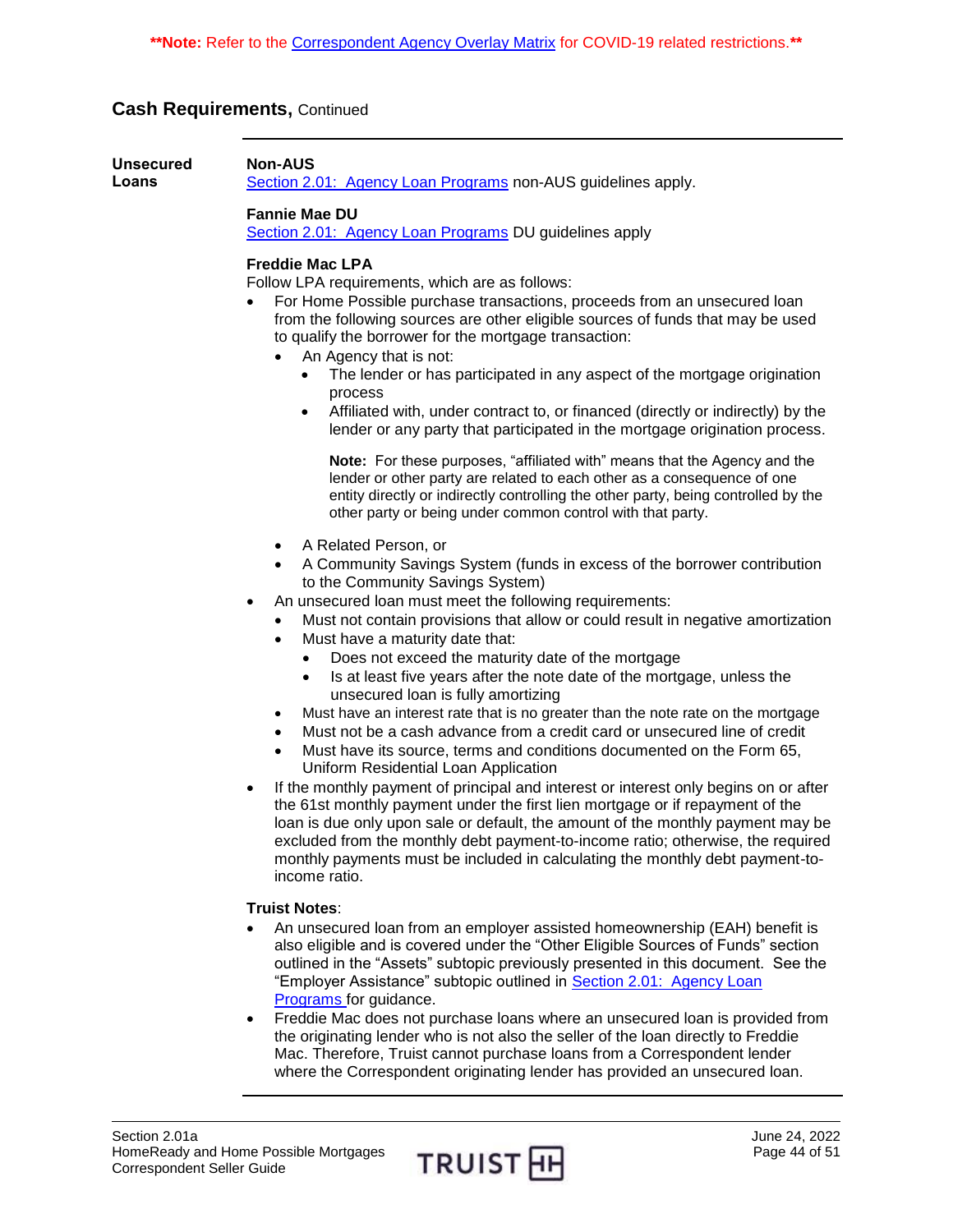# <span id="page-44-0"></span>**Financed Permanent Interest Rate Buydowns**

#### **General Non-AUS**

Truist clarifies that HomeReady mortgages with a financed permanent buydown are permitted, as long as LTV/TLTV/HTLTV requirements are met.

**Truist Note**: A financed permanent buydown mortgage is a mortgage for which the borrower has permanently reduced the interest rate by financing discount points in the loan amount.

#### **Fannie Mae DU**

Follow DU requirements, which are the same as non-AUS guidelines.

#### **Freddie Mac LPA**

Follow LPA requirements, which are as follows:

- A financed permanent buydown mortgage is a mortgage for which the borrower has permanently reduced the interest rate by financing discount points in the loan amount.
- Home Possible mortgages with a financed permanent buydown are not eligible.

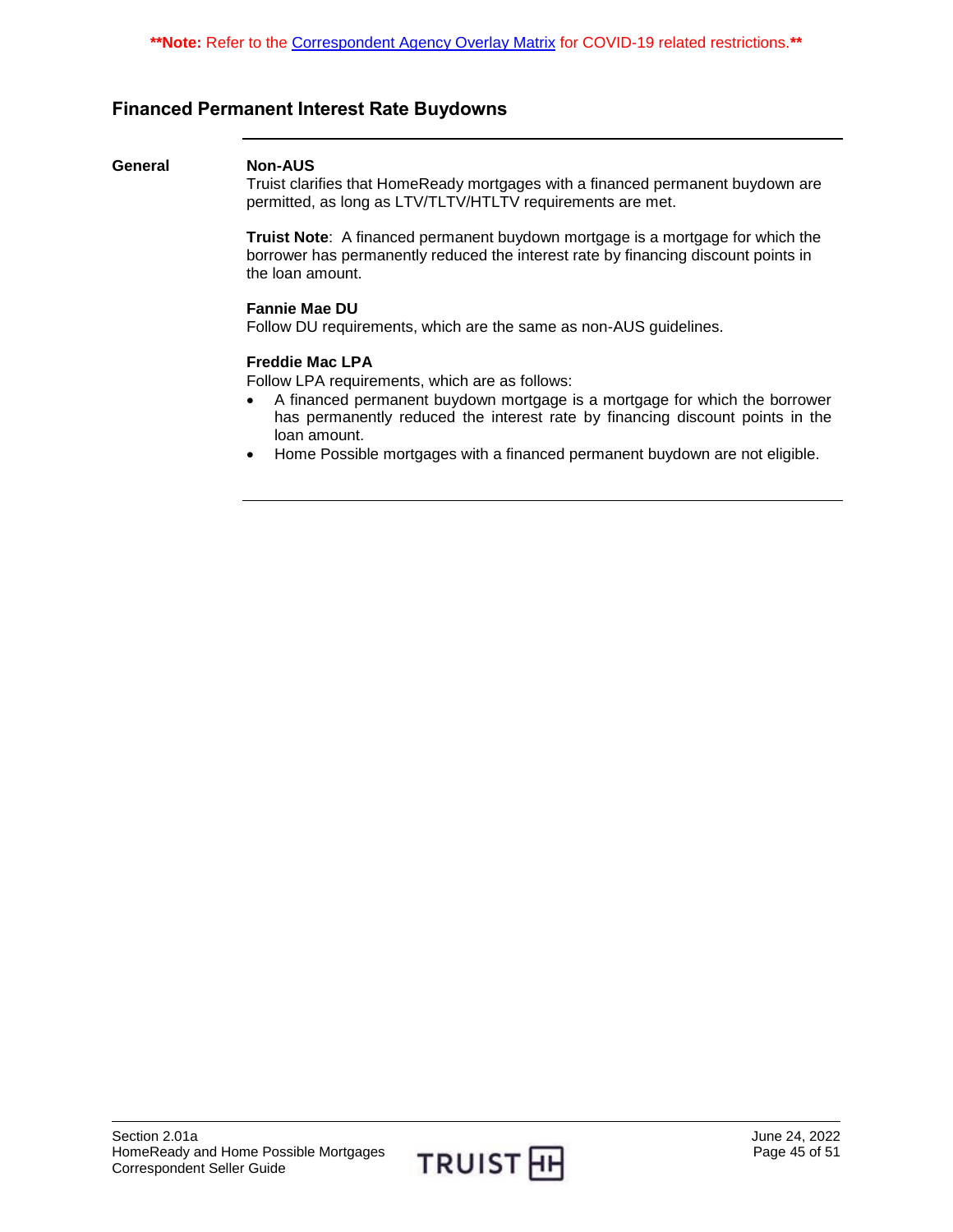# <span id="page-45-0"></span>**Temporary Interest Rate Buydowns**

#### **General Non-AUS**

[Section 2.01: Agency Loan Programs](https://truistsellerguide.com/manual/cor/products/CAgency.pdf) non-AUS guidelines apply, except as follows:

**Eligible Transaction Types**

- Loans must be purchase transactions.
- Loans must be fixed-rate, 7/6-Month, or 10/6-Month ARM.
- **Lender-Funded Buydowns**
	- See [Section 2.02: ARM Alternative](https://truistsellerguide.com/manual/cor/products/CARMAlternative.pdf) of the *Correspondent Seller Guide* for details on Truist Lender-Funded buydown programs.

#### **Fannie Mae DU**

Follow DU requirements, which are the same as non-AUS guidelines.

#### **Freddie Mac LPA**

[Section 2.01: Agency Loan Programs](https://truistsellerguide.com/manual/cor/products/CAgency.pdf) LPA guidelines apply, except as follows:

- **Eligible Transaction Types**
	- Loans may be purchase or "no cash-out" refinance transactions secured by one- and two-unit properties.

**Note**: A "no cash-out" refinance mortgage with a buydown plan funded from lender credit derived from an increase in the interest rate is not permitted.

Loans may be fixed-rate, 5/6-Month, 7/6-Month, or 10/6-Month ARM.

#### **Lender-Funded Buydowns**

 See [Section 2.02: ARM Alternative](https://truistsellerguide.com/manual/cor/products/CARMAlternative.pdf) of the *Correspondent Seller Guide* for details on Truist's Lender-Funded buydown programs.

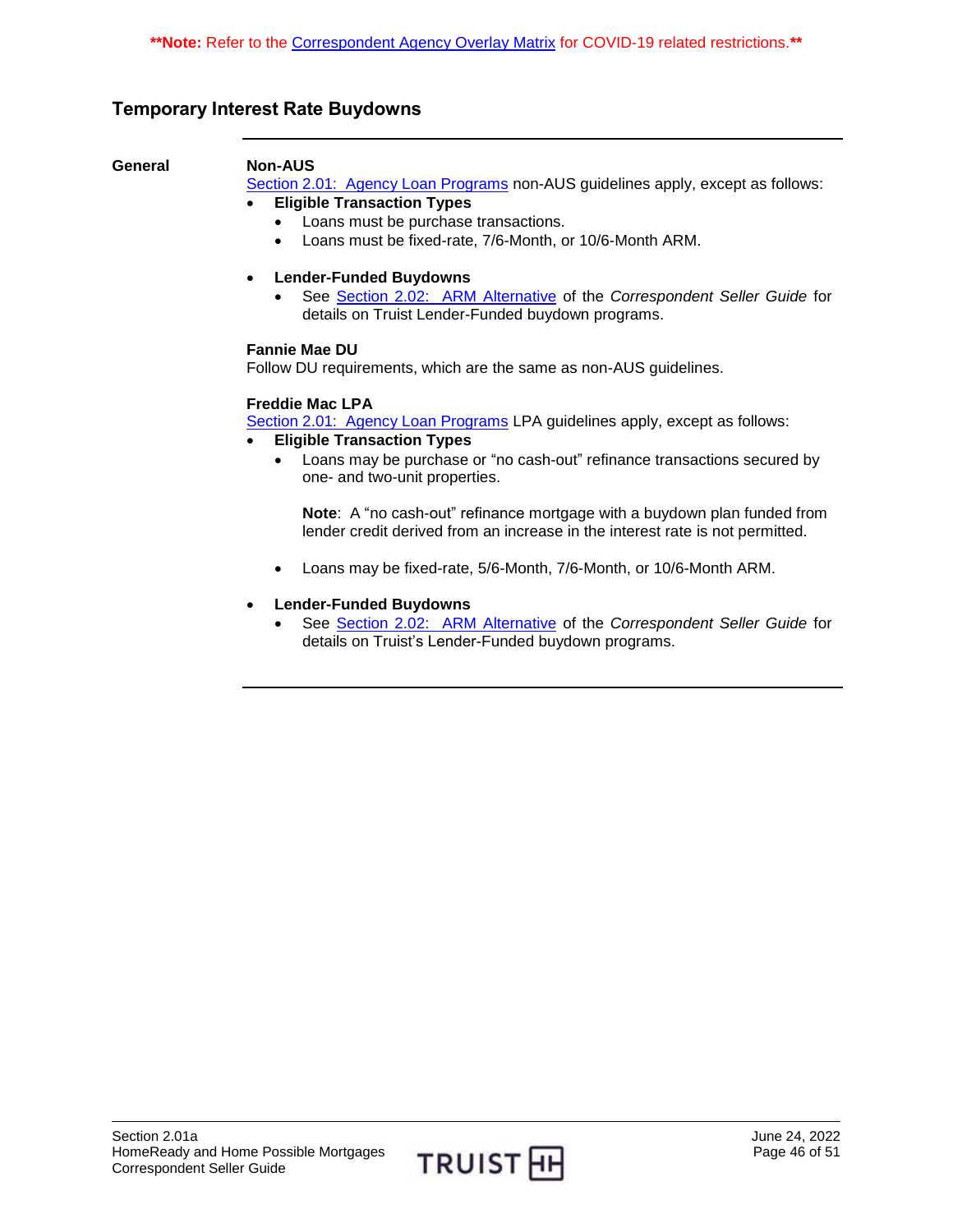# <span id="page-46-0"></span>**Mortgage Insurance**

**General Non-AUS**

[Section 2.01: Agency Loan Programs](https://truistsellerguide.com/manual/cor/products/CAgency.pdf) non-AUS guidelines apply, except as follows: **Mortgage Insurance Coverage Requirements**

• The table below shows mortgage insurance coverage requirements:

| <b>HomeReady</b> |                                           |                                     |                            |
|------------------|-------------------------------------------|-------------------------------------|----------------------------|
| <b>LTV</b>       | <b>Fixed rate</b><br>Term $\lt$ = 20 Year | <b>Fixed rate</b><br>Term > 20 Year | <b>ARMS</b><br>(all terms) |
| <b>Standard</b>  |                                           |                                     |                            |
| $90.01 - 95\%$   | 25%                                       | 25%                                 | 25%                        |
| $85.01 - 90\%$   | 12%                                       | 25%                                 | 25%                        |
| $80.01 - 85%$    | 6%                                        | 12%                                 | 12%                        |

#### **Fannie Mae DU**

[Section 2.01: Agency Loan Programs](https://truistsellerguide.com/manual/cor/products/CAgency.pdf) DU guidelines apply, except as follows:

#### **Mortgage Insurance Coverage Requirements**

- For certain DU transactions, Fannie Mae offers two mortgage insurance coverage level options: standard coverage and minimum coverage with corresponding LLPAs. For HomeReady mortgage transactions, Truist requires that the standard coverage be obtained.
- The standard minimum coverage levels apply as stated in the table below:

| <b>HomeReady</b> |                                            |                                      |                            |
|------------------|--------------------------------------------|--------------------------------------|----------------------------|
| <b>LTV</b>       | <b>Fixed-rate</b><br>Term $\lt$ = 20 years | <b>Fixed-rate</b><br>Term > 20 years | <b>ARMs</b><br>(all terms) |
| <b>Standard</b>  |                                            |                                      |                            |
| $95.01 - 97\%$   | 25%                                        | 25%                                  | N/A                        |
| $90.01 - 95%$    | 25%                                        | 25%                                  | 25%                        |
| $85.01 - 90\%$   | 12%                                        | 25%                                  | 25%                        |
| $80.01 - 85%$    | 6%                                         | 12%                                  | 12%                        |

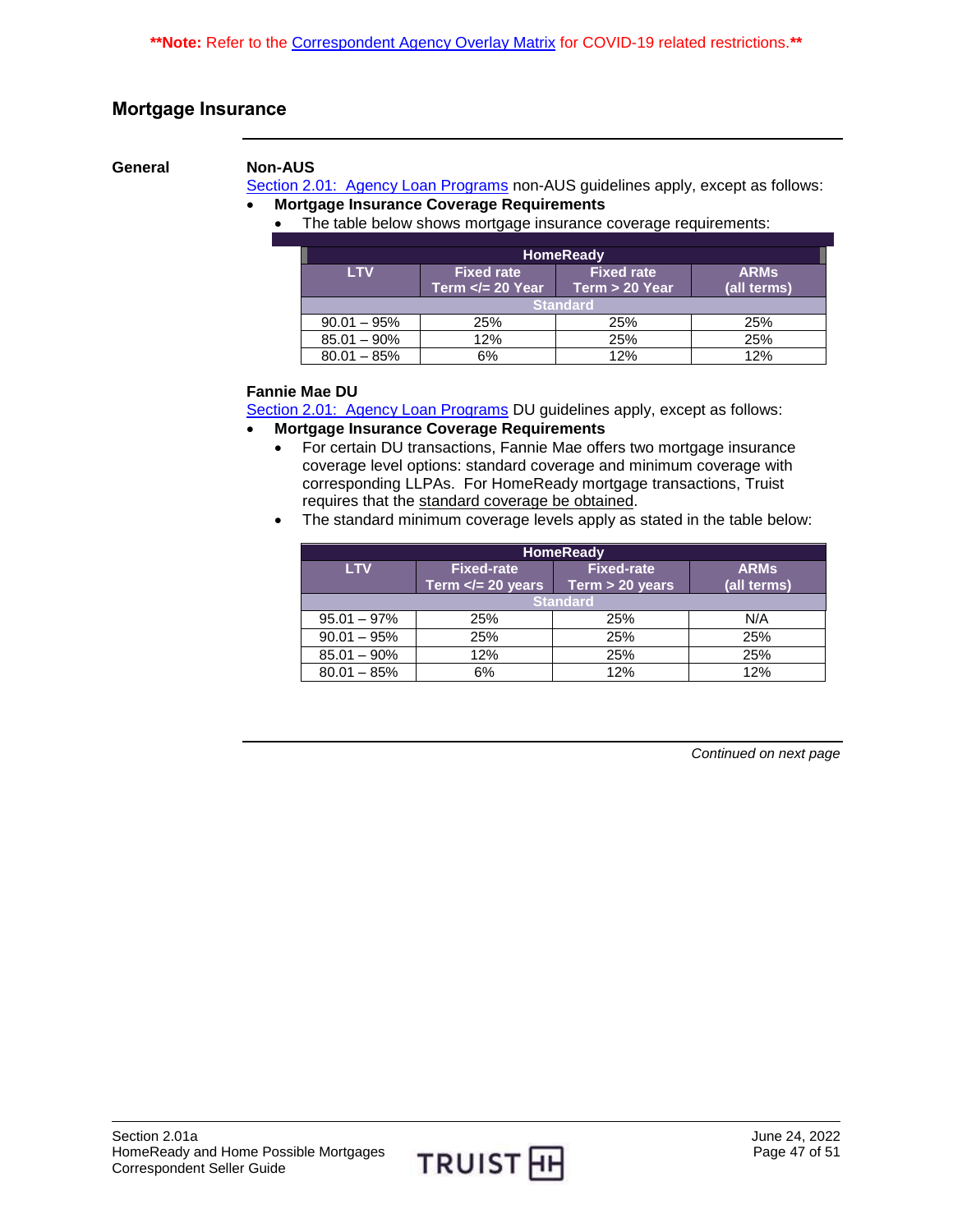# **Mortgage Insurance,** Continued

**General,**  (continued)

#### **Freddie Mac LPA**

[Section 2.01: Agency Loan Programs](https://truistsellerguide.com/manual/cor/products/CAgency.pdf) LPA guidelines apply, except as follows:

#### **Mortgage Insurance Coverage Requirements**

- Freddie Mac offers two mortgage insurance coverage level options: standard mortgage insurance and custom mortgage insurance. Custom mortgage insurance provides an alternative to standard mortgage insurance coverage. For Home Possible mortgage transactions, Truist requires that the standard coverage be obtained.
- The standard minimum coverage levels apply as stated in the table below:

| <b>Home Possible</b> |                                             |                                      |                            |
|----------------------|---------------------------------------------|--------------------------------------|----------------------------|
| <b>LTV</b>           | <b>Fixed-rate</b><br>Term $\lt$ /= 20 years | <b>Fixed-rate</b><br>Term > 20 years | <b>ARMS</b><br>(all terms) |
|                      | <b>Standard</b>                             |                                      |                            |
| $95.01 - 97\%$       | 25%                                         | 25%                                  | N/A                        |
| $90.01 - 95%$        | 25%                                         | 25%                                  | 25%                        |
| $85.01 - 90\%$       | 12%                                         | 25%                                  | 25%                        |
| $80.01 - 85%$        | 6%                                          | 12%                                  | 12%                        |

### **Financed Premiums**

- For Home Possible mortgages, the Gross LTV ratio must not exceed 97%.
- **Lender-Paid Mortgage Insurance** 
	- For Home Possible mortgage transactions, Truist only offers a single premium option. Monthly and annual premiums are not eligible.

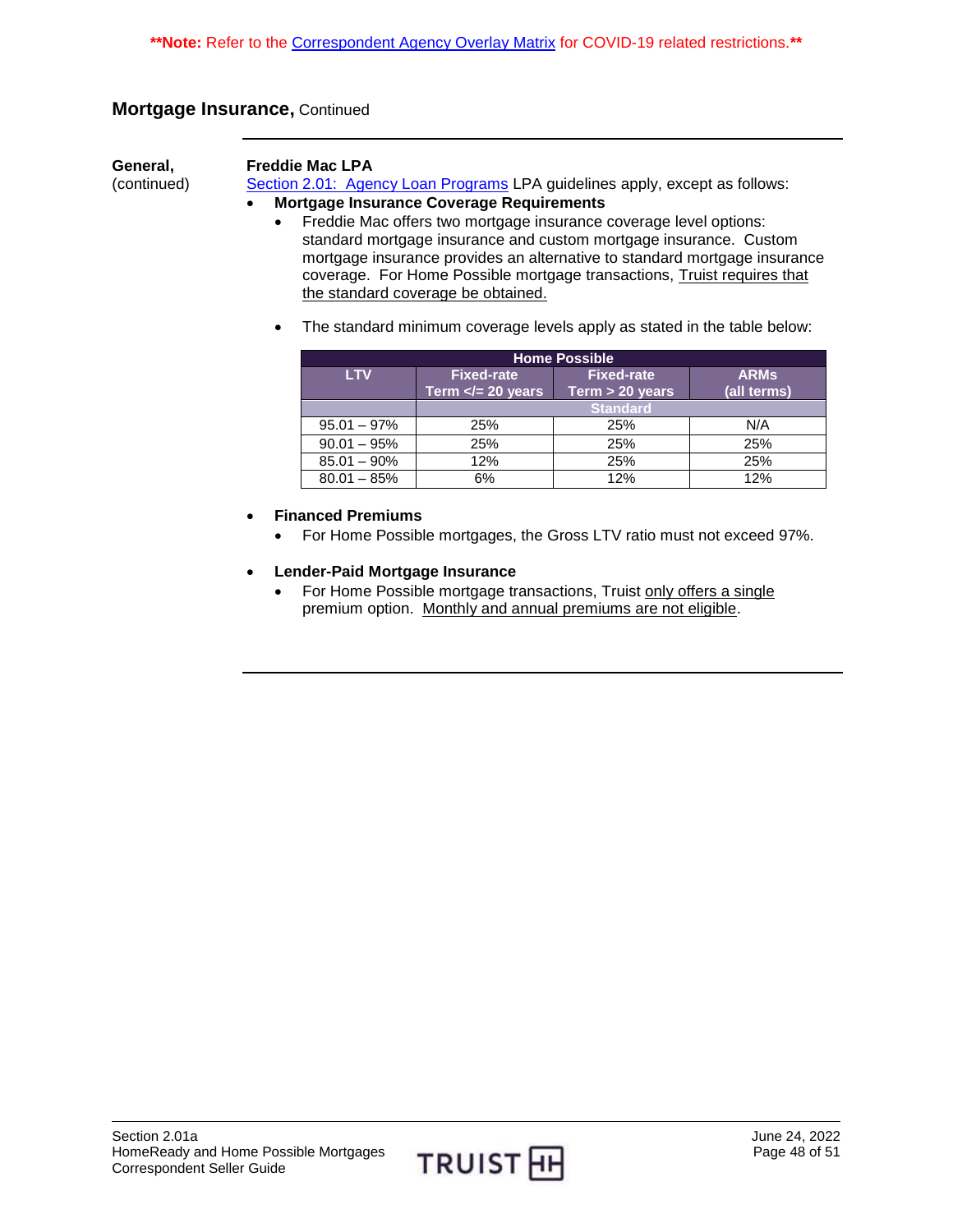# <span id="page-48-0"></span>**Appraisal Requirements**

- **General** [Section 2.01: Agency Loan Programs](https://truistsellerguide.com/manual/cor/products/CAgency.pdf) non-AUS guidelines apply, except as follows: On a one-unit primary residence with an accessory unit, the borrower may
	- qualify for the mortgage with rental income received from the accessory unit.

Reference: See the "Rental Income from a One-Unit Primary Residence with an Accessory Unit" subtopic previously presented in this product description for additional information.

#### **Fannie Mae DU**

[Section 2.01: Agency Loan Programs](https://truistsellerguide.com/manual/cor/products/CAgency.pdf) DU guidelines apply, except as follows:

 On a one-unit primary residence with an accessory unit, the borrower may qualify for the mortgage with rental income received from the accessory unit.

Reference: See the "Rental Income from a One-Unit Primary Residence with an Accessory Unit" subtopic previously presented in this product description for additional information.

Desktop appraisals are not eligible on HomeReady loan transactions.

#### **Freddie Mac LPA**

[Section 2.01: Agency Loan Programs](https://truistsellerguide.com/manual/cor/products/CAgency.pdf) LPA guidelines apply, except as follows:

 On a one-unit primary residence with an accessory unit, the borrower may qualify for the mortgage with rental income received from the accessory unit.

Reference: See the "Rental Income from a One-Unit Primary Residence with an Accessory Unit" subtopic previously presented in this product description for additional information.

# <span id="page-48-1"></span>**Underwriting the Borrower**

**General Non-AUS** [Section 2.01: Agency Loan Programs](https://truistsellerguide.com/manual/cor/products/CAgency.pdf) non-AUS guidelines apply.

#### **Fannie Mae DU**

[Section 2.01: Agency Loan Programs](https://truistsellerguide.com/manual/cor/products/CAgency.pdf) DU guidelines apply.

#### **Freddie Mac LPA**

[Section 2.01: Agency Loan Programs](https://truistsellerguide.com/manual/cor/products/CAgency.pdf) LPA guidelines apply, except as follows:

 For Home Possible Mortgages, resubmission to LPA is required if the income used to qualify the borrower increases.

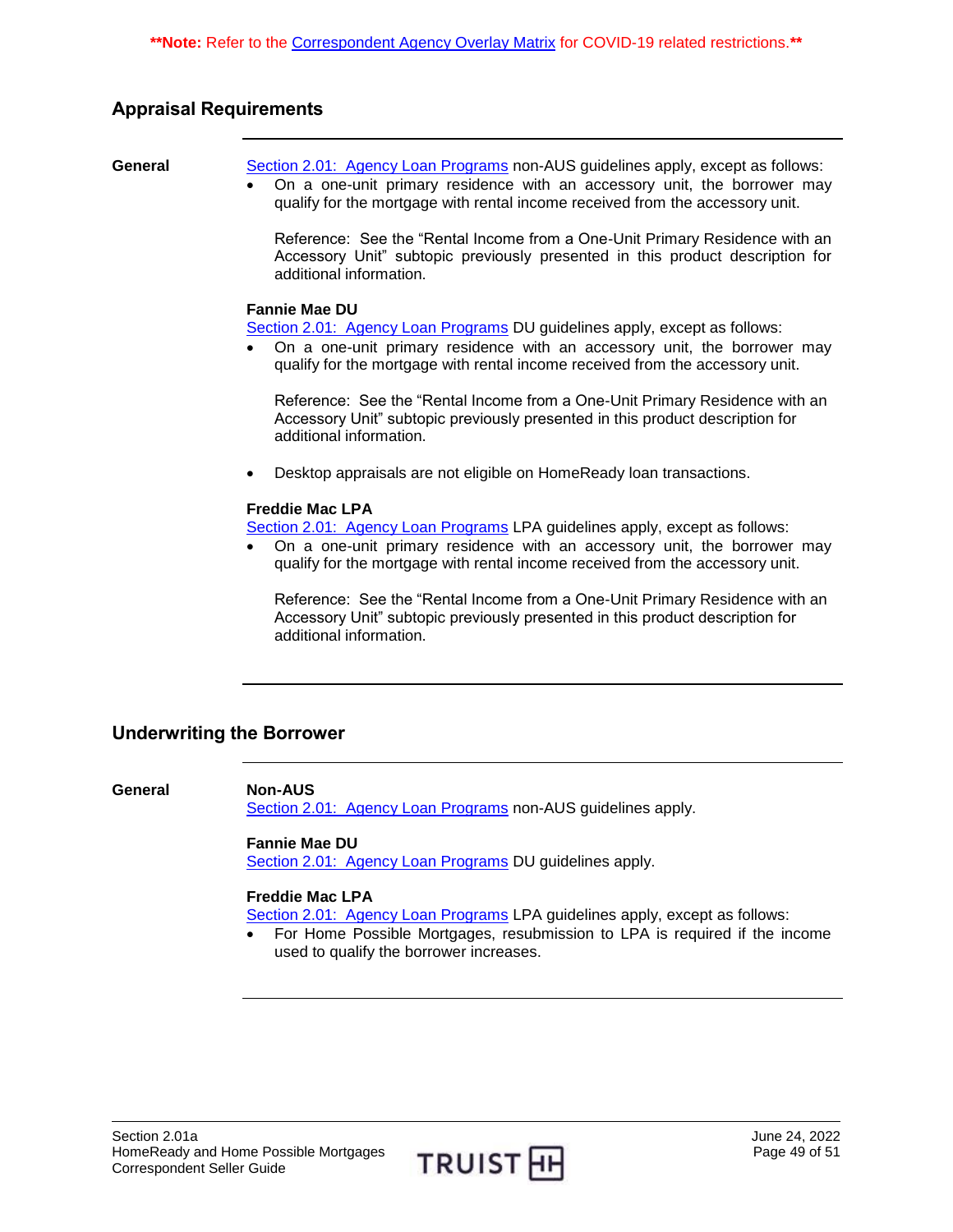# <span id="page-49-0"></span>**Program and Investor Codes**

<span id="page-49-1"></span>**HomeReady Program Codes Note**: HomeReady Plus program codes apply for high-balance HomeReady mortgage loans.

| <b>Program Description</b>                       | <b>Program Code for</b><br>Truist<br><b>Internal Use Only</b> |
|--------------------------------------------------|---------------------------------------------------------------|
| FNMA HomeReady 10 Year Fixed                     | FNHR10                                                        |
| FNMA HomeReady 15 Year Fixed                     | FNHR15                                                        |
| FNMA HomeReady 20 Year Fixed                     | FNHR <sub>20</sub>                                            |
| FNMA HomeReady 30 Year Fixed                     | FNHR30                                                        |
| ARMAIt FNMA HomeReady 30 Year Fixed 2-1          | FNHR30                                                        |
| ARMAIt FNMA HomeReady 30 Year Fixed 1.5-.75      | FNHR30                                                        |
| ARMAIt FNMA HomeReady 30 Year Fixed 1-.5         | FNHR30                                                        |
| FNMA HomeReady Plus 10 Year Fixed                | HRH <sub>10</sub>                                             |
| FNMA HomeReady Plus 15 Year Fixed                | HRH <sub>15</sub>                                             |
| FNMA HomeReady Plus 20 Year Fixed                | HRH <sub>20</sub>                                             |
| FNMA HomeReady Plus 30 Year Fixed                | HRH30                                                         |
| ARMAIt FNMA HomeReady Plus 30 Year Fixed 2-1     | HRH <sub>30</sub>                                             |
| ARMAIt FNMA HomeReady Plus 30 Year Fixed 1.5-.75 | HRH <sub>30</sub>                                             |
| ARMAIt FNMA HomeReady Plus 30 Year Fixed 1-.5    | HRH30                                                         |
| FNMA HomeReady 5/6 SOFR ARM                      | 56FNHR                                                        |
| FNMA HomeReady 7/6 SOFR ARM                      | 76FNHR                                                        |
| FNMA HomeReady 10/6 SOFR ARM                     | 106FNHR                                                       |
| FNMA HomeReady Plus 5/6 SOFR ARM                 | 56HRH                                                         |
| FNMA HomeReady Plus 7/6 SOFR ARM                 | 76HRH                                                         |
| FNMA HomeReady Plus 10/6 SOFR ARM                | 106HRH                                                        |